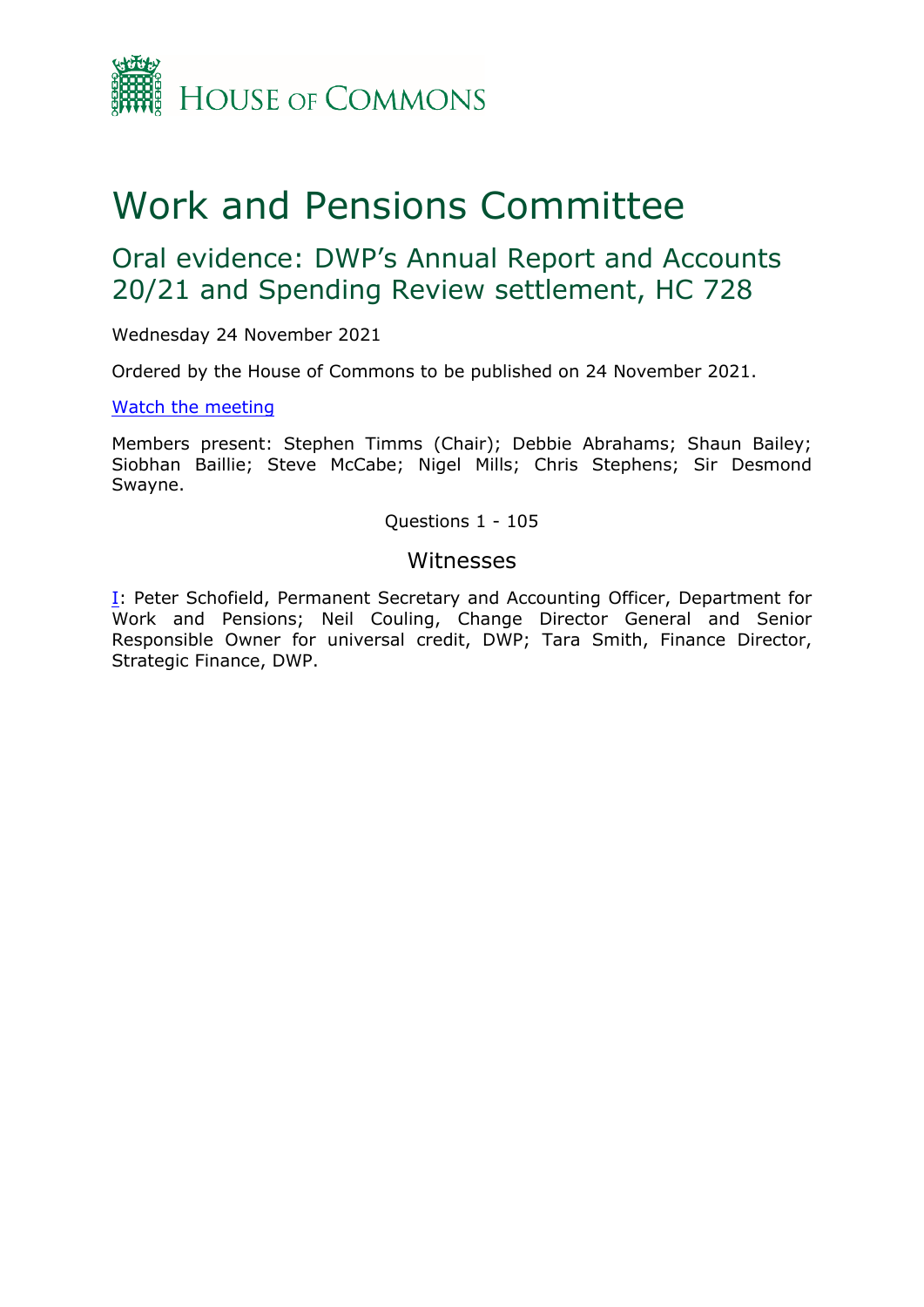

# <span id="page-1-0"></span>Examination of witnesses

Witnesses: Peter Schofield, Neil Couling and Tara Smith.

Q1 **Chair:** Welcome, everybody, to this meeting of the Work and Pensions Select Committee. Welcome to the Permanent Secretary, Peter Schofield. Peter, would you introduce your team to us?

**Peter Schofield:** Yes, thank you. It is great to be here. I am joined by Neil Couling, who is the director general for change and resilience, leading off on our work on fraud and error, universal credit and our response to covid, and by Tara Smith, who is the director for strategic finance and has been leading on the work on the spending review among other things.

Q2 **Chair:** Thank you all very much for coming. I will start with the first question. Peter, DWP's day-to-day spending will have fallen by something like 40% in real terms over 15 years by 2024-25, the end of the spending review period. You said at the Public Accounts Committee meeting that you will be able to tell us about the targets and metrics you have agreed with the Treasury. Can you set that out for us to start off this morning?

*Peter Schofield:* When we were at the Public Accounts Committee we talked a bit about some of the key pieces of work we were doing in the wake of the spending review—I think it was the day after the spending review—to get to a position where we can answer that question.

The priority, the biggest thing that we talked about was getting the taper change in place for universal credit. I am delighted that that is in place as of today, which means that every assessment period between now and Christmas will take account of the change. It means that we are seeing that change to people's universal credit levels from today, so great work from Neil and his team to get to that point.

The second key focus for us was trying to give clarity to colleagues on fixed-term appointments that end at the end of March. There are 6,000 of those, primarily in back-of-house service centre roles. We still have to take some of that through Government and we need to talk to the trade unions, but we hope to give some good news to many of those colleagues very shortly. We will then move to the point where we have particularly work coach colleagues whose contracts run out at the end of June and we are hoping to make progress on those. Those are a couple of things that we talked about at the PAC.

On the targets we agree with the Treasury, there is a process to go through. You will remember from your days as a Treasury Minister that we need the letter from the Treasury that sets out the settlement in detail. It is a very long letter. Tara reminded me yesterday that we often have to wait several weeks after the spending review to get that full letter, so we are still waiting for that. We then work through that—we are already under way on workforce, as I have described—on what can we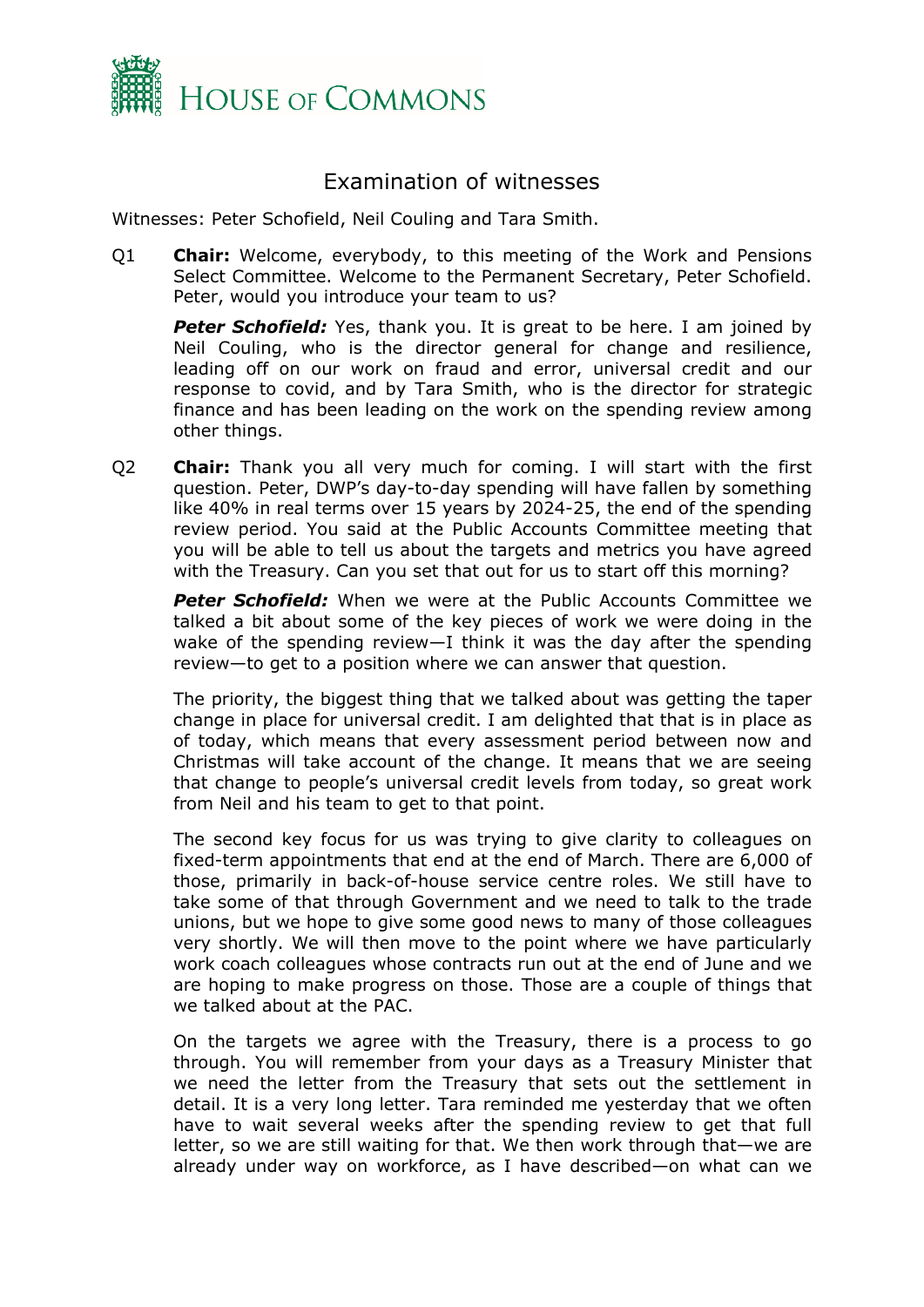

now afford with delivery. The spending review document, which you will have seen, sets out the high-level elements of the spending review, but we need to translate that into our business plan, which we will be doing over the coming months.

The document that I think will answer your question—and I am probably a little bit ahead of what I could do when I talked to the Public Accounts Committee meeting—is the outcome delivery plan. We will publish that, alongside every other departmental outcome delivery plan. It will set out the metrics that we will be held to account for over the spending review period, particularly focusing on year 1. I will probably refer to the NAO overview document, which I hope colleagues in the Committee have, a fair bit in this hearing. It sets out the metrics that we are being held to account for in the year we are in. I imagine that we will have similar metrics for the years ahead, but that will all be set out in the normal way in the outcome delivery plan.

Q3 **Chair:** When do you expect that to be?

**Peter Schofield:** You would think it would be before the financial year begins. Tara, can you remember when the ODP was published? We basically do it alongside all the Departments in a process controlled by the Cabinet Office and Treasury. I imagine that it will be spring to early summer next year.

Q4 **Chair:** You were given £103 million in the spending review for fraud and error work. Is that enough to reduce universal credit errors to the 6.5% level by 2027-28 that you have set as the target?

**Peter Schofield:** No. This is part of a package, I am hoping. That £103 million funds the continuation of the measures that were put in place in the spring Budget in March this year. That was £44 million for the year that we are in currently. The £103 million enables us to continue those initiatives forward through the spending review period. Those are things like investment in transaction risk, data analytics, some of the connections that we make between our systems and local authority systems to be able to identify fraud and error in, for example, housing benefit. We are able to continue those initiatives.

When I was at the Public Accounts Committee in September I talked about two broad enablers that we needed. One was a broader funding package, and you will see in the NAO overview document that we are still in negotiations with the Treasury on the elements of funding to take that forward. There is a limit to what I can say on that. The Treasury seems happy with our proposals, but we are still waiting to hear decisions on funding. On some of the legal enablers, we talked about legislation in particular to help us get access to things like bank account details to address capital fraud. There we will have to wait until the Queen's Speech to see whether we get the legislation we need.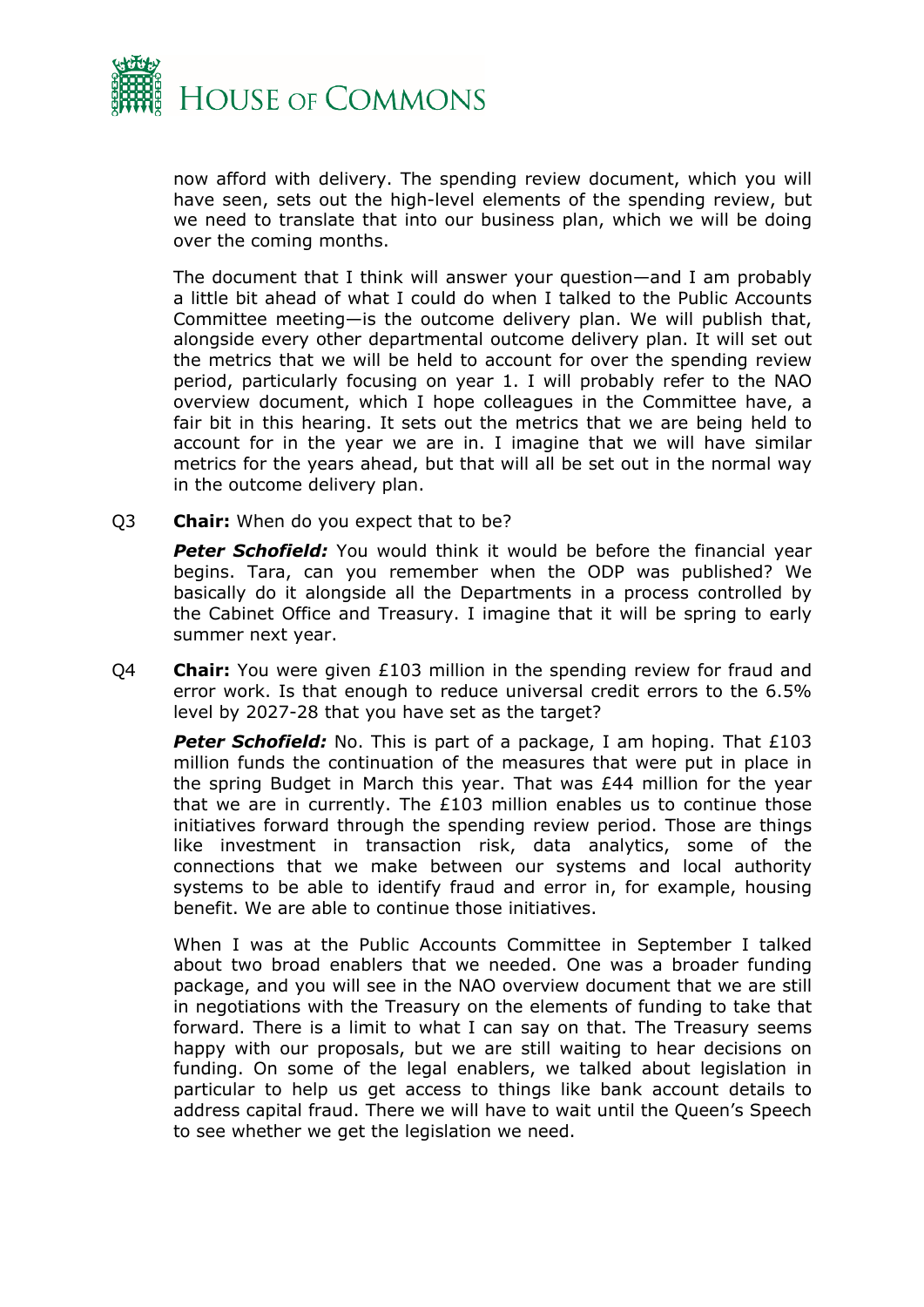

There is another element of our work with other Departments, particularly HMRC. One of the biggest areas of growth in fraud over the last year has been in self-employment where we don't have the same access to real-time information that we have for PAYE-type employment. That has seen a big increase, partly because the composition of the claim base has changed. We have seen a tripling of the number of people on universal credit who are self-employed or have been self-employed but also because of the difficulty of identifying irregular earnings. We talked at the Public Accounts Committee about some of the things we want to do with HMRC, getting to the point of maybe quarterly returns on earnings from self-employed people and whether we can tap into that. The problem we have is that people only update their earnings for tax purposes annually and then we will be behind the game.

The combination of further funding, legal enablers and partnership working with other Departments feels like the key elements to driving us down towards where we want to be, which is close to that business case position in universal credit for 2027-28 of around 6.5%.

Q5 **Chair:** Is the further funding that you are hoping for from the Treasury within your announced settlement or on top of the announced settlement?

*Peter Schofield:* On top of it.

**Chair:** There is some more money to be allocated?

**Peter Schofield:** We hope so. That is why I have not got to the point I have been promising—and I am sure you will hold me to account—to set a target, but I want to know where I am on the overall position before I do that. That will be key, so we are waiting. I wish I could say more but we are waiting to see.

Q6 **Chair:** A last point from me on this. In August, fewer than 60% of calls to the state pension new claims line were answered, and there have been some comparable problems on other lines as well. Do you have the resources from the settlement to fix that problem?

**Peter Schofield:** Yes, we do. We have talked quite a lot about some of the challenges on the state pension side. There is a lot in the news about some of the delays to new state pension claims as well, so we have been putting more resource into the whole retirement services area. We have been able to free up some people out of the universal credit lines as we finished the retroaction work. We have brought in people from the Northern Ireland Civil Service. We have a partnership working with the Department for Communities over there. We have also brought in some people from the surge team in the overall Civil Service operational delivery profession. We have brought additional resource into retirement services and that is making a difference.

There are a number of other challenges that I am sure we will talk about. One is state pension claims, and I am delighted to say that we have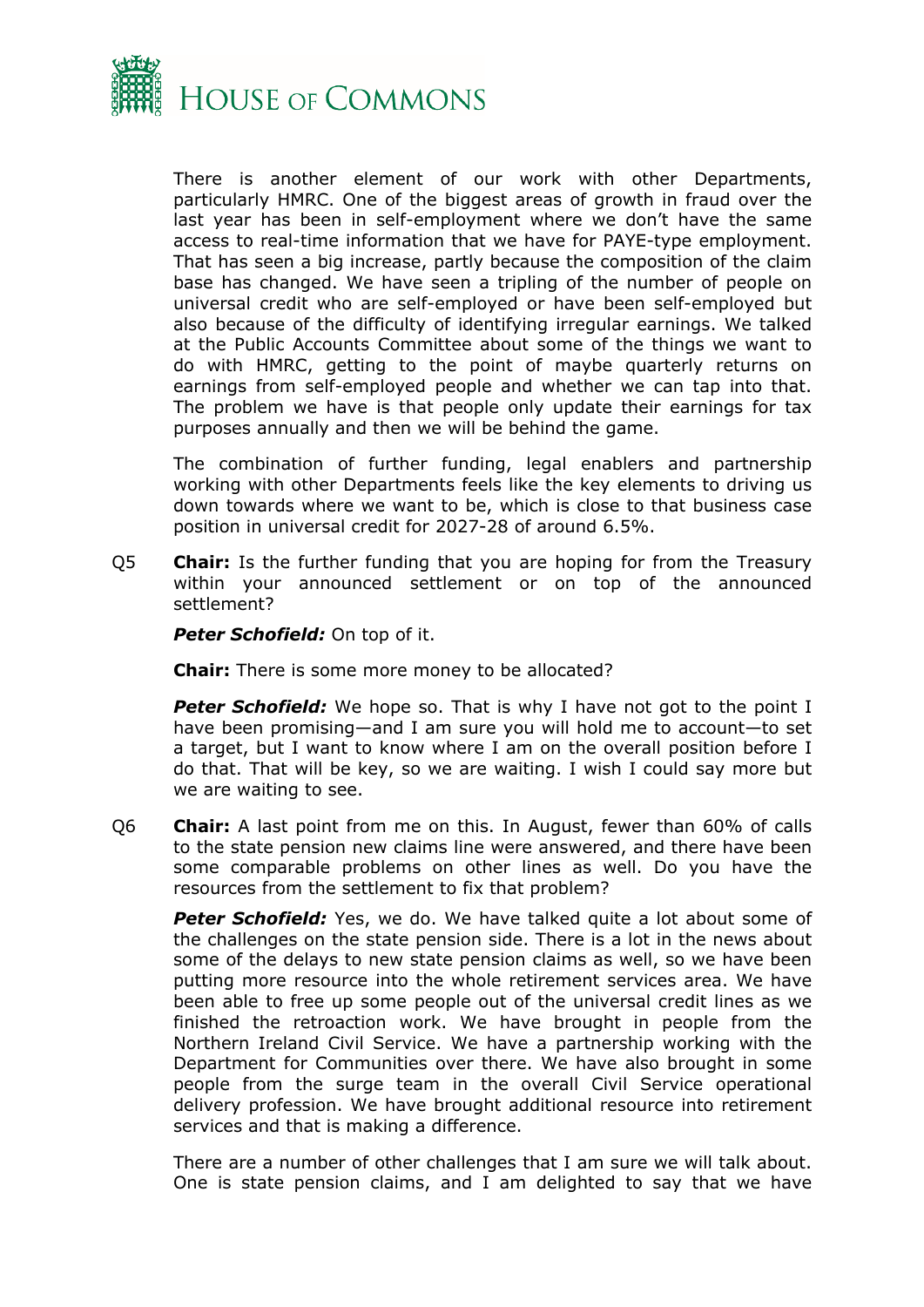

addressed the backlog of delayed payments on the state pension. We got to that point by 2 November. There is also the state pension underpayment correction exercise, which will be running through to the end of 2023. I was at the PAC on that one again only a few weeks ago.

Q7 **Sir Desmond Swayne:** Within the limitations of not yet having received the letter of which you spoke, can you tell us what your ambition is for the numbers of work coaches that you will have in 2024-25—how many more than you had before the pandemic?

*Peter Schofield:* That is part of our working through, but let me give you a few pointers, Sir Desmond, to help on that. We were on around 13,500 before the pandemic and we doubled that to 27,000 by the beginning of this financial year and we have been holding it at that level. We will not keep it at that level. It will fall away because we are basically seeing the number of people in the intensive work search group within universal credit coming down quite significantly. It peaked at 2.5 million in March, and it is now below 1.9 million and is falling by about 1% per week.

We need fewer coaches for that element of the work and as that continues to fall it will free up resource, but on the other hand we are being funded for some new initiatives that will require additional work coaches. For example, the move to UC will mean more people in universal credit and more people coming into conditionality who are not currently on conditionality and legacy benefits. On investment in the health journey, there is some funding in the spending review—I think around £150 million—that enables us to have work coaches meeting people who have lost their jobs and are waiting for a work capability assessment and also work around in-work progression. I think that we will drop below 27,000. We will keep our capacity well up, I imagine well above 20,000, but we need to work that through in detail.

Q8 **Sir Desmond Swayne:** Do you have any idea of how many of the 13,000 or so who I believe are currently on short-term contracts you will have good news for in April?

*Peter Schofield:* I am hoping it will be before April. Their contracts finish at the end of June but as soon as I have certainty I want to give it to them. We have recruited some wonderful people into those roles, people with new types of skills, a different demographic as well, which has been beneficial for our organisation. I want to keep as many of them as I can. The difference between them and the people I talked about earlier—the 6,000 in roles where the contracts end at the end of March—is for work coaches we need to be very clear about our geographic spread of demand, because obviously you want to have the work coaches in those parts of the country where there are people who need the support. That takes a bit longer to work through, but I am hoping it won't be long after Christmas. I want them to have clarity as soon as possible that will enable me to persuade them to stay with DWP rather than look for other work.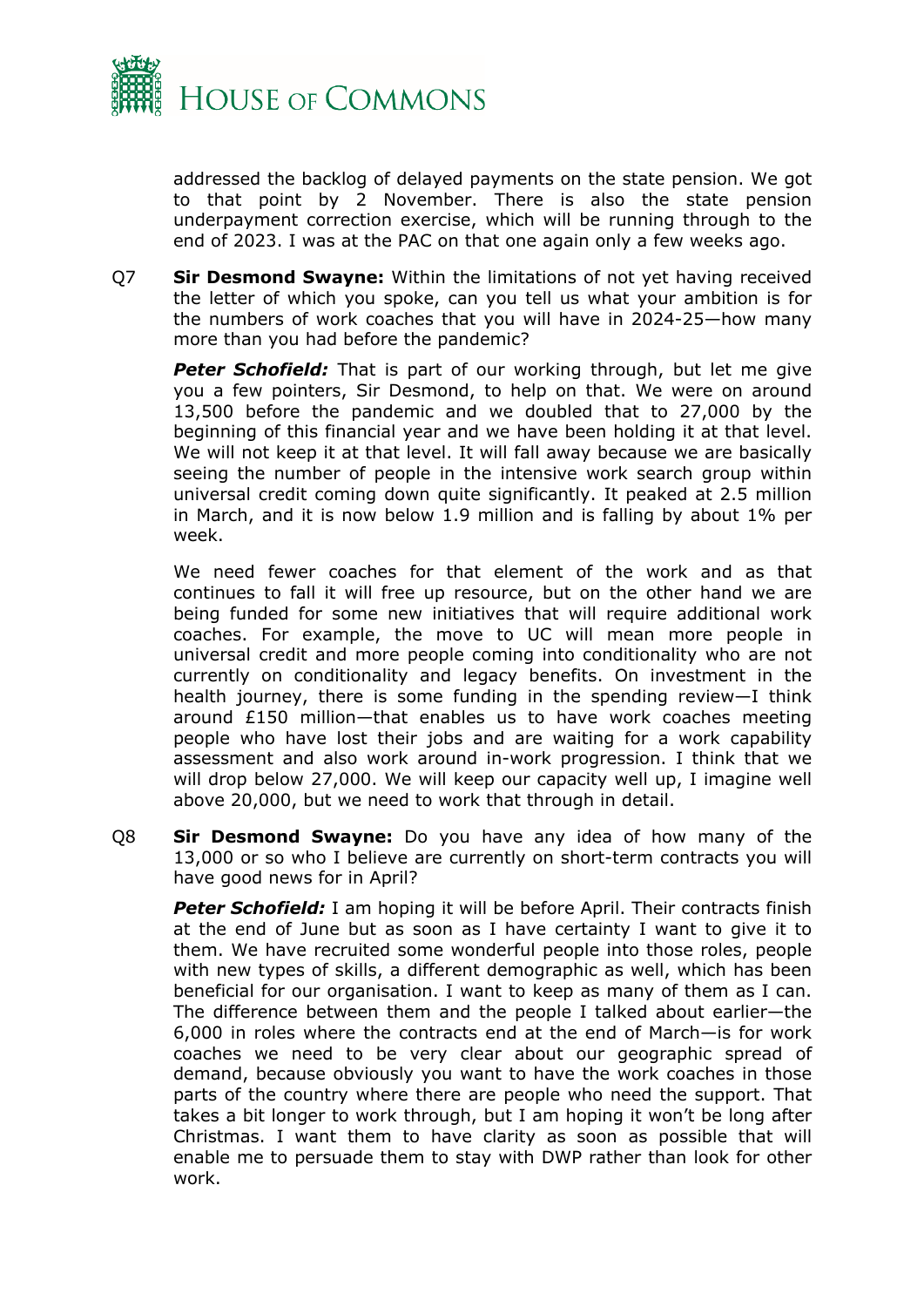

Q9 **Sir Desmond Swayne:** You spoke earlier of other core DWP staff who are on short-term contracts. How many are there? How many were there in March this year and how many do you anticipate having in March next year?

**Peter Schofield:** The 6,000 folk on fixed-term contracts are largely service centre staff. We need a final piece of governance just to dot the i's and cross the t's on that. I imagine that we will want to keep the vast majority of them where we can.

*Neil Couling:* Sir Desmond, they are the people who we hired right at the start of the pandemic, so before we hired the bunch of people to help us to cope with the volume increase, and then we went to hire work coaches to help us cope with the ensuing need to support people back into work.

Q10 **Shaun Bailey:** Mr Schofield, I will start on the future support offer. Having looked at the tender document, and there is £113 million allocated to this, I noticed that predominantly this is for telephony and digital services. Given that the digital divide has been raised with the Department a number of times and particularly given the Department at times has pushed the fact that it has been quite practical at times with face-to-face, why does the future support offer seem to tend towards only telephony and digital services?

*Neil Couling:* We were very impressed by the way Citizens Advice and Citizens Advice Scotland coped during the pandemic using a predominantly digital and telephony-based service. With help to claim coming to an end, we concluded that that was a sensible thing to tender for going forward and the provision that we hope will come when we get this letter doesn't specify just face-to-face or telephony back to us. We know that when we move to UC we will want to use partners in some way as part of that process, mainly because we have quite a lot of anxiety in legacy benefit claimants and want to leverage what our partners can do. Claimants may have more confidence in them than just a brown envelope from the DWP. We have tendered for what we know now while we were drawing up our move to UC plan.

Q11 **Shaun Bailey:** So that I am clear, are you saying that hopefully there will be scope to have a mix of face-to-face in addition to the telephony services? Is that what you are saying?

*Neil Couling:* We have that flexibility and we have tendered for, effectively, the core service that went very well during the pandemic. We are considering what we need, and we are talking to partners about that. The spending review settlement gives us the flexibility to do something like that if we decide that is necessary.

Q12 **Shaun Bailey:** On that point, you have acknowledged, Mr Couling, that there are individuals who have anxiety with the use of digital services, in your view what does that support look like? Do you want to get them to a point where they are confident to use it? I am conscious that there are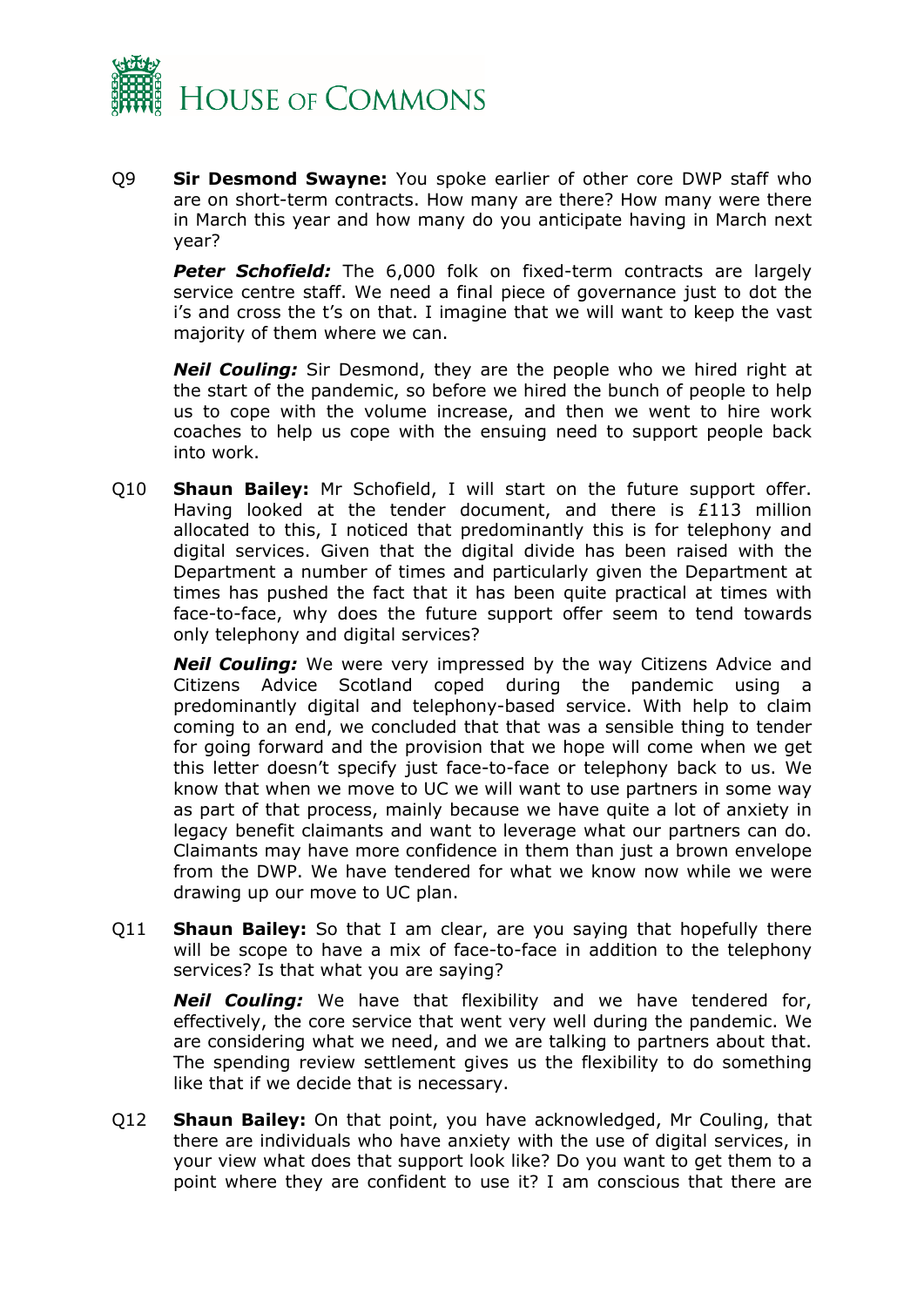

two issues here. There is access to digital resource in the first place and the anxiety about the system as well. I am keen to understand what that strategy would look like going forward.

*Neil Couling:* Help to claim was based on our experience of universal support and we concluded—your predecessor Committee did a good report on this—that universal support was not really tuning into the help people needed, which was at the initial claim. The move to UC in some ways is like making an initial claim because we want people on legacy benefits to claim universal credit. I am hypothesising at the moment that we need something similar for those who cannot engage digitally with us on their own or with support from the Jobcentre or other bits of DWP. I am deliberately trying to keep this open at the moment because how we develop universal credit is we test and learn; we try out hypotheses and see how they go and then we move to doing something like a national contract. We want to test here and explore what will work best.

Q13 **Shaun Bailey:** Okay. On a slightly separate topic, you have had £0.5 billion allocated for digital activity and  $£1$  billion allocated to upgrade the DWP estate. Can you talk me through exactly how you see that money being spent, particularly on the digital element? Is there going to be a degree of upgrading legacy systems as part of it? Talk through how that will work.

**Peter Schofield:** I might turn to Tara in a second to say a little bit more about the detail. The £0.5 billion for digital is part of a total of £2.6 billion for the entirety of running the digital estate. Within that, we have the cost of the normal running of operations and the normal software licences to keep things going, but there is also money in there to help us create new systems and to move some of our legacy products on to some of the new systems, for example on pensions and attendance allowance for carers. Tara, do you want to say a little bit more about the detail?

*Tara Smith:* Yes, I am happy to. There is a very good description in the NAO departmental overview report on page 40. This allows us to fund our service modernisation programme where we will aim to have a more joined-up service, and more self-service for customers who want to follow their claims. We will be able to have better use of data and ultimately we like to think that that will reduce our spending on legacy systems and make our systems more efficient, but it is very much about the customer service as well. The great thing about having our spending review settlement now is that allows us to do the planning and develop the service modernisation plan over the next three years.

**Peter Schofield:** Mr Bailey, we talked about the old pension system at the Public Accounts Committee. One of the things that this money enables us to do is build some of the capability within the new pension platform, which is called "Get your state pension", which will in time enable us to migrate over customers on the legacy systems. It is a very complicated process, so during the course of this spending review we will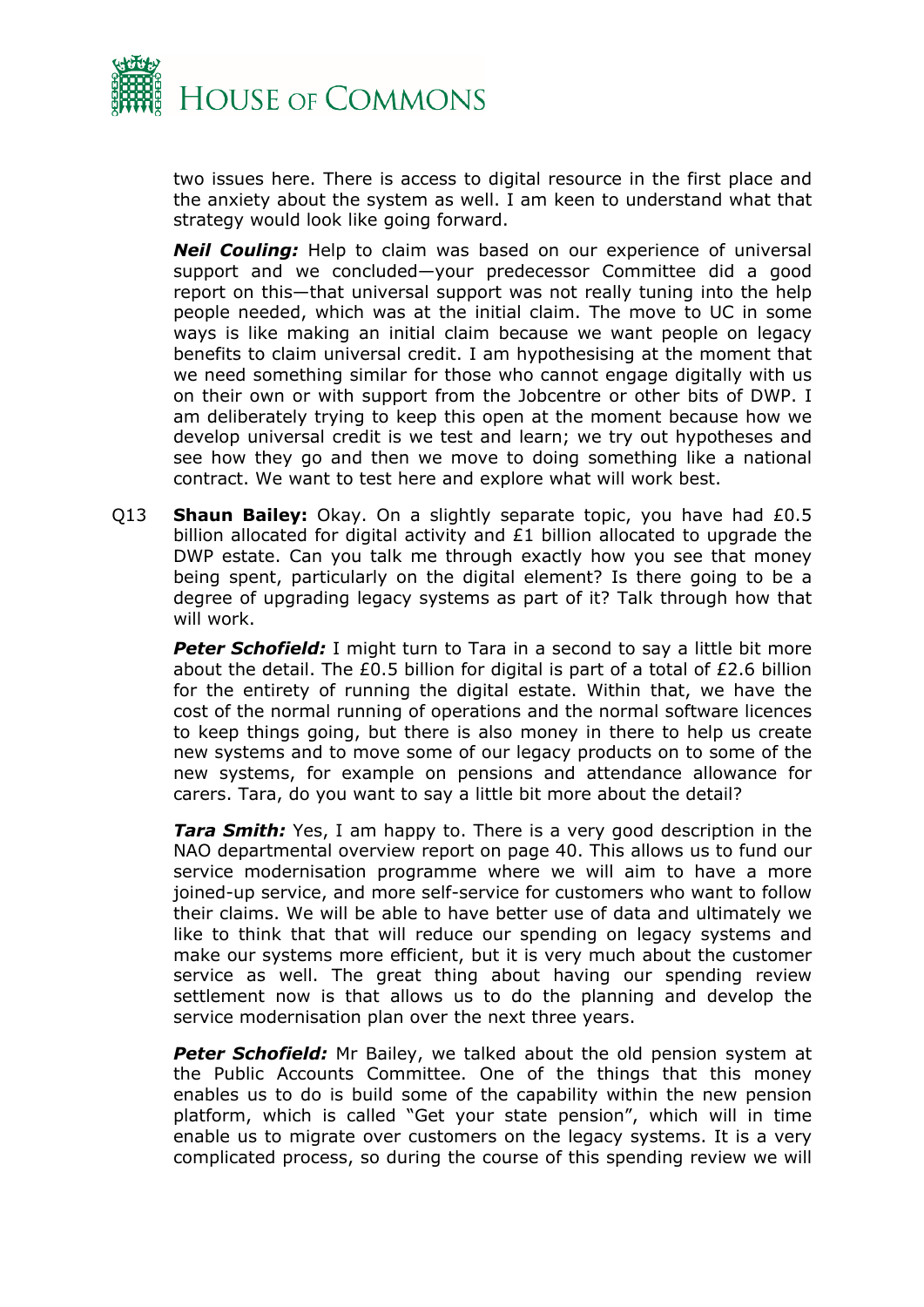

have the money to build the systems and "Get your state pension" but it will take more years to move all the 12 million people over.

Q14 **Shaun Bailey:** Do you have any indication of roughly how long that will take? I assume you have been planning for this. Do you have any indication of the timeframe you are looking at?

*Peter Schofield:* We look at this in two time horizons. One is what we can do over the spending review period, which is primarily building the kit and developing the hardware and software in the existing "Get your state pension" system and starting to move some people over, but it will be well into the next time horizon, which will be the next spending review, before we move people over. As we talked about with the PAC, it is complex and these are business critical systems and many people rely on them, so we need to get it right.

Q15 **Shaun Bailey:** The Committee will be looking at that with interest. I will finally look at the point that Sir Desmond raised with you about staffing more broadly. You have had the £99 million allocated over three years to expand work coach support. According to the wisdom of the Committee, roughly speaking if you were to have an average work coach on a remuneration of £30,000 a year, you are looking at an extra 1,100 work coaches. Do you think that figure is adequate for the level of support you want to provide? From what Mr Couling said before, it sounds as if the offering you are trying to give is much more comprehensive and perhaps more technical than we would necessarily have envisaged. Do you think that additional capacity is going to be enough for the ambitions that you have as a Department?

*Peter Schofield:* Which £99 million do you mean?

**Shaun Bailey:** This was allocated to you for expanding work coach support.

*Peter Schofield:* This is the in-work progression?

**Shaun Bailey:** Yes, the in-work progression.

*Peter Schofield:* This is building on the work—we have done some test and learn over many years on this—that the In-Work Progression Commission developed with its report in the summer. The £99 million will enable us to do more in this space but still continue to build it out gradually as we learn what works well.

There are two dimensions to this. One is having specialist work coaches who understand the nature of the type of labour market they are in and the opportunities there are to help people in low paid work to progress in work, to link them to skills and training. It is more specialist type of activity than our typical work coaches would do, so we need to learn how to train people up to do it. The second thing is about how to help people in those situations address barriers to doing more work or different type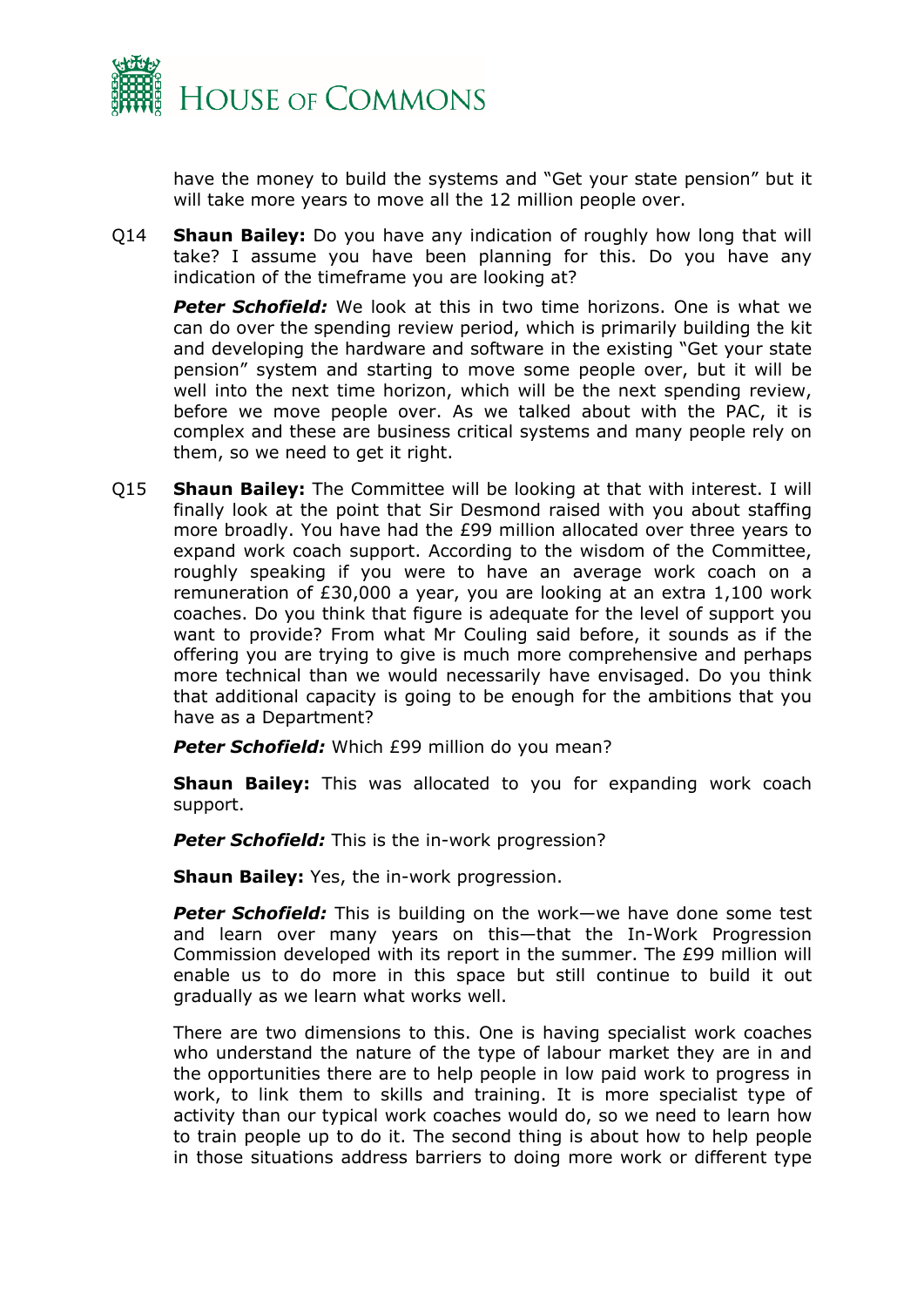

of work, and childcare is a critical one that Ruby McGregor-Smith identified in her work.

Q16 **Shaun Bailey:** To come back to my original question, we have seen from the Prime Minister this push on a high-skill, high-wage economy. Looking at that, are you confident that that gives you the capacity to deliver what you want to deliver? It is yes or no really. Are you confident that that funding over that period will enable you to get where you want to be? You have those ambitions there; basically, is it enough?

**Peter Schofield:** It is enough to do the work that we know works well now but, to be honest, we want to use this money to develop concepts further, to demonstrate our business case and then go back to the Treasury for more money if we can demonstrate that we can be a key part of the productivity drive across the country. Tara, do you want to add anything on that?

*Tara Smith:* Yes. That is one part of the funding we have received that we are now doing the detailed planning for. I think we have got a good settlement across all the various funds that we need for service delivery and work coaches. We need to do the detailed planning for the immediate first year but also then to make sure that we are looking at economic forecasts to think how we might need to flex our model. There are two things about how we keep a close eye on what we will be needing our work coaches to do over the course of three years but, also, developing the pilots and working collaboratively with Treasury if there is a case for more funding that would help the overall economy.

Q17 **Shaun Bailey:** So that I am clear, you are saying that you are happy with what you have at the moment, but there is always scope to get more, which I suppose is what any Department probably says at some point. The £156 million of job finding support has been announced. Will the Department be retaining the disability employment advisers? I am keen to know whether they are still a priority.

**Peter Schofield:** They work well, as you will know from your experience in jobcentres. We have incorporated them into our core offer. The additional money to support people with disabilities is for additional work coaches on top of that to enable us to help people who are waiting for a work capability assessment to support them. Those are often people who have literally just fallen out of work and they may be in the best position to help get back into work one way or another. We want to invest upstream at that level and that is what that is for, but the DEAs continue.

Q18 **Chair:** You have got about £2.8 billion for investment in the estate. How many new jobcentres have you opened now and what is your expectation in the future for jobcentre numbers?

**Peter Schofield:** The NAO report had the 156 number, and we are growing that to just over 200 I think is the plan.

**Chair:** Is that 200 extras?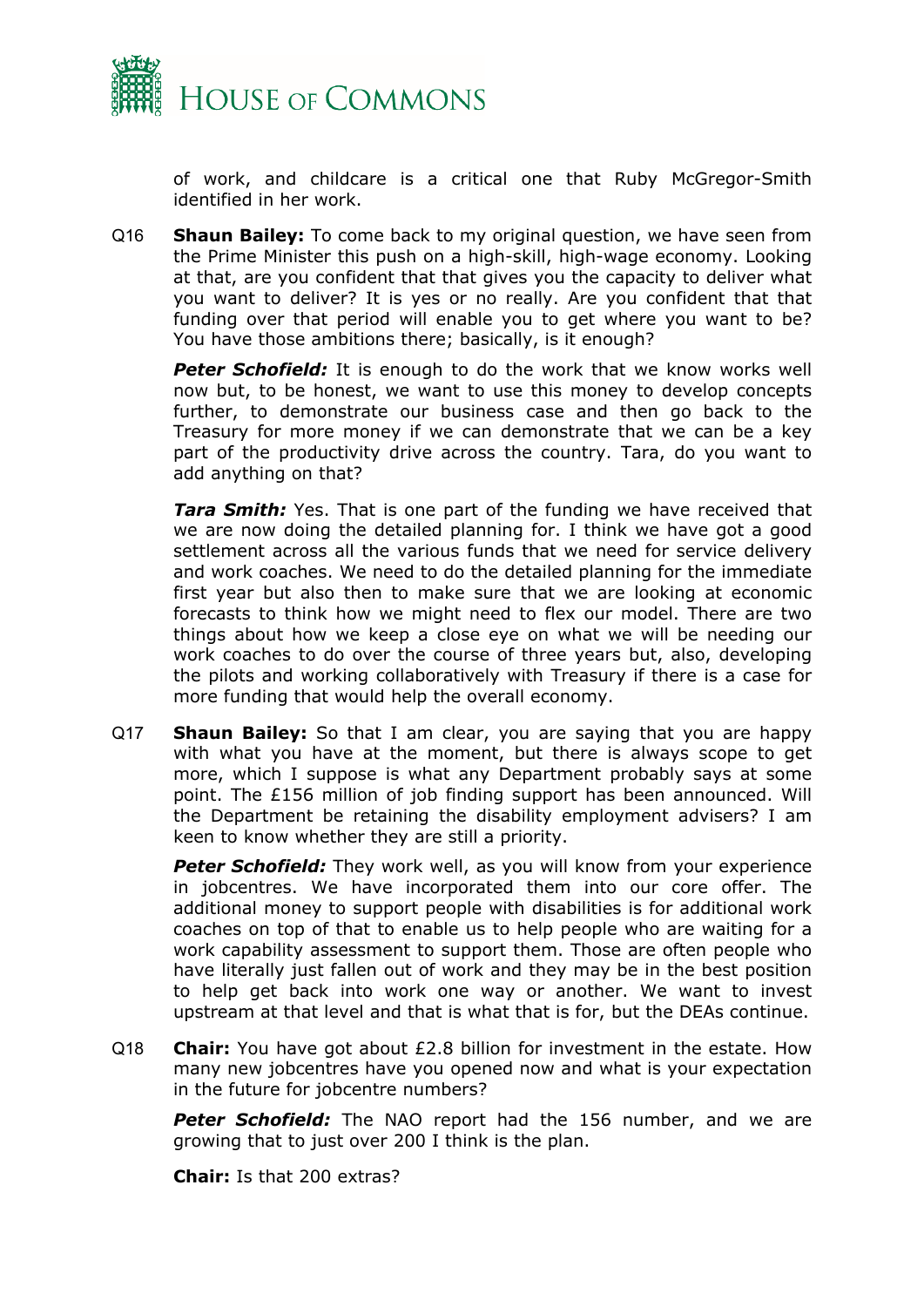

**Peter Schofield:** Extras. But those are typically on three-year lease contracts and the funding assumes that that falls away and we get back broadly to the footprint that we had by the end of the spending review period. Some of the new jobcentres are better positioned, better buildings than we have currently in that location, so there may be the opportunity to move out of one and into the other for our long-term hold. The money for estates is to continue the current estates but the exciting thing is the opportunity of lease breaks that happen in 2023. You will probably remember that we had our prime contract, which was a 20-year contract that finished in 2018. At that point we negotiated five-year lease breaks for most of our remaining buildings.

It is a story really of the back office not the front office. The front-ofhouse Jobcentre network will broadly be back to where it was prepandemic other than the swapping in and swapping out that I described earlier. There is the opportunity for us, which we are taking, in some of our back-of-house places to consolidate a bit, much as we have done in South Wales.

We took the five service centres in some of the South Wales towns and cities and brought those together into the Treforest Ty Taf centre just outside Cardiff. It is a much better office in the quality of the work environment and the ability to pull together teams operating in a flexible way. Another example is in Birmingham where we have moved out of the Five Ways site and into the Birmingham Arena site alongside other Government Departments in the heart of the city. That is a better location and a better building.

This money is going into improving and consolidating our back-of-house sites, enabling us to greener sites that are more sustainable, are better working environments and save money as well because we will have fewer leases to maintain over the period after that.

Q19 **Nigel Mills:** Peter, will UC ever be fully rolled out? Is it like tomorrow never comes and nor will the end of UC roll-out? I see it has now been extended for another six months. Is that absolutely the end?

*Peter Schofield:* We are determined, and Neil and I are determined, to see the completion of universal credit, absolutely. We have seen the benefit of universal credit through the pandemic, what it means to have the system and obviously a digital system, but also the implications of having a single taper extended to all working age benefits will be a huge win for the labour market and individuals going forward. The good news is that we got the funding in the spending review to finish this on time.

#### **Nigel Mills:** On time?

*Peter Schofield:* We are debating 2024, 2025. We think we will finish at the end of 2024, but it takes three months, the regulations allow three months for people, once they are in the system, to go through system and claim before their benefits come to an end. That is why the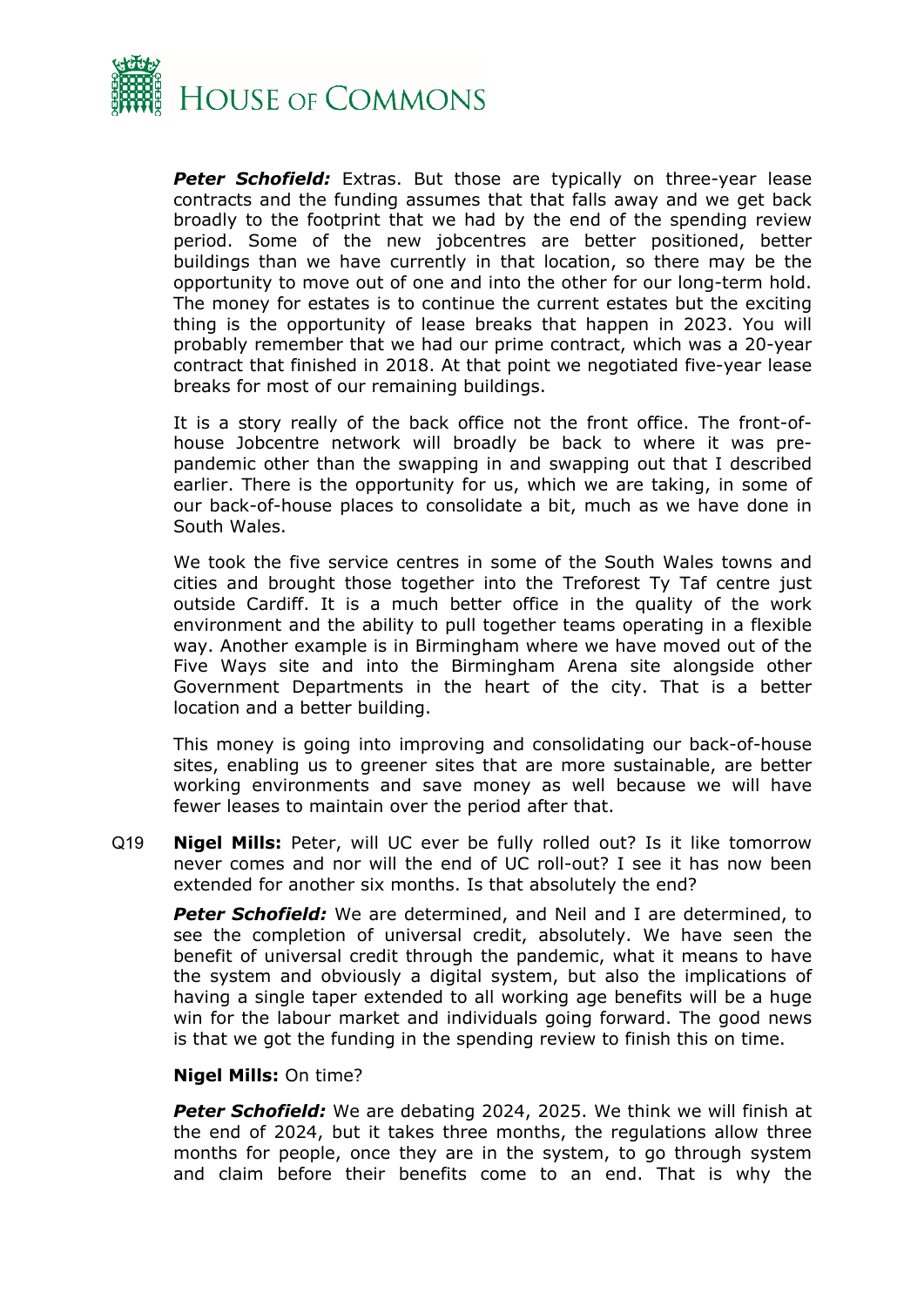

Treasury's document says March 2025. We had to suspend the process for managed migration in the Harrogate pilot because of the pandemic, but the process—the strategy—remains the one that the Secretary of State and I described at this Committee back in July. It is working, first of all, with the people who are better off if they move to universal credit and there should be more of them because of the changes to the taper, and then the mandatory phase of moving people over through a discovery phase first and building to scale through 2023 and 2024 with the aim of completion, in my words, by the end of 2024. The Treasury describes that the final people will go the system by March 2025.

*Neil Couling:* I remember in 2014 Margaret Hodge, who was Chair of the PAC, gently teasing me that, "At this rate of progress, Mr Couling, it will be complete by 2045", and she was right. At that rate of progress, it would have been but that is not how you deliver these major transformations. You go slow, slow, slow at the start and you go very fast at the end. If you look at how we did the roll-out in jobcentres, we did 70% of the jobcentres in the last eight months of that phase of the programme.

We took three-and-a-bit years getting there because we tested very carefully. There are some very vulnerable people on the end of our services here, and we have to be absolutely certain that things work and that they work well and you can run them at volume. We develop things, as the Permanent Secretary said, in the discovery phase, small volumes. We then test on bigger volumes—can the system cope?—and only when you are absolutely certain do you then go a bit more hell for leather. That is why we think we can get this done by the end of 2024 or in Treasury terms March 2025. Both are consistent.

Q20 **Nigel Mills:** I am sure if I remember rightly at the start of this the plans having rolled out by the end of the 2010-2015 Parliament, so we are now not the one after that or the one after that.

*Neil Couling:* No, to be fair to Iain Duncan Smith, his plan was by 2017 but, as we know, the programme had a number of rather profound problems that I was asked to try to deal with about seven years ago. I think I have managed to do that, but you cannot catch up on time like that. I don't have a time machine and I cannot go back and redecide things then.

**Nigel Mills:** Like a capital programme.

*Neil Couling:* I have tried for a Tardis but the Permanent Secretary won't let me have one. The serious point here—and I have always said to this Committee and its predecessor Committee and the PAC—is that we will go at the rate that is congruent with the safe delivery of our services. It took time to effectively start again and build up what we call the full service from a very slow start in 2014, but we did complete the rollout to every Jobcentre by 2018. If we hadn't had covid, we would be well into managed migration, the move to UC phase now, but covid happened. We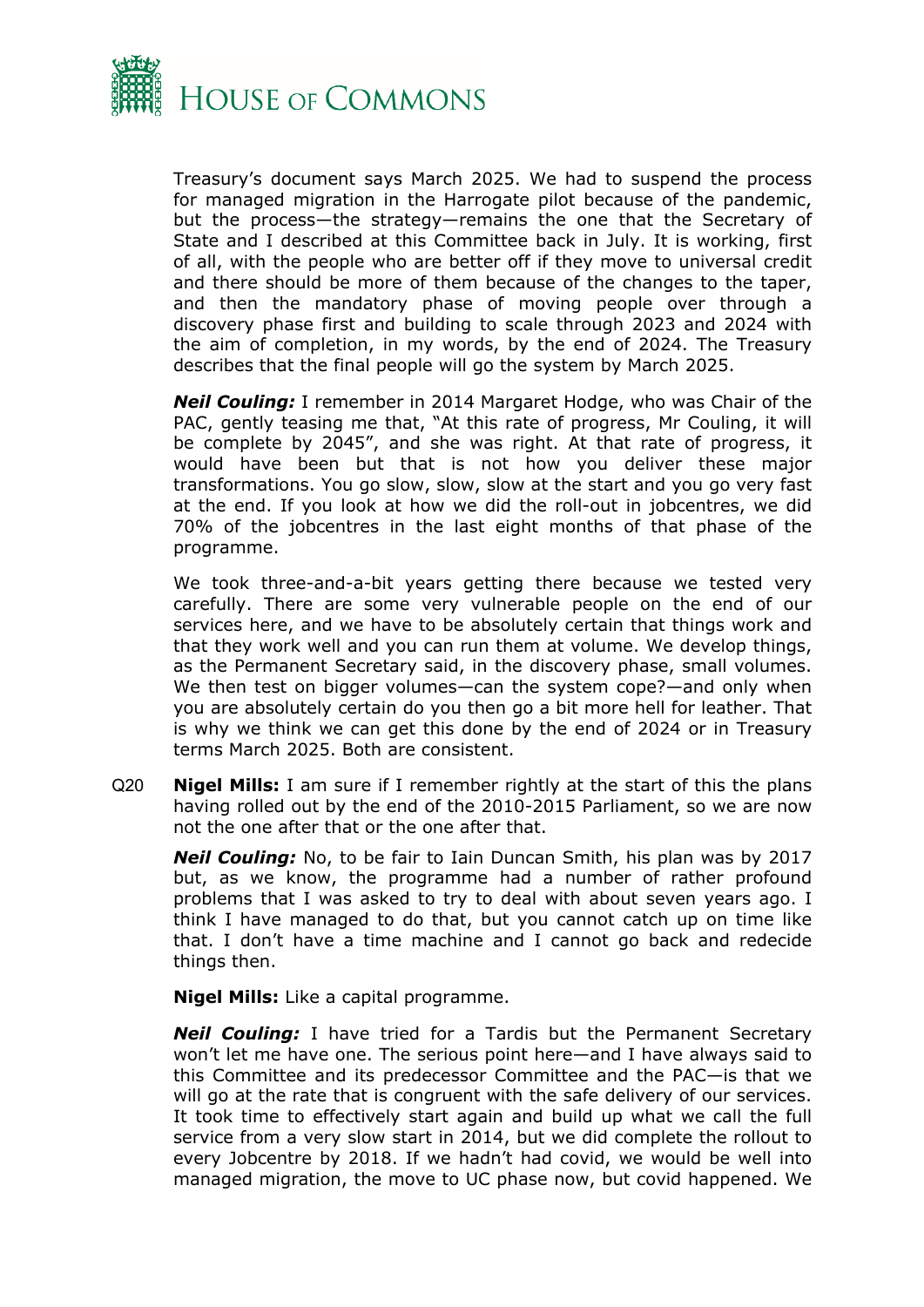

made a sensible decision then to suspend the activity and concentrate our efforts on supporting people into work and tackling the fraud issues that everybody knows about.

Q21 **Nigel Mills:** When will you get back to managed migration or the move to UC at any scale? Will you start doing that next year?

*Neil Couling:* Ministers have said that they will make a formal announcement to Parliament, but I am strongly hinting to you today, with my slow, slow, slow experience at the start of this, that you need to develop your processes and do that with small volumes. If you go too fast and it feels like you are going quicker, you reach limits of expansion quite quickly and then you get service degradation off the back of that, so you go very slowly. My advice to the Committee is that as you scrutinise all of this, don't worry about the numbers at this stage. They really are not significant. The significance is having got the right processes, will they stand up to volume? Those are the questions I was being asked when we made the decision at the end of 2107 to go to full-blooded expansion. At the time people were saying to me, "We are not confident, we are not certain." I was then because I had tested them through late 2016 and into 2017. I was confident and I could say to the then Secretary of State, "No, we're good to go here. We can expand. It will be fine," and it was.

I want to get to a similar point here, so I don't want to promise numbers. Numbers in the next year or so will be immaterial to this. It will be, "Do you have the right systems and processes developed?" and that is what we need a good period to do. Test them and then make the final decisions about the numbers that will go out in any month and so forth. Then it becomes worth monitoring what is going on.

Q22 **Nigel Mills:** I can certainly see after the last decade how you earned your new job title of director of resilience. If nothing else, you have shown resilience.

I have a couple of questions on fraud and error, particularly on selfemployment. That has shot up dramatically in the last year, hasn't it, to become one of the largest problems? How much of that is a temporary pandemic problem, and when you put the minimum income floor back in and hopefully get it back to normal that will all drift back down again? How much of it is a real system problem that you have?

*Neil Couling:* We reckon that the introduction of the MIF will reduce the total amount of fraud in the system by anything from 0.7% to 1.5% of the 14.5% total that we reported in the most recent stats. Conditionality will also knock another percentage off that. You will see some drift there. The MIF doesn't get fully reapplied, as I was explaining to the PAC recently, until summer 2022, so it is not going to appear in the stats fully until about 2024 with the way in which the sampling happens.

Q23 **Chair:** I didn't quite catch the figure there. MIF will reduce the 14.5% by how much?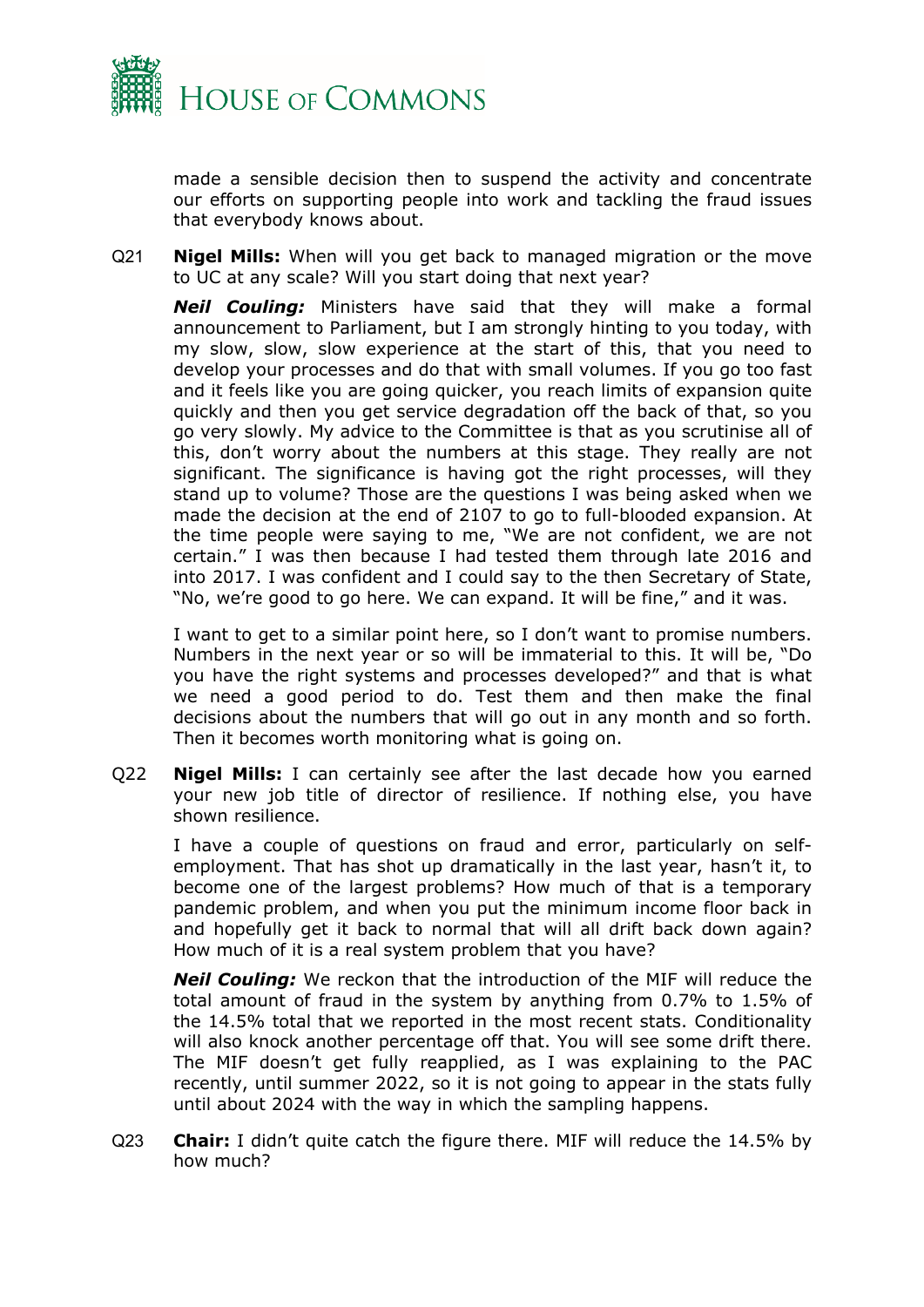

*Peter Schofield:* The NAO report—drawn from our annual report and accounts—at page 24 has the composition of the numbers.

*Neil Couling:* We think it is a range of 0.7% to 1.5%, saving 1% there. We think you will get another 1.1% on the reapplying conditionality as well. Some self-employed people are not in the minimum income floor, they are in the conditionality regime. What we think has happened, Mr Mills, is that people made legitimate claims in the early days of covid. If you remember huge chunks of the economy were effectively switched off in that first lockdown and some claimants have returned to self-employed working but they have not reported that to us. As we reintroduce the minimum income floor and the gainful self-employment test we will capture those cases who have failed to disclose this to us. That appears to be what was happening when we did the sampling on the fraud and error last time. Some of this is about that and some of it is about the accurate reporting of self-employed earnings to us.

When the samplers go in they do a forensic check on the case down to the last penny and they ask to see accounts and evidence. In the maintenance of what are about 700,000 self-employed claims in the UC service at the moment we ask people to self-declare what their selfemployed earnings are. I don't think this is necessarily wilful fraud, but there is some degree of inaccuracy in how people are reporting their earnings to us. Had we done a forensic check on all 700,000 cases we would have picked up what they have declared to us, we have taken what they have said to us to be true and then that is being picked up in the sample as fraud or error and so forth. That is what is driving a lot of this self-employed and it is big in the size of the losses we are seeing.

Q24 **Nigel Mills:** How good are your links to HMRC to make sure that there is consistent information? Was there any fraud around the self-employed income support scheme that people were claiming UC and then were not linking up the fact they were getting something else as well?

*Neil Couling:* There was less than we thought on that. We have taken information from HMRC and then effectively data matched across. That has identified some fraud, but it doesn't account for all the loss we are seeing here in the self-employed population. In my ideal fantasy world, I would have the equivalent of the real-time earnings information that comes to us for the employed. As the Permanent Secretary was saying to an earlier question, if HMRC completes on its move to asking selfemployed people to report their income three-monthly—quarterly—rather than annually, there is a chance you could hook on to that data potentially and produce an equivalent. I don't know whether we can or not, but that is a possibility, or we do more rigorous checking on the selfemployed earnings. That is another response we could choose to take if the problem doesn't naturally resolve itself.

**Peter Schofield:** I think there is a general point here that relates to a question the Committee might be interested in on the difference between fraud that we measure and fraud that we detect. I think that is illustrated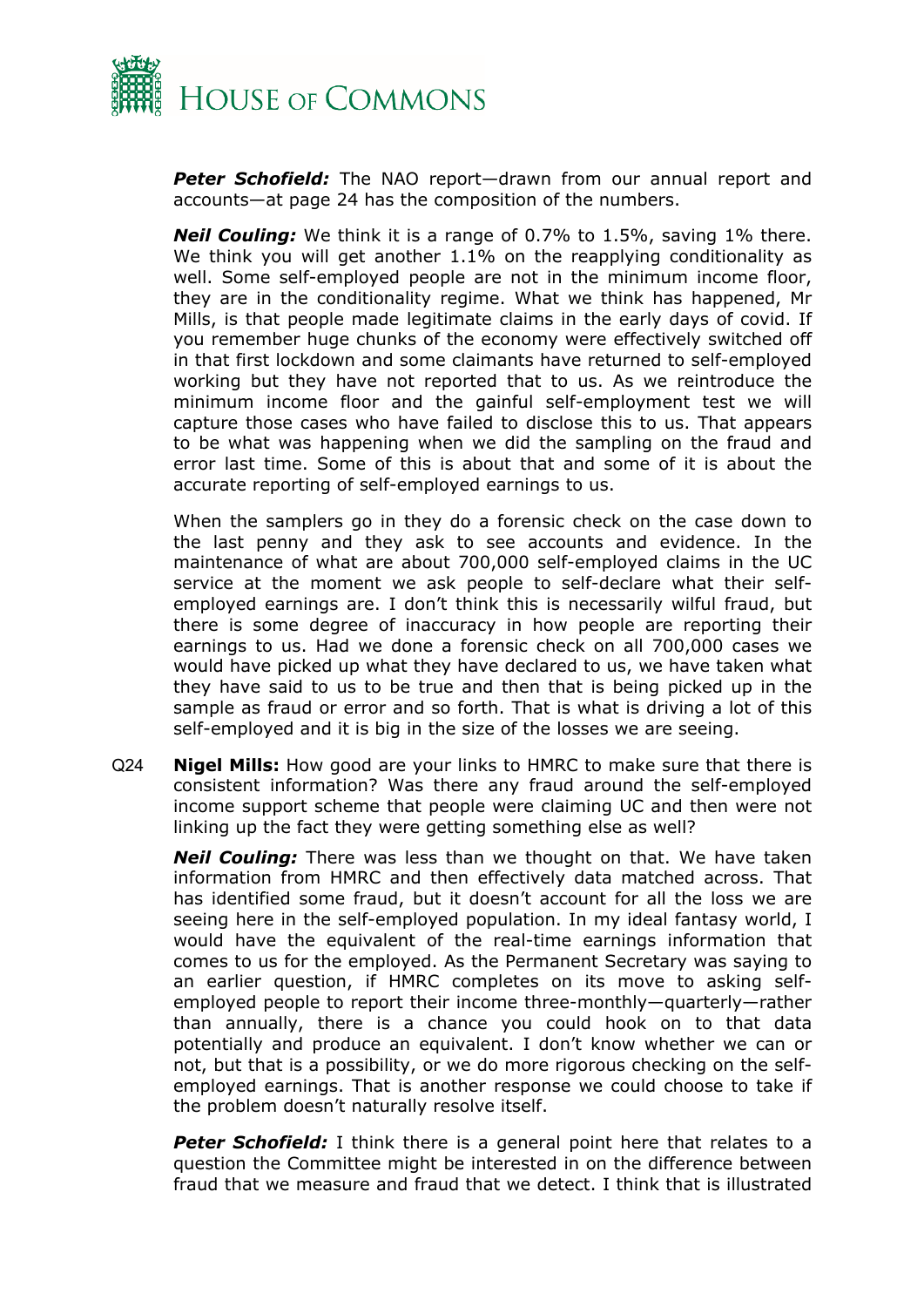

by Neil's example there. For the self-employed we take a small sample to measure numbers of fraud and error and we delve in forensic detail so that we understand those cases. We use that to extrapolate out and that produces the fraud and error stats that you see every May and that are set out in the annual report and accounts.

You cannot do that forensic investigation on each and every case, so to tackle fraud and error in the general population of universal credit claims we need to have systems that we can scale up, which is where things like the sharing of data with HMRC on RTI have been tremendously successful. This is an example that for self-employed we don't have that bulk data transfer arrangement because HMRC don't have the data, so we don't have a way of scaling up. What we can currently measure through this intensive small sample we cannot detect more broadly across the wider population because you cannot do that forensic detail on every single universal credit case.

Q25 **Nigel Mills:** I recall the Committee looking at this back in 2014 or something and saying you don't have lined-up systems with HMRC, that you are going to have an annual accounting basis on one set of accounting rules, and you are going to have a monthly report of how much more cash do I have this month than I had last month and those will never line up. You will end up with completely different numbers if you are not careful because of the different rules. Would it be better now to try to have consistent reporting in the tax rules around UC so that you have the same numbers coming in at the same time rather than two completely different things?

*Neil Couling:* That is not really the problem, although I remember the Committee saying that then. If the monthly returns to us were accurate our samplers would pick that up. It is not that they go through their annual accounts and prove that the amounts are wrong. They go through that month's figures and what the claimant has told us is nearly always wrong. It is the quality of the self-reporting that is the problem.

#### Q26 **Nigel Mills:** But is it not that easy, is it?

*Neil Couling:* No, it is not.

**Nigel Mills:** If I buy a van halfway through the year, it affects my annual profit. I didn't know at the start of the year that I was going to do it, but I am entitled to somehow spread that over the monthly payments. It is not straightforward.

*Neil Couling:* That is it, but the people who sample and produce the fraud and error statistics do that to a level of forensic accuracy that neither the claimant nor our decision-makers do at the moment, hence there is a big chunk of error/fraud in the system. Some of it the samplers start doing the forensic exercises and the claimant withdraws consent from it and we conclude from that that it is fraud rather than just a genuine error going on here. They will both create a fraud and error figure for us. It is not easy, as we said to the Committee back in 2014.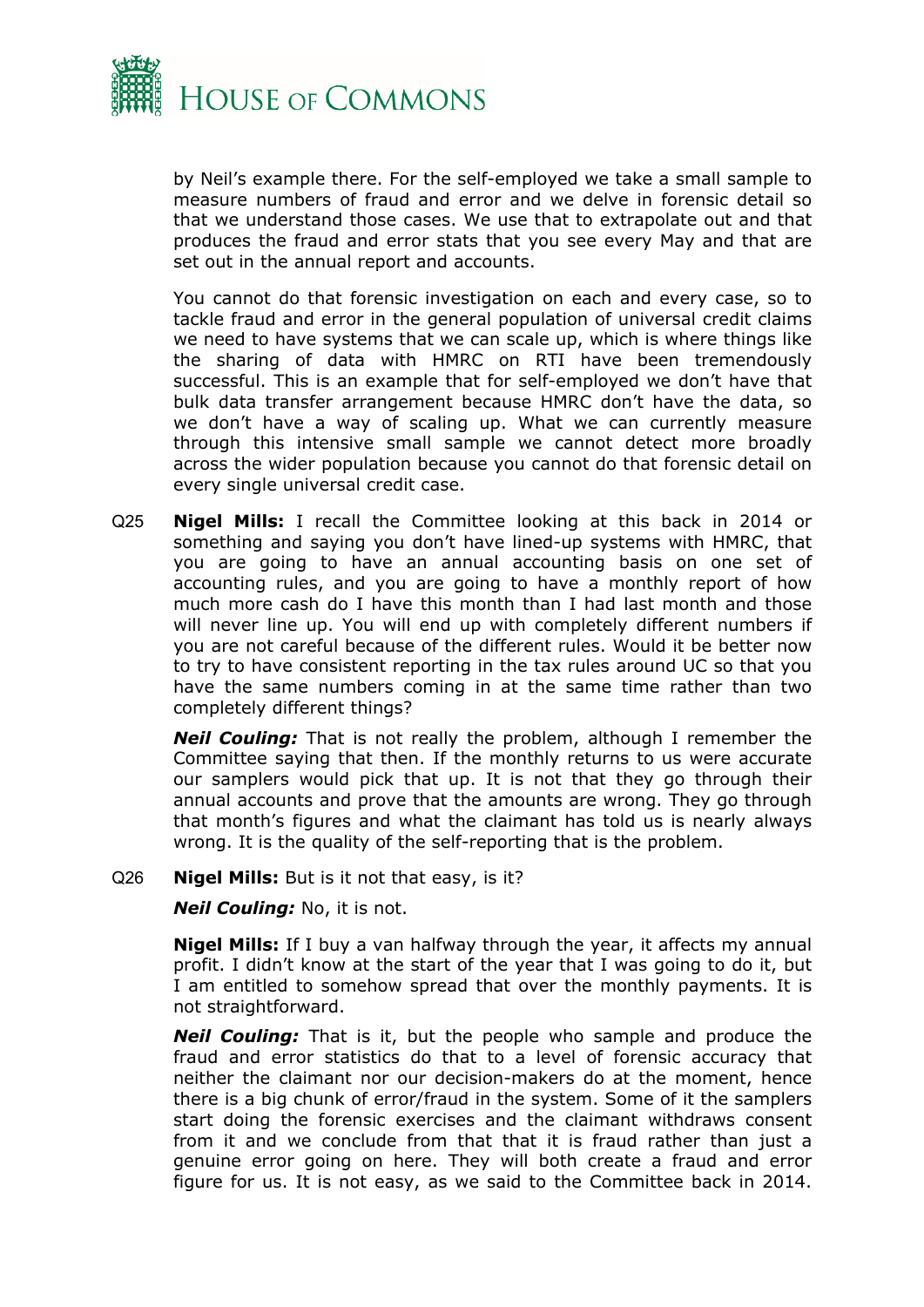

Nick Timmins and his great works on the history of the welfare state has talked about the problem of self-employment in how you design social security systems. That has not gone away because we have invented universal credit. It was there beforehand for HMRC in dealing with tax credits. It is a perennial problem.

Q27 **Nigel Mills:** There is some suggestion that you would need legislation to get permission to do huge data matching with the banks. Is that something you are seriously going to bring to Parliament and, if so, when?

*Peter Schofield:* It is certainly something that we are keen to do, for the reasons I have described to this Committee and to the Public Accounts Committee, in order to give us access to bulk data sharing with the banks. It would particularly help us to tackle capital fraud, which is another area of growing fraud as well as the self-employed in the fraud and error statistics.

A lot of conversations are going on. We are working very closely with the Cabinet Office on this and with other Departments. We are playing a leading role in developing the proposals but, Mr Mills, it is probably the most I can say—short of the Queen's speech—in terms of where this would get to, but I would hope that we could get legislation.

*Neil Couling:* Bank data helps you with the self-employed as well because there is cash in hand still going on, but most payments now are going through some form of bank account.

Q28 **Chris Stephens:** If we move on to data recovery. You said the Department had a backlog of 1.6 million outstanding debt cases during the pandemic. What is the number of outstanding debt cases today, and how do you see that changing moving on to the next financial year?

**Peter Schofield:** Mr Stephens, I am delighted that we have worked through our debt referrals backlog, so we are now in a place where we do not have a debt referrals backlog.

Q29 **Chris Stephens:** Do you see that being the case going forward?

**Peter Schofield:** Yes, helped by the additional resources that we have been bringing in. We have been recruiting an additional 300 colleagues into our debt lines but, yes, our referrals backlog has now gone. We worked on that through the summer.

Q30 **Chris Stephens:** When you were before the Committee in July, you said to us that very little of the transfer of tax credit debt is more than two or three years old, but I think we were still waiting on a precise breakdown of the age of that tax credit debt. Can you tell us what proportion of tax credit debt transferred to DWP is old debt from years prior to the latest tax credit year?

**Peter Schofield:** It is a tiny, tiny amount, as I said back in July. The vast pocket of debt is two or three years old and quite a lot of the debt is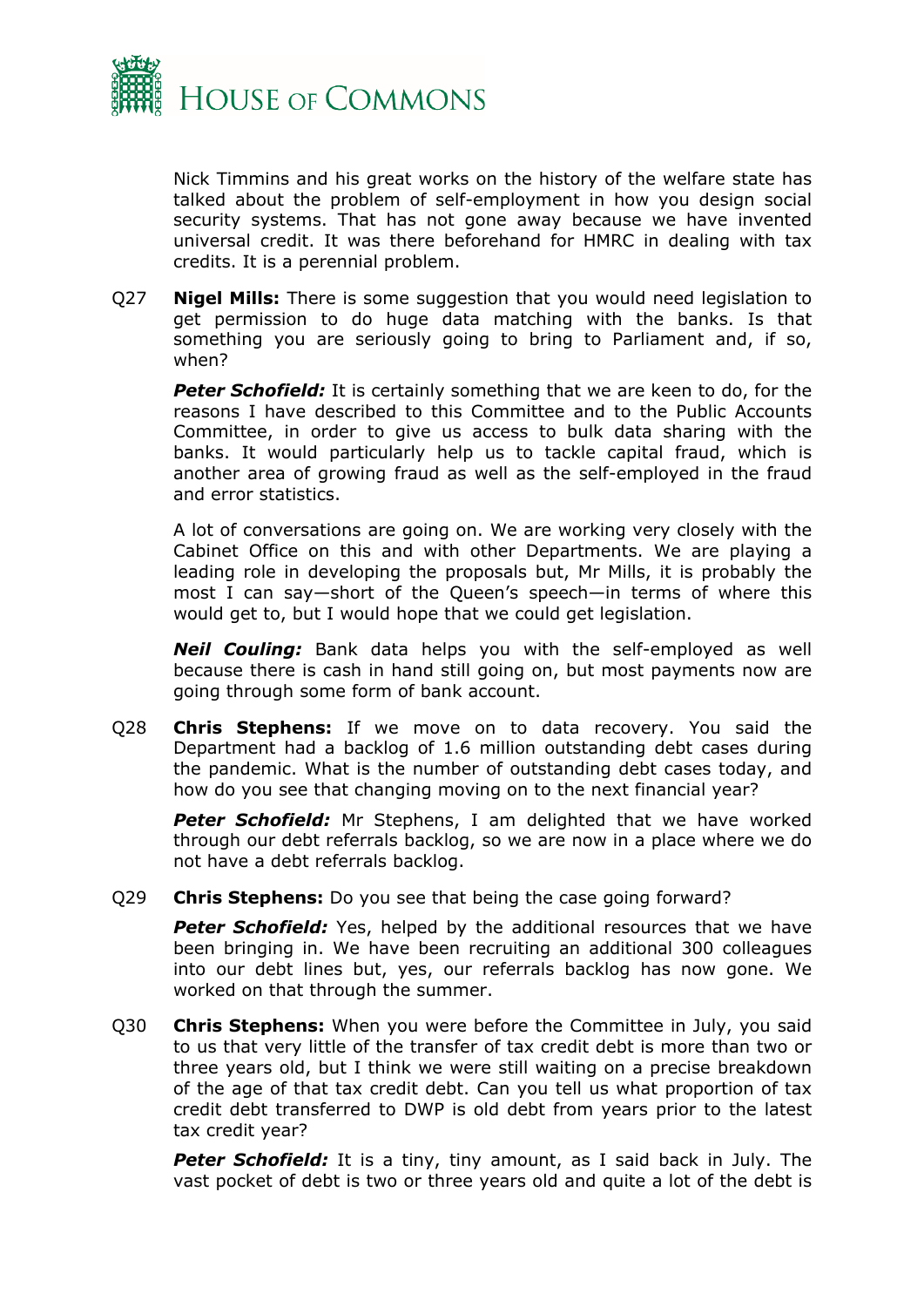

treated as debt but, if you think about the way that tax credits work, you have an annual adjustment over a year, so you have an overpayment in the year in which the individual moves across to universal credit. We treat that overpayment as debt, but it is not really. It is just something that has to be recovered through universal credit.

Q31 **Chris Stephens:** When you say "tiny amount", are we talking single digit percentage figures or are we talking 0.0 figures? What are we talking?

*Peter Schofield:* To be honest, Mr Stephens, I do not have the number. I can see if I could get you the number, unless Neil has it.

*Neil Couling:* I do not have the number, Mr Stephens, but from memory it is low single figures.

**Chris Stephens:** If that could be sent to us.

**Peter Schofield:** Let me look at what we have.

Q32 **Chris Stephens:** Thank you. The National Audit Office says that 5% of the estimated £7.3 billion in overpayments in 2021 was detected in the year, which means that if overpayments cannot be detected they cannot be recovered. Why is overpayment detection so low in the year when the Department's own analysis shows that overpayments are out there?

*Peter Schofield:* That gets back to the point I was just saying to Mr Mills a bit earlier. On the one hand, what our measurement of fraud and error is based on is we take this small sample, but we forensically drill down and go through that case. If there is any doubt at the end of that, as Neil says, we regard that as fraud. We then extrapolate that out and that gets you that big number—the £8.5 billion as a whole. I think the £7.3 million excludes housing benefit numbers in the NAO report.

That is our statistical measurement of how much fraud and error we think is in the system based on our sample. That is one thing. The challenge is then detecting that and linking that to individual cases. That is the point that we were talking about in the context of the self-employed, but you could make the same case across all the other benefit lines. This comes back to: how do we address that? Take the examples of self-employed, the things that Neil was discussing with Mr Mills earlier; those are the sorts of things we need to do more of. The same is true in capital; the same is true of all other aspects of fraud and error. How do we build the system to enable the things that we pick up and measure in our sample to happen more broadly? Neil, do you have the latest statistics on that?

*Neil Couling:* Yes. We think we are on track this year to treble the number of overpayments we have identified from the figure. I think about £300 million in our annual report and accounts. To the question: why don't you find all £7 billion? If I knew where the £7 billion was, Mr Stephens, it would not exist as £7 billion because I would have stopped it. This is where the accountants have made an estimate and said, "This is the amount you are showing you have identified as an overpayment."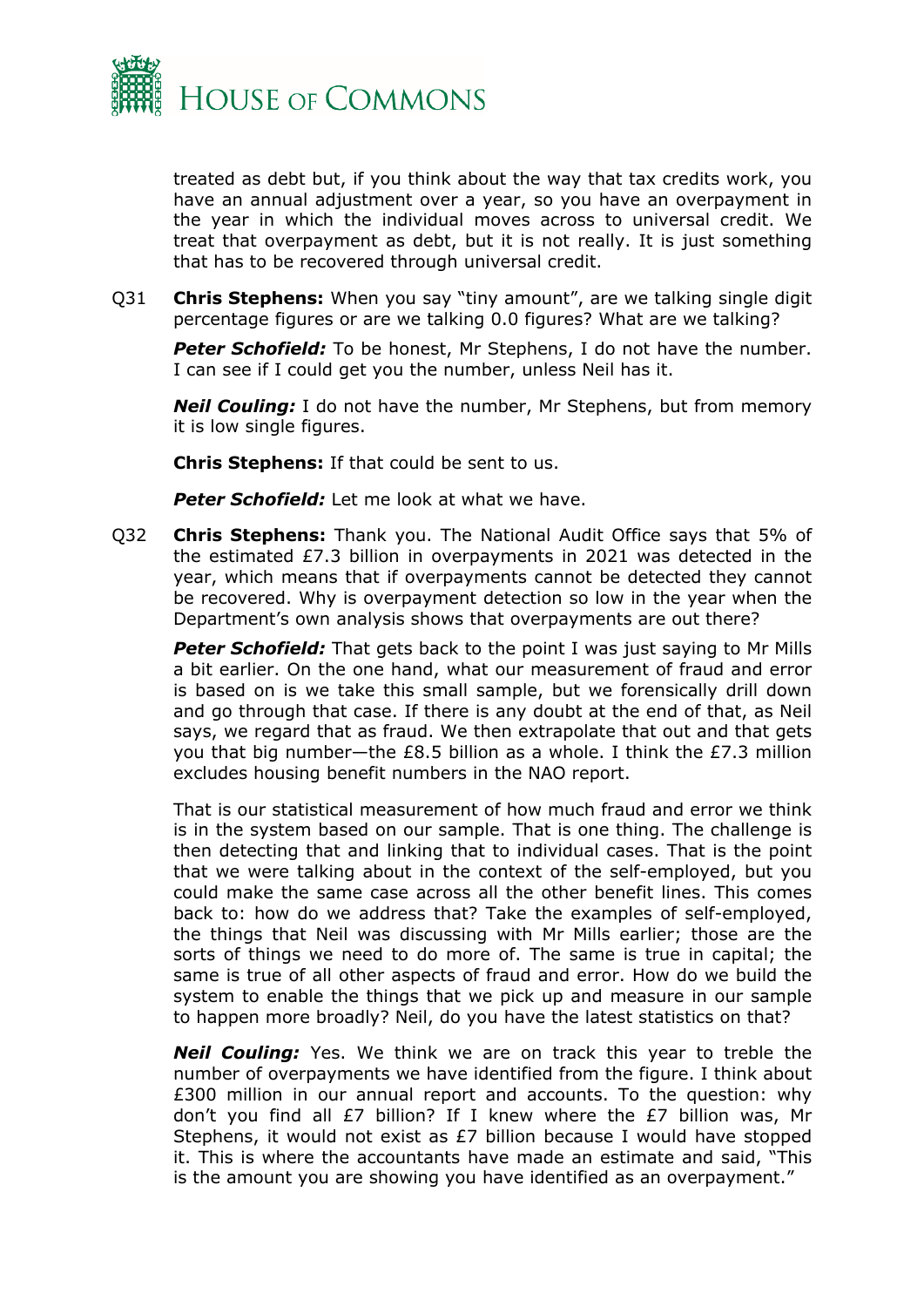

**Peter Schofield:** The other good news is progress in terms of collecting the debt, bringing it in on a cash basis each year, bringing it back, and we got ourselves up to £2.3 billion last year and I think we are aiming for around £3 billion this year in terms of cash collections.

Q33 **Chris Stephens:** The opposite side of the overpayment coin will be underpayments so can I ask the general question: what is the measure for underpayments and what are the financial and human resources that go into encouraging claims for people who are eligible?

*Peter Schofield:* That is a really good point. As I have said to the Public Accounts Committee, as accounting officer, I worry as much about underpayments as I do about overpayments. Underpayments went up a little bit from last year from 1.1% to 1.2%, whereas overpayments were 3.9%. You do not have fraud on underpayments but, in terms of overall error in the system, it is worse on the overpayment side. Obviously, you can understand the focus on that but there is a huge focus on the underpayments side as well, whether it is the LEAP exercises that we have underway with the Public Accounts Committee—and the Chair was there as well—where we talked about the state pension underpayment correction exercise, so putting a lot of people and effort into that.

Then, more broadly, trying to work out better linkages, so you can get a prompt if someone is on a particular benefit or we know something about particular circumstances. Then what we can do is identify whether those circumstances would trigger or should trigger a claim for another benefit. There is more we can do on that and we are making more progress on that too.

Q34 **Chris Stephens:** I think that will be helpful. Thank you. Since January this year, the Department has undertaken retrospective action on universal credit claims paid out in the early pandemic when controls were reduced. I think you have given some answers about how much money has been recovered. How is the Department making sure that claimants are treated fairly? We would want to discourage the sledgehammer to crack a nut effect, particularly given recent reports that some claims have been stopped and payment demands being made because people cannot provide every single bit of evidence.

**Peter Schofield:** Neil may want to say more, but I would want to reassure the Committee that we are asking for the legitimate information that the claimant should have had, or would have had, at the point they made the initial claim even though we could not see it at the time something like a tenancy agreement just to be able to demonstrate their housing costs were what they said they were, or basic information about themselves.

I think it is fair. I think it is right. You will have heard me say before these were the cases where, when we made the claim, it was in a situation where we had relaxed some of the controls or we could not do the initial evidence interviews that enable us to see people and the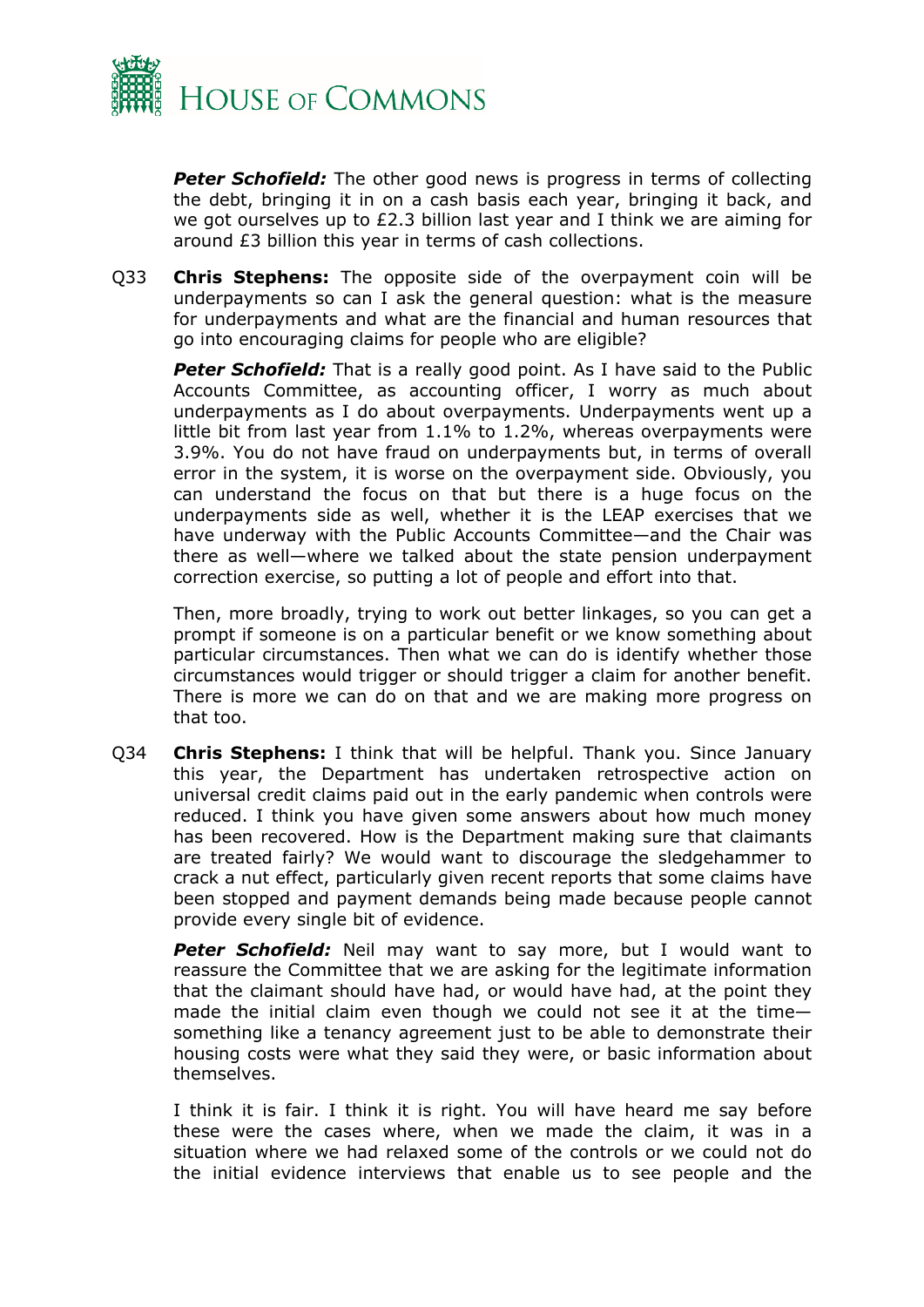

documentation face-to-face. We always knew these were cases we would want to go back to and look at and do those evidence checks after the event, just to make sure we can stop fraud and error. We have stopped significant fraud and error as a result.

*Neil Couling:* I can give you the figures if you like to help here. We were checking three checks that we could not do during the pandemic identity, housing and children—so this is what we did trust and protect on. We have looked at about 900,000 cases; 90,000 we have identified where we think the cases were not correct. I will describe it like that. Of those, 2,000 people have contacted us for a mandatory reconsideration. It is about 2% of the cases.

Some of the cases you may have seen in the media are about people who have not responded to our requests for information and verification. We give people three chances to respond. We try three times with them to get them to respond to our inquiries and what has happened in those cases is—and it is a very small number—the person has contacted us after we have raised the overpayment on their case and in some cases started recovery action, again because they have not responded to other forms of contact from us. It is small minority of cases and, I agree with you, we do not want to be sledgehammering any nuts here.

Q35 **Chris Stephens:** The Poverty Action Group has raised some concerns about—as it sees it—a blanket approach of terminating claims and demanding repayment benefits. Has there been any engagement with the Poverty Action Group on this?

*Neil Couling:* Yes, we have certainly explained to the group where we think it is in error in what it is saying to us.

Q36 **Chris Stephens:** There has been some correspondence. We have heard of cases of individuals receiving debt letters with no explanation of what the debt relates to, just saying, "You owe us X." That would seem unfair to claimants. Have you reviewed and amended the Department's practice on that?

*Peter Schofield:* Somebody showed me one of the letters earlier in the week. What should happen, and I believe does happen, is the benefit line where someone has had an overpayment would write first to say, "There has been an overpayment, and this is why." Then the letter from the debt side of the Department would follow on after that. Claimants should have been told where the overpayment is from before the overpayment is collected. Obviously, there is also a telephone number on there as well. For whatever reason, if they did not get that first letter or it was not clear to them, they can phone up and we can explain it to them.

Q37 **Chris Stephens:** Does the letter provide an explanation as to what the debt relates to because if it does not, we would want to see that in future?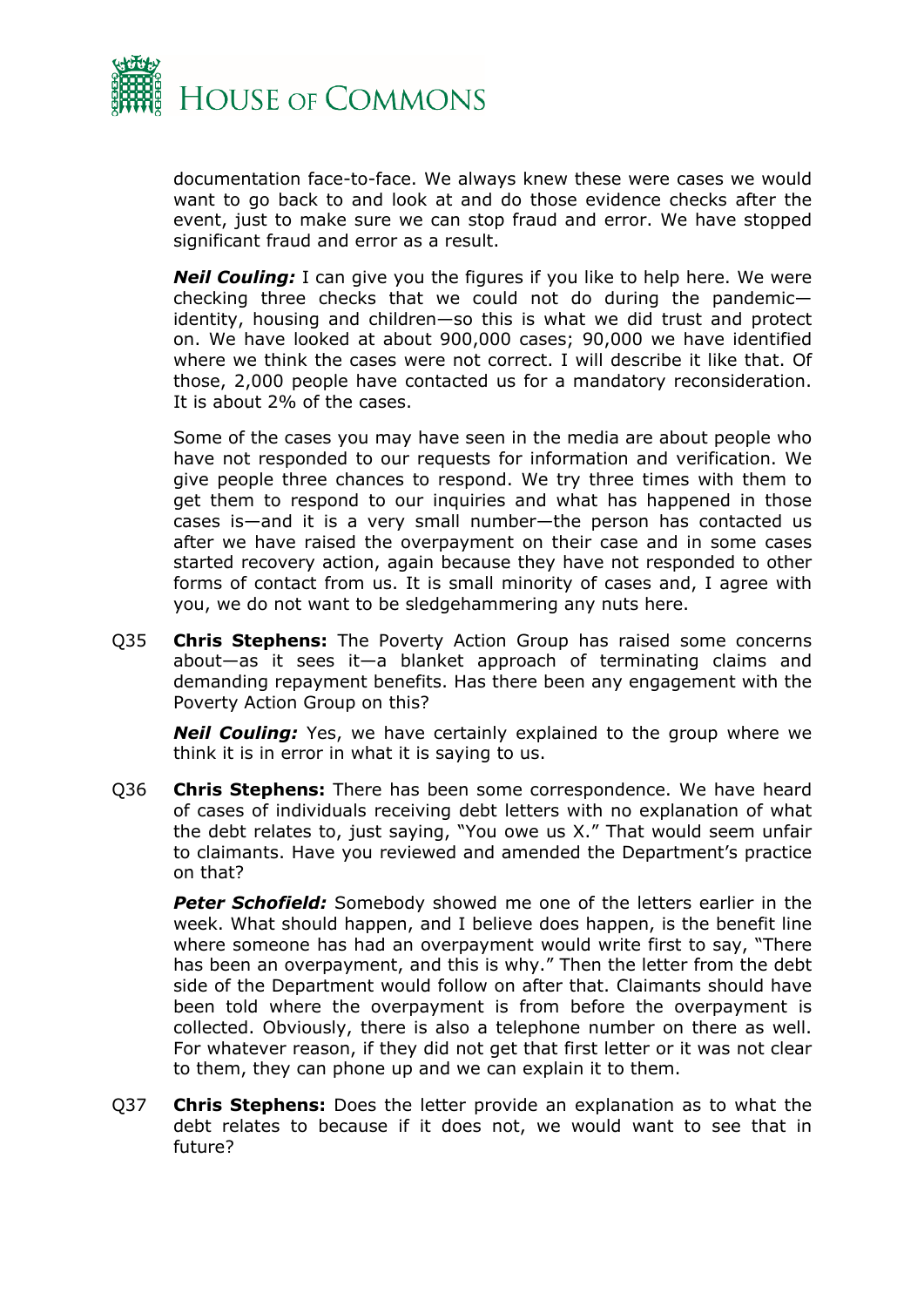

**Peter Schofield:** Yes. As I say, there are two letters. The first letter is from the product line that says, "You have been overpaid and this is what it relates to." Then the second letter comes from the debt side saying, "You have been overpaid because you have had another letter saying that and this is how we are going to collect." They would have had communication from the Department to say what it relates to.

Q38 **Chris Stephens:** Is there a pro forma letter that the Committee could have a look at?

**Peter Schofield:** You can have a look at the letters, yes.

Q39 **Chair:** Thank you, Chris. I had a letter two weeks ago, I think, from a constituent that simply said, "You owe us a debt; pay." There was no explanation at all.

*Peter Schofield:* There should have been a letter before that from the product line that said, "You have been overpaid your universal credit."

**Chair:** There wasn't. Perhaps I will give you the details.

**Peter Schofield:** Yes, I would love to see. The offer is open to other members of the Committee as well.

Q40 **Steve McCabe:** I want to ask about the state pension underpayments. When we had the Minister here recently he said you had taken on more staff and they are being trained up. That it would take a little bit of time, but you were going to get on top of this. Once you have your staff trained and you are going through with help, how many cases do you expect to be processing on a weekly basis?

**Peter Schofield:** It is one of those things where we have been working to get the systems right and then to drive them through, going forward. We have 400,000 we need to do over the course of the period, and we are doing that over the period between now and the end of 2023. I am sure I could do the maths, but we are not at full tilt yet. I think we have about 205 colleagues on this at the moment.

Tomorrow, we plan to make an announcement to the relevant staff around the next tranche moving in and then we are building up in the new year. I think the numbers we have been talking about are around 540 colleagues when we are at full pelt. I am hoping to get there in early 2022 so we can finish by 2023.

The challenge is constantly balancing resource across the piece. We have also been prioritising the state pension new claims. The thing about the state pension correction exercise is it is incredibly complicated. I had three hours with the Public Accounts Committee back in October talking that through, and we need experienced staff working on the correction exercise, but we also need experienced staff supporting our new recruits in the new claims line as well. We are balancing it and that is the point we are trying to get right, but I am very confident about delivering the completion of the exercise by the end of 2023.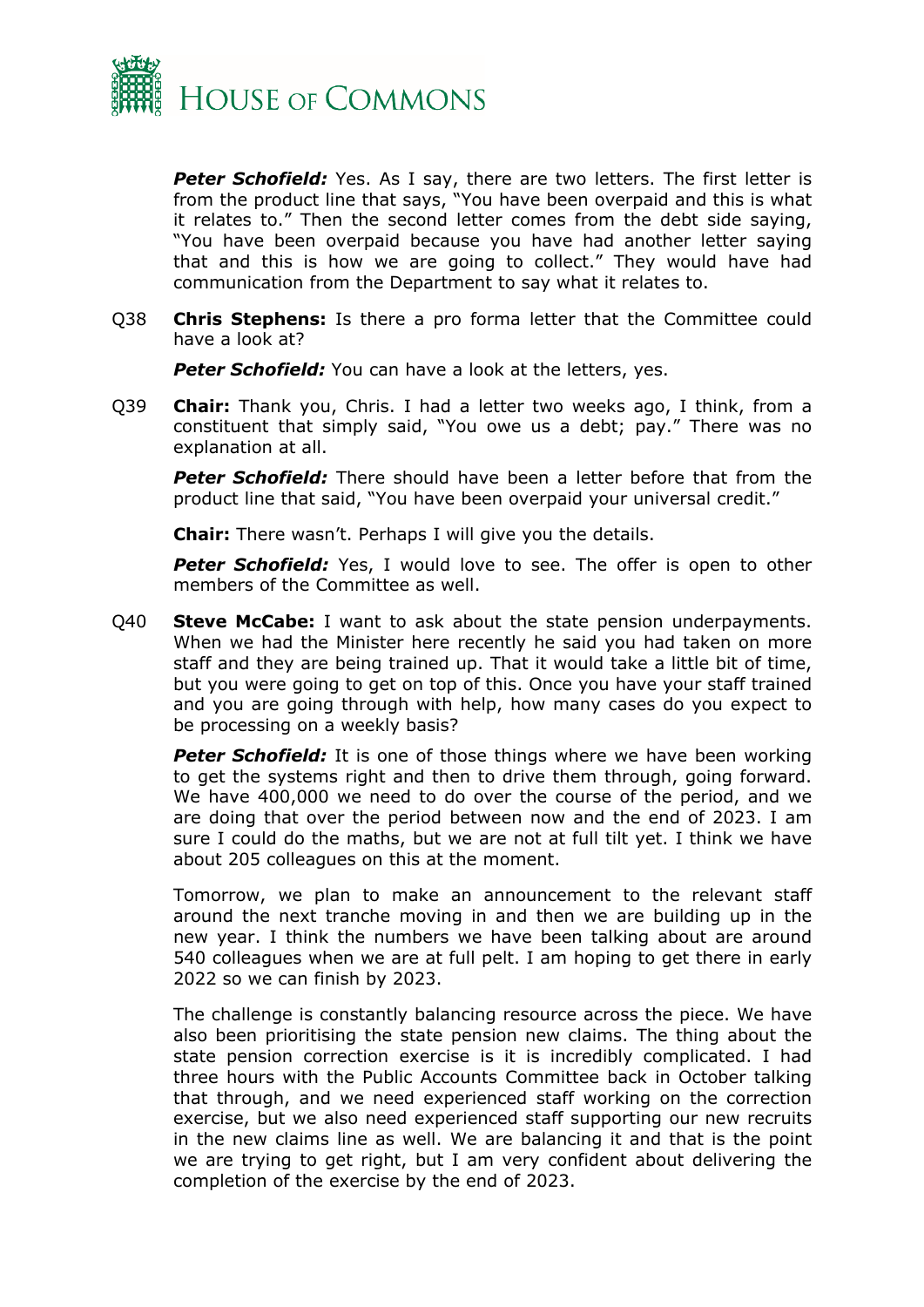

Q41 **Steve McCabe:** The reason I was querying that was I think you said that you had 134,000 cases that you had to deal with. That was your estimate.

**Peter Schofield:** No, we think when we finish there will be 134,000 that we have to pay, but the number we have to go through is 400,000.

Q42 **Steve McCabe:** Yes, more than you have to deal with but in order to satisfy the 134,000. It is just that I was looking at the figures that said you were able to deal with 9,400 between January and September. I do not want to do a Margaret Hodge, but that would suggest it would take slightly longer than until 2023, unless you rapidly increase the number you are dealing with.

**Peter Schofield:** No. It is on page 25 of the NAO report. We have reviewed 73,000 cases. The number we have paid is the 9,000.

Q43 **Steve McCabe:** You expect to pay 134,000 and, over a nine-month period, you managed to deal with just over 9,000, so I am not quite sure how you say that will definitely occur.

**Peter Schofield:** I need to go through 400,000 cases that the scans have identified. I have been through 73,000 of those already but I do not have all the staff. I only have 205 of the staff and I need to grow that up to around 500. That gives me the confidence that I will have more than a doubling of the staff numbers. That will improve the processes and I will get through. Now, 9,600—

Q44 **Steve McCabe:** You are doing about 1,000 a month. This is what I am trying to understand. There may be an obvious explanation and I have missed it, but if you are currently paying about 1,000 a month and you have to get to 134,000 by 2023, how are you going to do that?

**Peter Schofield:** The 134,000 is an estimate based on various projections. In the annual report and accounts, note 16 to the accounts goes into an awful lot of detail about how we worked out 134,000. The work we know we need to do is to go through 400,000. My confidence is that the difficult bit is not the paying. It is like a piece of detective work. The difficult bit is going through each of those 400,000 cases and working out whether we underpaid and going back over many, many years.

My confidence is we have done 73,000 of them, so that is about one fifth or one sixth of them so far with much reduced resource, and in a process that we are still building through. The NAO report, which we discussed at PAC, also talked about some of the work we have been doing to just help our agents work through and do the system. We had to develop the whole process from the start. We only started in January: we start the whole process, work it through, start on a small scale until we were at the point where we knew how we were going to do it, and improving our quality checks as well because that was another issue.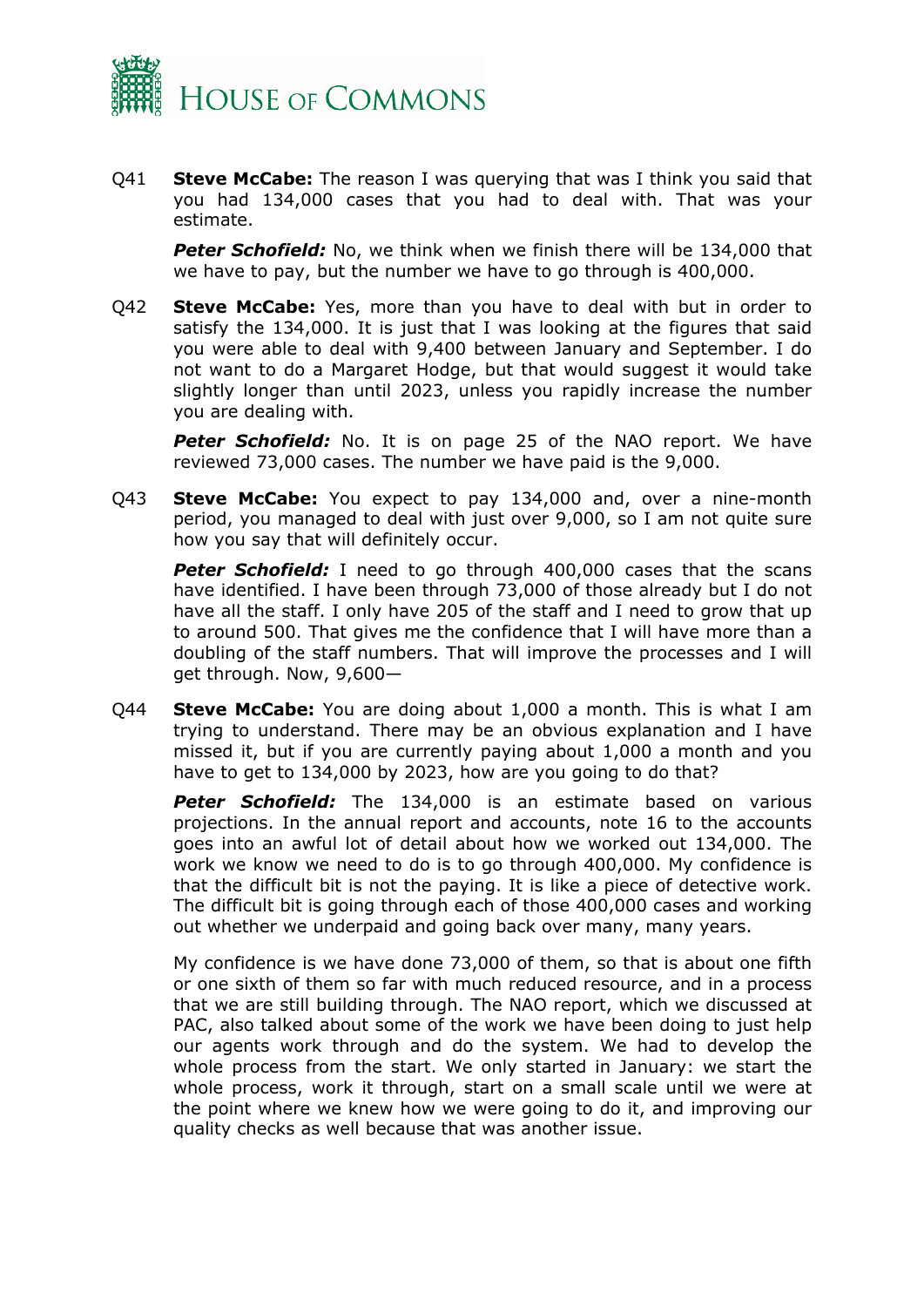

It is only when you build that through and you have the process working that you can move it to scale, so we are at the point where we know what we are doing. We are building it to scale. We need to bring the resource and the people in over the course of the next year, and then we will get to the run rate that you are talking about. It is a fair challenge, Mr McCabe; it is.

Q45 **Steve McCabe:** Thank you. I think you said to the NAO that of the 134,000 about 119,000 were relatively straightforward when it comes to tracing and managing it. What is so difficult about the other 15,000? What is the main problem you are facing?

**Peter Schofield:** These are cases where, sadly, the recipient has passed away, so we are seeking to find the next of kin. These are estimates again, because what we are required to do in the annual report accounts is give Parliament an estimate of how many we think we will find and how many we will pay. I want to find them all. I want to trace all the next of kin. I want to pay all of them, but we have to give Parliament our best estimate.

We looked at the particular cases that we have, and we categorised it between the category BL cases, the category B cases, and the category D cases, and we used a different assumption on each of those. For example, where you have a widow who has passed away, we are assuming that we only manage to trace 57% of those cases because, sadly, there will not be a spouse surviving, so it is more difficult. Our previous LEAP exercises, such as the one we did on employment support allowance, showed that this is difficult. It was when we got to the end of the process, we had quite a number of next of kin still to trace.

We have developed new ways of working with registrars, coroners and others to try to find new ways of seeking out next of kin. My assurance is always, even if we get to the end of the process and we cannot find the next of kin, we will put a note on the record. We will not destroy the record so that, as and when the next of kin comes forward, we can link them to the payment.

Q46 **Steve McCabe:** I am genuinely interested in this. Is the registrar in Birmingham, for example, getting letters on a weekly basis from DWP saying, "We are trying to track the next of kin. We are trying to sort out the pension arrangements"? Is that how it works?

**Peter Schofield:** No. Let me be fair about this. These are things that we have tried with the ESA LEAP exercises. It is one that we started in 2018 and these are techniques that we used, and it seemed to work. In the case of this state pension correction exercise, as I said to the Public Accounts Committee last month, my focus in the first instance is not on the cases of people who have passed away but on those who are still alive, and particularly focusing on those who are over 80 and/or those who perhaps missed out on a combination of the category B or category D—a combination of the two—just to try to identify the most vulnerable.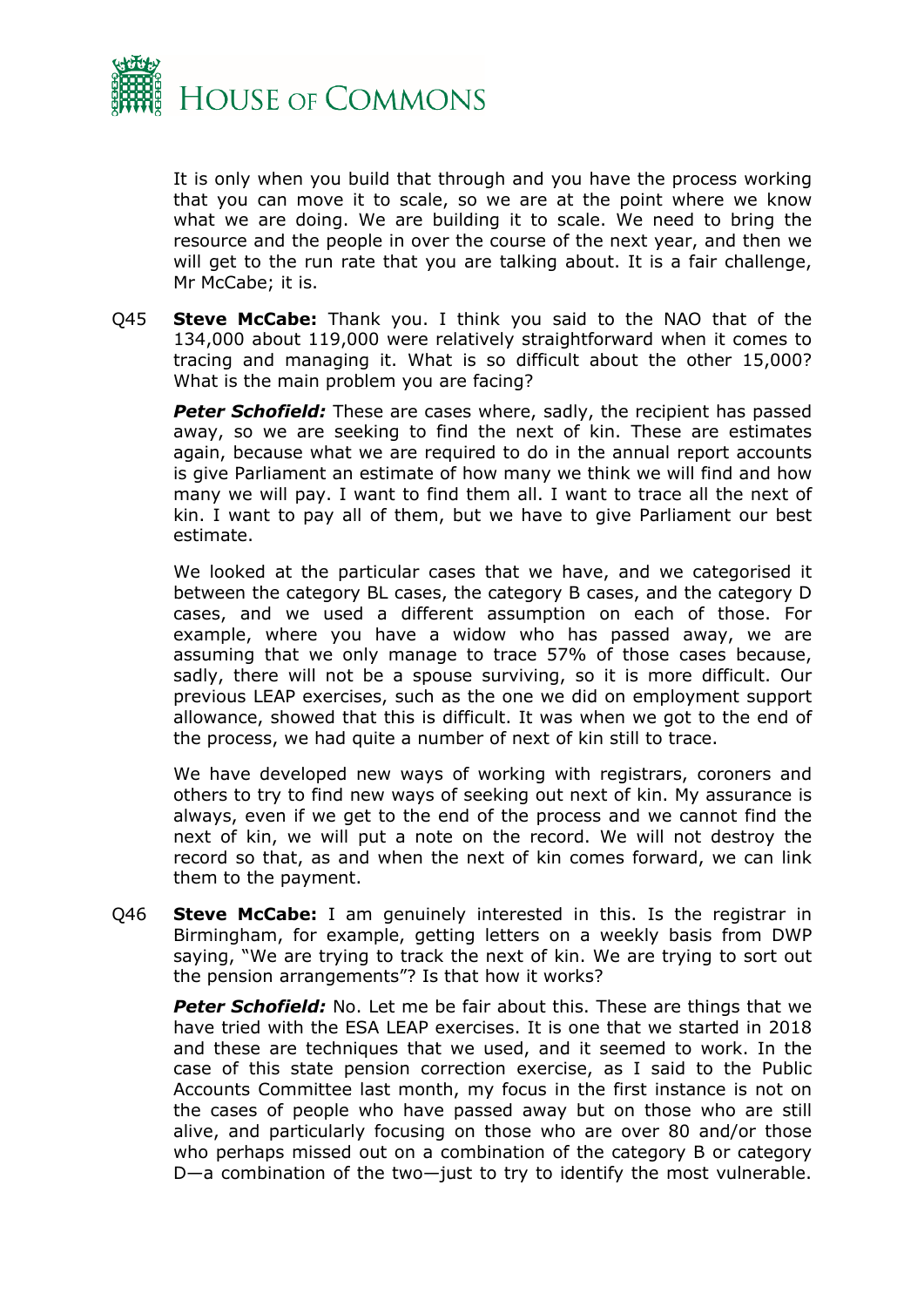

That is the priority. To be fair, we are not talking to the registrars now because—

Q47 **Steve McCabe:** When you said about the coroners and the registrars that is to come later?

*Peter Schofield:* Yes, exactly. These are techniques we have used in the past that I would want to build on and use, but these are all—

Q48 **Steve McCabe:** When do you think you could move to that stage?

*Peter Schofield:* To be fair, it will be towards the end of the period because I want to pay those that are— Look, as I said to the PAC, "On behalf of the DWP, I apologise for the fact that people have been underpaid and what I want to do is make sure that I pay those people who are still alive as soon as we possibly can and that is my priority.

Q49 **Steve McCabe:** You mentioned there the over-80s. Am I right in thinking there are almost two categories? There are the over-80s who are required to claim an over-80s benefit and then those who you would automatically top-up because they have someone, like a contact in the Department? Is that how it works?

*Peter Schofield:* Are you thinking about the pre and post-2008 point?

**Steve McCabe:** I thought I read somewhere that, if they were already receiving some kind of benefit from you, they would get the over-80 topup. What I am trying to understand is: if you are over 80 and you are being underpaid, do you have to claim?

**Peter Schofield:** No. The people who have to claim are the people who are the category BL cases, where their spouse became entitled to a state pension before March 2008. Everyone else we are working through. We know who they are. We are working through and our scans have helped us to identify the population of 400,000 within whom these people should be there.

*Neil Couling:* Just to add that this is such a complex area of policy, as Peter laid out for the Public Accounts Committee. There are a small group of people who are aged over 80, who do not have any entitlement to the basic state pension, who will qualify for an over-80s pension.

**Steve McCabe:** Over-80s payment, yes.

*Neil Couling:* They have to claim in the same way that, when I get to pension age, I will need to claim my state pension.

Q50 **Steve McCabe:** Am I right in thinking that there are broadly three categories? There are the people who should get an increase when they hit their 80th birthday?

**Peter Schofield:** There are three categories that we are looking at. There are the category BL pensions, and this is all for people who have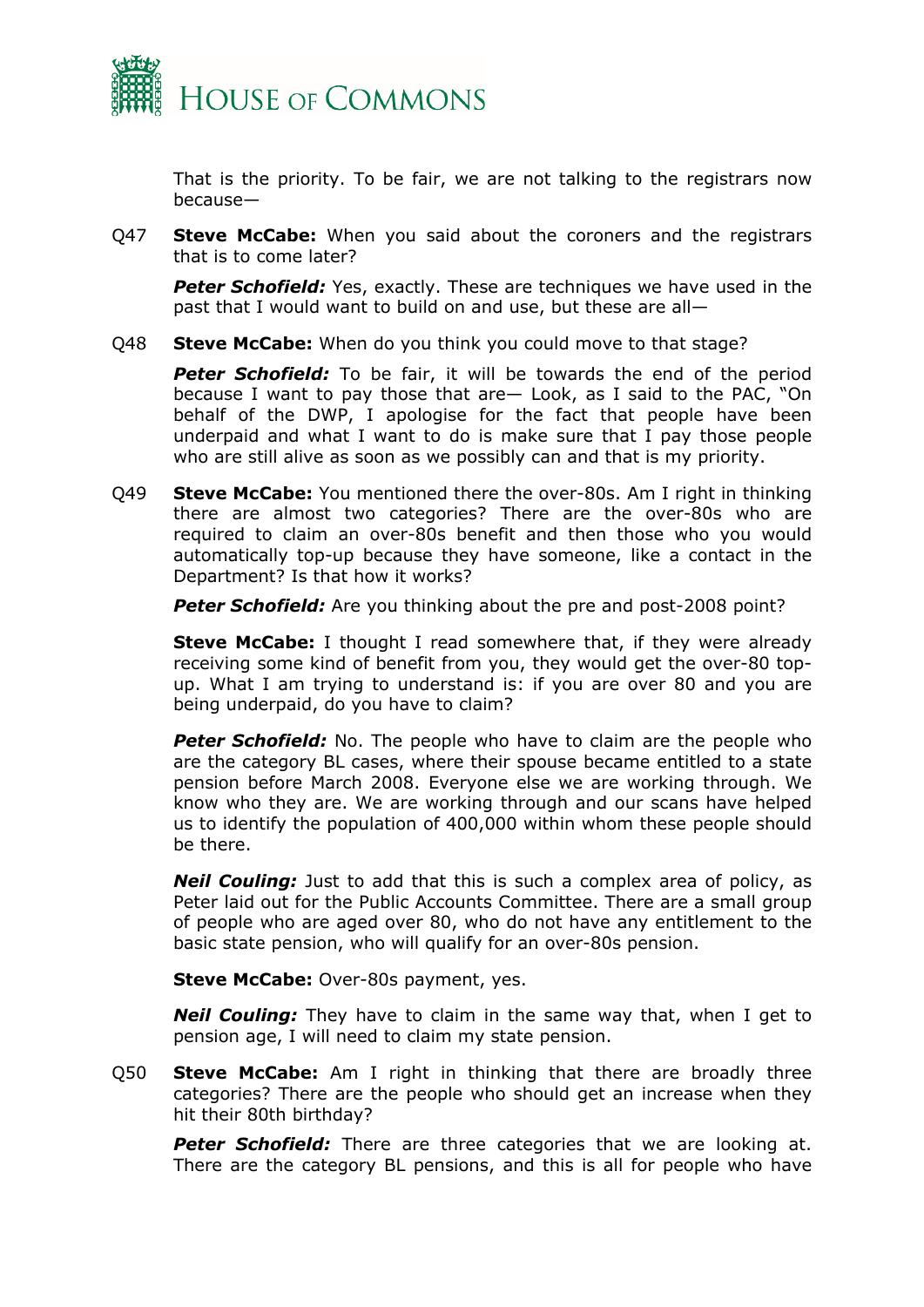

retired pre-2016 on the old state pension system. There are the category BL cases, which are where you have the spouse or the partner of someone who is retiring and receiving a state pension. They would be entitled to a category BL case depending on their circumstances. As Neil says, it is very complicated and we can go into more detail, but that is where you become entitled: at the point where your spouse or partner retires.

There is the category B pension or conversions, which is where your spouse passes away and then you get entitlement—

Q51 **Steve McCabe:** Because of their contribution?

*Peter Schofield:* Because you inherit their contributions. Then there is the over-80s, the category D pension, which if you are receiving less than £82.44 a week and you reach your 80th birthday, you would then be entitled to a category D pension depending on your residency situation over the previous 20 years.

Q52 **Steve McCabe:** It says here that you have estimated there is at least 37,000 of these people. There could be a lot more if you add all three categories together. If they are already over 80, the quicker they get their money the better.

**Peter Schofield:** Too right. I agree. That is why we are prioritising them.

Q53 **Steve McCabe:** How long will it take for them to get their money?

*Peter Schofield:* We are prioritising them and we will work that through.

**Steve McCabe:** As best you can.

*Peter Schofield:* I would aim to do that in the first phase, but it depends on getting the resource in and building to the 540 people that we want to have in, but there are two years to go so I would want that to happen fairly quickly.

Q54 **Steve McCabe:** Is it right that, on average, these people are due at least an extra £9,000 from the Department?

**Peter Schofield:** That is right, around £8,000 or £9,000, but some are very small and some are very large amounts.

Q55 **Steve McCabe:** They could already be 82 or 83 years of age.

**Peter Schofield:** Yes. Obviously, the people who are the poorest would have been receiving a top-up of pension credit so many of the cases that we have looked at, as we have repaid them their state pension we have also deducted the overpayment of pension credit that has been a result of that. Pension credit would have topped people up to around £177 a week.

Q56 **Steve McCabe:** I believe you when you say you want to pay these people as quickly as possible. I have absolutely no doubt about that. If they happen to die in the next year before you get to pay them, what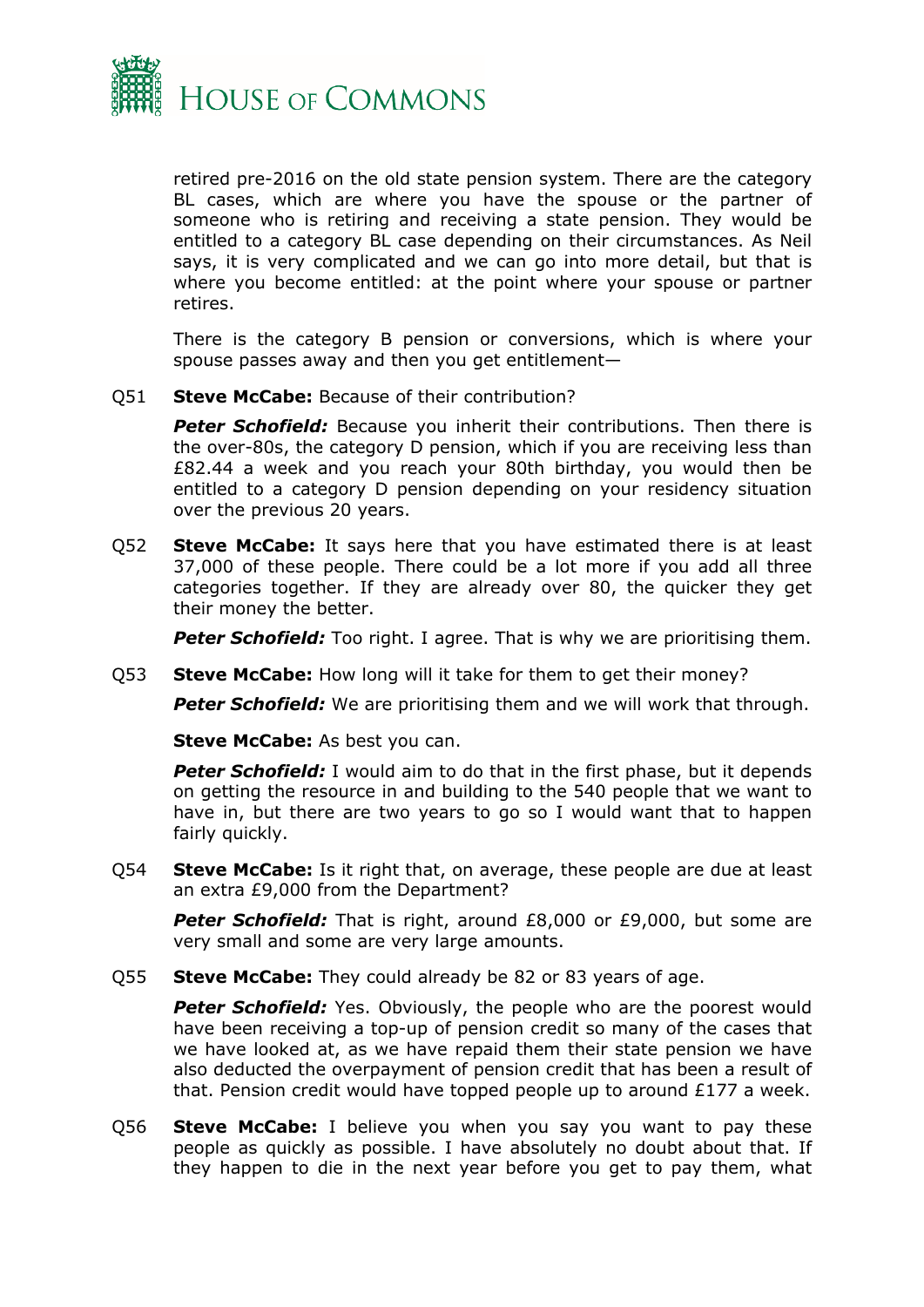

happens to the money?

**Peter Schofield:** It goes to the next of kin. It was the conversation we were having a bit earlier.

**Steve McCabe:** You just move it on to someone else. Thank you very much.

**Chair:** We are a little bit behind schedule so, Chris, you are next but if you could be fairly succinct, I would be grateful.

Q57 **Chris Stephens:** Moving on from state pension underpayments, the issue we have had recently is with the backlog of delays to the first payment for a state pension at the end of October. Can you confirm that there are no continued delays, and that pension claims are being processed in line with what would be regarded as normal performance targets for people who should receive a state pension on that eligible day?

**Peter Schofield:** Yes, thank you. I am glad to do so, Mr Stephens. We completed the backlog on 2 November. We still have the people who we are still waiting for further information from. I think the report has 4,200 as the number. I think we are now down to around 3,000 where we would be ready to pay, as long as the individual verifies details. That could be things like bank account details, for example.

I am glad to say that we are now working through the next tranche, so we are now going through claims that are due for payment in December, so we are getting ahead of the game to enable us to be ready for the winter.

The other good news story is a number of these new claims that we are now paying in a fully automated way. It is the contrast between the conversation we were just having about the old state pension, with all its complexity and the use of manual systems as a result, to the new state pension that has been in place since 2016. The policy is much more straightforward, and we are able to automate them. Something like 60% of new claims are now fully automated, so they go straight through the system without any human hands, obviously, reducing the risk of error but also enabling us to pay people much more quickly.

Q58 **Chris Stephens:** The Department redeployed 700 staff to retirement services, to address delays, so I think the question may be: with that redeployment are there going to be delays or problems in other areas of the Department?

*Peter Schofield:* Sorry, as I said earlier in this hearing, we moved around 800 across from universal credit, particularly from having finished the retroaction that Neil described earlier. That has been supplemented by additional staff support from colleagues in the Northern Ireland Civil Service and the operational delivery surge team. That has taken us to around 1,200 extra staff in retirement services.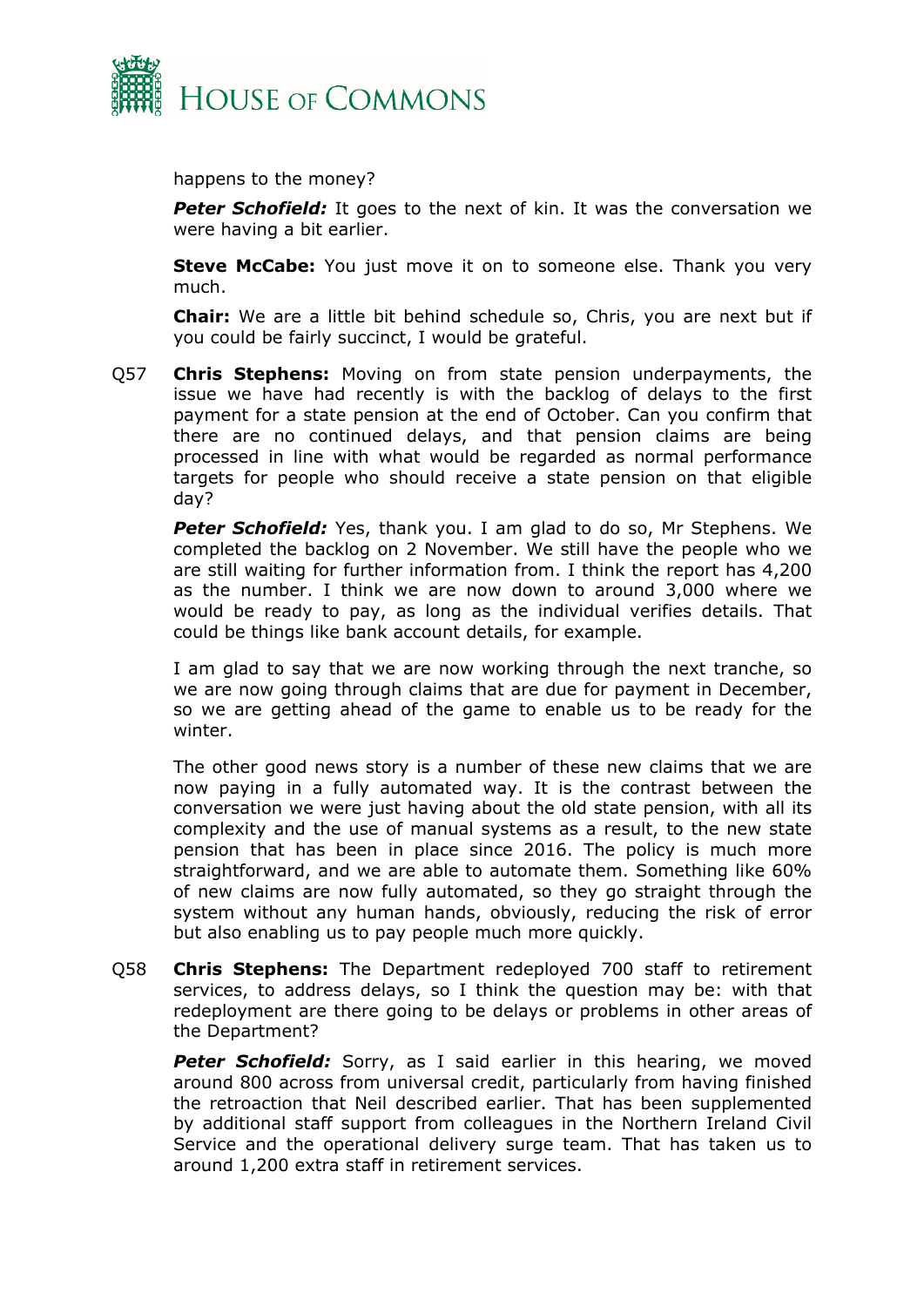

Q59 **Chris Stephens:** My last question in this section, Chair, then: we have heard from individuals who are reporting to us who have had to call the Department to ask about their delayed pension and found that call handlers have had no records of their previous calls. This is someone phoning, and they are anxiously waiting for the state pension, so is that the level of service that you would expect to be provided and how can you improve on it?

*Peter Schofield:* Not at all. You can imagine how I felt. All calls are recorded, and all calls should be logged. This may have been an issue with one of our suppliers who do the initial triaging, and we talked a bit about that in the Public Accounts Committee last month. The systems should work, and I am keen to hear from you or other colleagues on the Committee of any situation that you hear where that has happened.

Q60 **Chris Stephens:** Can you look into it for us?

**Peter Schofield: Yes, sure.** 

**Chris Stephens:** It would be useful if you could look into that and come back to us, because that is a concern if someone is phoning repeatedly waiting for their first pension and the call handler says they have no record of them having called previously. I suspect that is unusual. I suspect you should have systems in place to know that someone has called.

*Peter Schofield:* We do, absolutely.

**Chris Stephens:** Thank you.

Q61 **Debbie Abrahams:** Good morning, everyone. I will start with a set of questions in relation to sanctions and the recent sanction data. Since we have been talking about fraud and error, I recognise absolutely what you said about the real concern. I think everybody here shares that real concern about the role of organised crime gangs in relation to that. Mr Couling did say that one of the ways that you are trying to manage this is around conditionality.

Linking that to my questions on the sanctions figures, sanctions for June were 8,687 but they went up in August to 18,161. As I understand it, half of those were sanctioned for a month and it was 100% of their standard allowance. Again, with the caveat that we recognise where we are, is this not a bit of a blunt tool, to use sanctions in this way? I believe it was for a non-attendance of one interview where this one-month sanction occurred. Is it not a bit of a blunt tool to do this as a means of trying to control fraud?

**Peter Schofield:** Thank you for raising it, Ms Abrahams. It is a last resort. Any conditionality regime must have a last resort, and that is where sanctions come in. On those numbers it is about 0.78%, so it is still a very small proportion of the case load that gets to that point. It is linked to a number of things. One is absolutely around fraud and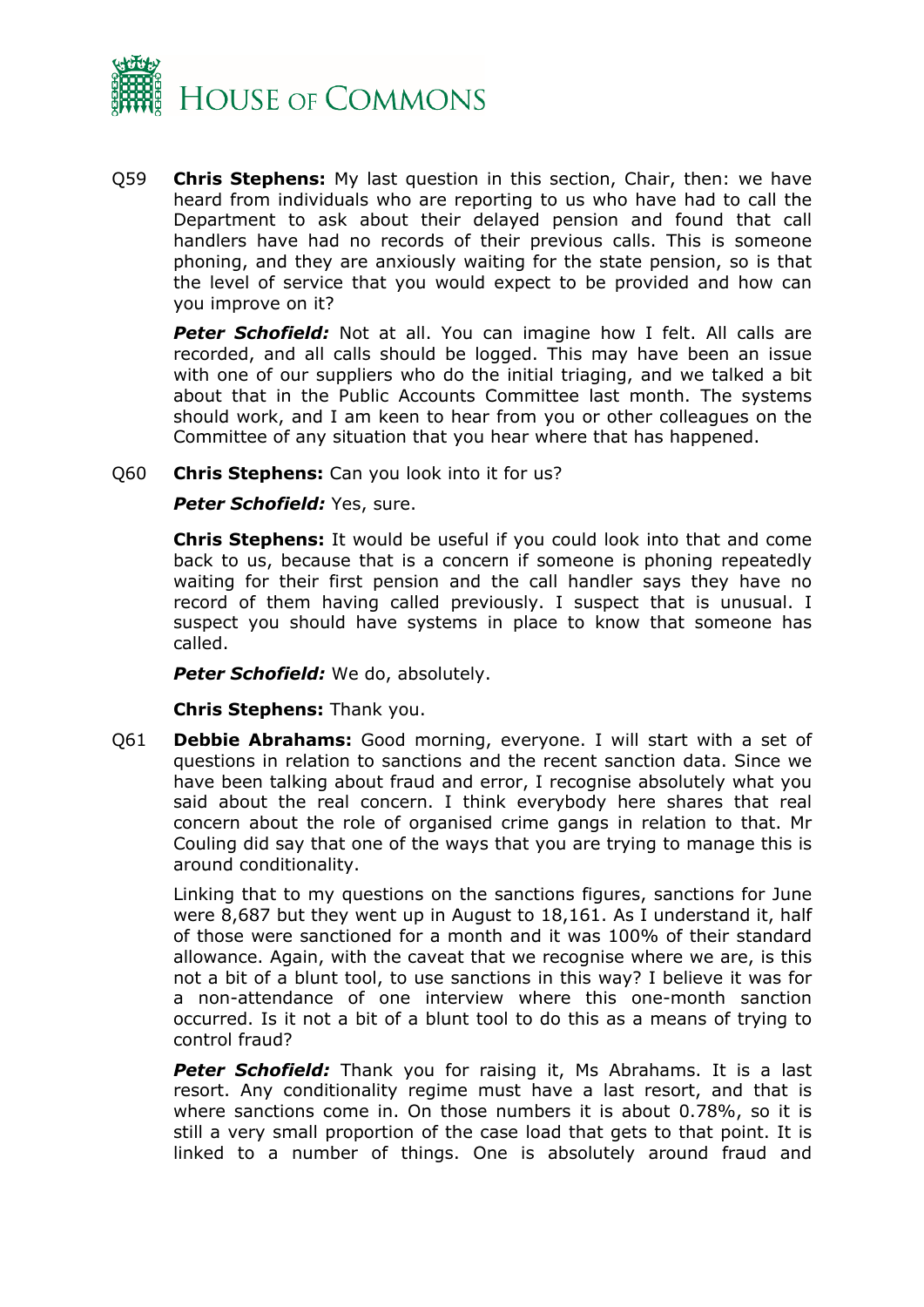

combatting fraud, but a key aspect of this is conditionality and engaging with the work search regime in jobcentres.

I sit in jobcentres on quite a regular basis and I do know that sanctions are very rarely used. They only come when, after a series of attempts to engage the individual in the process of seeking work, they are not engaging. It could tell us that it is a fraudulent claimant, an individual who is working and should not be claiming anyway, or it could be something that then encourages an individual to get back in touch and seek work.

At the heart of this, we have a situation where we have over 1.2 million vacancies in the economy. A key part of my job leading DWP is to help us to fill those jobs and enable people to have more fulfilling lives in work and to filling those jobs in the economy. I hope you understand there does need to be a sanction at the end of the process to encourage people to engage in the conditionality regime, but it is still a very low percentage. I hope that gives you the assurance that it is not a blunt tool that is being applied.

Q62 **Debbie Abrahams:** I do recognise there has been a transformation in terms of the sanction system, which was incredibly punitive from 2012. I do recognise also that disabled people have not been subject to sanctions, but I am not clear and perhaps you could provide the figuresbecause these are just UC sanctions data—what proportion of those that might be in limited capability to work were in those figures. If you are able to provide that, not necessarily now, that would be a great help.

*Neil Couling:* In looking at the numbers, roughly, last week there were 700,000 face-to-face appointments booked across our jobcentre network, of which 460,000 people turned up. Roughly, 35% of people are not turning up, so that is 240,000 appointments that were not kept of which the proportions that are sanctioned for that are down in tiny numbers, 1% or 2%. I do not think it is a blunt tool being used in a blunt way but, as the Permanent Secretary says, at some point you are saying to an individual that it is a requirement to get their benefit to engage with us.

Q63 **Debbie Abrahams:** As I understand it, it is 98% were sanctioned for non-attendance for interviews. I absolutely understand the point that you are making, but nearly half of those lost their allowance for a month. There are a range of reasons, and that is just non-attendance for one interview. I recognise what you are saying. Can I move on, and if you could provide the data around people with a limited capability to work within those who are sanctioned?

There are concerns. I know that you will have received a letter before action in relation to the algorithm that has been used to identify fraud and that seems to be disproportionately targeting disabled people. From what I understand from the UN report as well, the algorithms that are being used again have inherently built-in biases that are discriminatory.

I know that the letter before action is specifically asking for details of the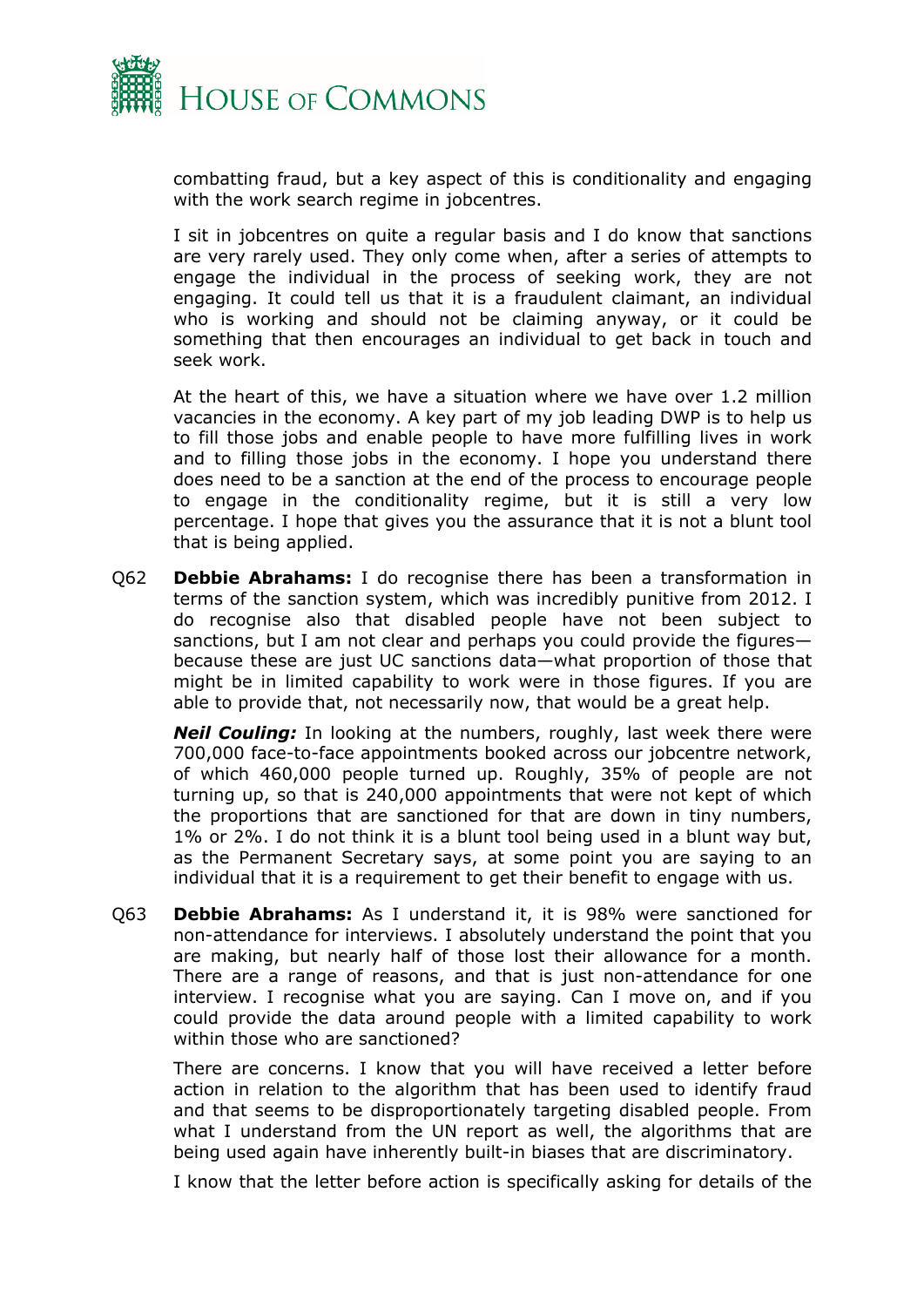

algorithm and the assumptions that are being used, but again some of the cases that I am hearing about, for instance, the Greater Manchester Coalition of Disabled People who have brought this action are very concerned about the disabled people that are being targeted around fraud investigations.

**Peter Schofield:** Neil may want to add more. I cannot talk about an individual case and any legal action. What I would say is that we do not take any action against anyone based on a machine in that way. It always comes down to an individual. Automation can help us guide our work but ultimately it is a decision made by individuals.

*Neil Couling:* It is not an algorithm in the way in which I think people may understand an algorithm. All we are doing is data matching, so we are taking a data source. It is a bit like the RTI data. We take what the RTI data tells us and whether a person has reported earnings to us. We automatically take the RTI UC, so we do not ask for that declaration, but we are essentially matching bits of data. It is not—

Q64 **Debbie Abrahams:** You are saying the sampling that you are—

*Neil Couling:* Yes. Again, I cannot answer the letter for action but, as a general policy here, what we are doing is matching data sets to see whether there is consistency or not in what is being reported.

Q65 **Debbie Abrahams:** A simple question: how many or what proportion of those being investigated for fraud are disabled?

*Neil Couling:* I do not know the answer to that but, given that a significant proportion of the benefits case load are disabled, you would expect to see some disabled people will come up in the data matching.

Q66 **Debbie Abrahams:** Some, but I am specifically saying what proportion of those that you are investigating.

*Neil Couling:* It will then depend on the propensity of incorrect information that has been provided to us—if I put it like that—because it is not proven fraud at that point. It is not a machine telling us what to do and making decisions on benefit cases. It is data matching that is identifying questions to be answered. Then we put those questions to the claimants and give them the right to say what is going on.

Q67 **Debbie Abrahams:** I am sure you can appreciate, given the cumulative brown envelopes dropping on the floor of disabled people's doorsteps, that it will be an added pressure for many.

My next set of questions relate to women born in the 1950s, particularly the concerning data that was published recently about the number of women who have died before reaching the new state pension age, so between 2010 and 2020 82,000 died before reaching the new pension age. Last year it was 15,600. Those are estimates that have been developed outside of DWP, but are you also doing your own estimates of what you understand the death rates of women born in the 1950s to be?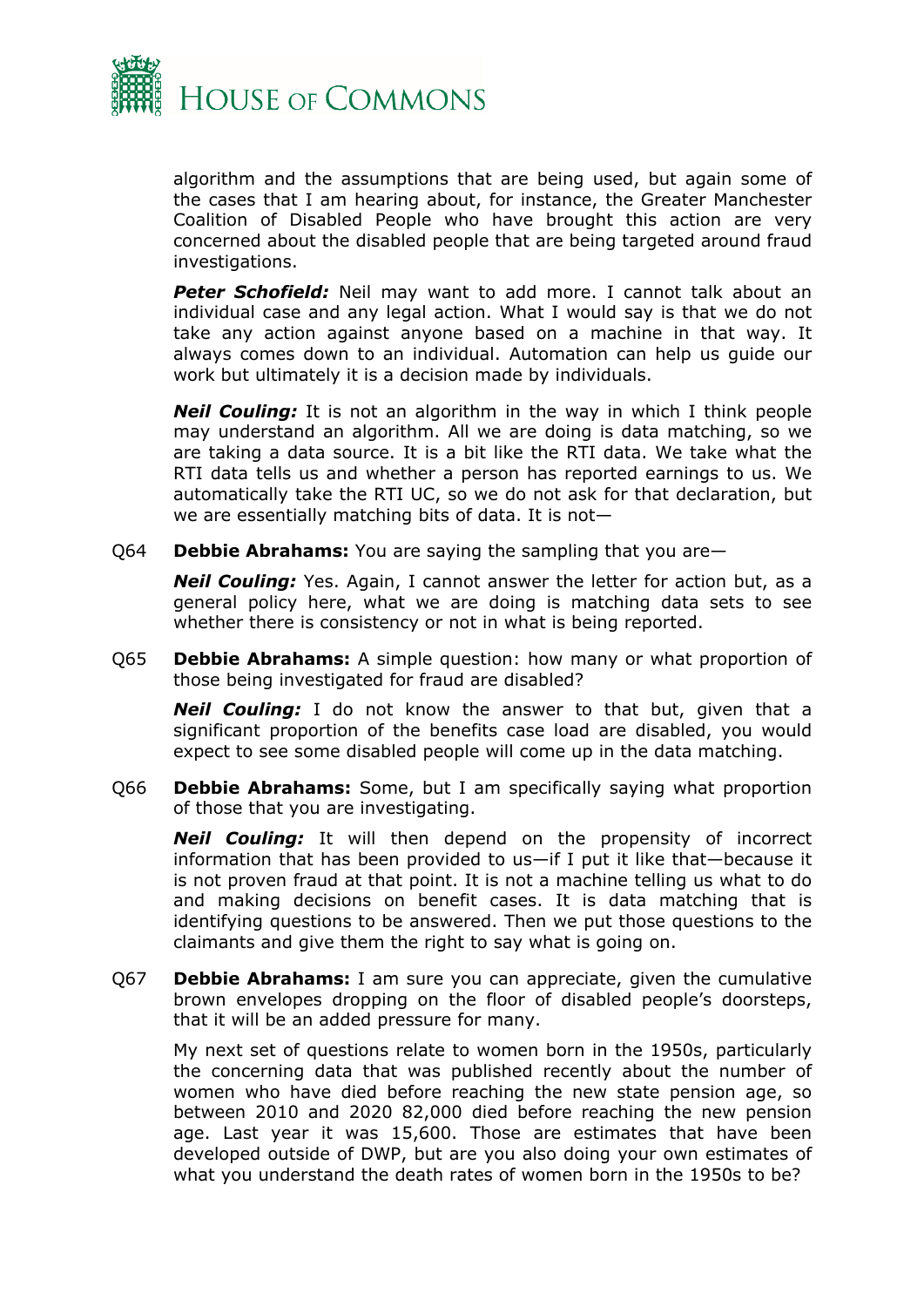

**Peter Schofield:** No. Obviously we need to review the state pension age before too long, so I imagine these are some of the issues that will be taken into account in that process.

Q68 **Debbie Abrahams:** Absolutely, and I do hope that from a former public health consultant that you will be aware that, particularly for women in deprived areas, women's life expectancy and their healthy life expectancy has been declining. In my constituency in Oldham, unfortunately, women are living shorter lives and Oldham is not unique on that.

My final question is one that I have asked every time that you have been here, Mr Schofield. I was heartened by what you have just said about the new working processes with coroners and so on, given that we do know that the figures up to July 2019 around claimant deaths did seem to show considerable rises. We discussed this when you were last here with the Secretary of State. Are you able to give us an update in terms of new working arrangements with coroners around deaths of claimants that they may have to investigate, so it does not proceed as the ad hoc reporting that we currently have?

*Peter Schofield:* As you say, we have talked about all of this in the context of becoming a more listening and learning organisation. We have talked quite a lot about the Serious Case Panel and its work. When I was at the Public Accounts Committee I had Amanda Reynolds with me, who is my director general for service excellence, and we were talking about this in a wider context as well around: how do we learn from where things have tragically gone badly wrong but, also, through to the other end of the spectrum, how do we learn from complaints, underpayments and errors that we make, and how do we bring all of that together into an organisation that is continuously improving?

That is the story that I want the Committee to hear from us. Understandably, you regularly highlight some of those more tragic cases, but what I want to do is build on the work of the Serious Case Panel. We are publishing the minutes, and I know you were challenging about the minutes when we last met.

Q69 **Debbie Abrahams:** Can I make a suggestion? I thought it was really positive what you said about the new working processes for coroners. With your Serious Case Panel hat on, are you able to suggest that you might want to explore how that arrangement might be extended, so that you do have a closer working relationship when coroners unfortunately have to investigate the deaths of claimants, so that it is not a prevention of future deaths report that triggers your awareness of a concern but that this is more proactive?

**Peter Schofield:** My context on working with coroners was in terms of tracing next of kin for those situations, so I need to be clear about that.

**Debbie Abrahams:** Strike while the iron is hot, Mr Schofield.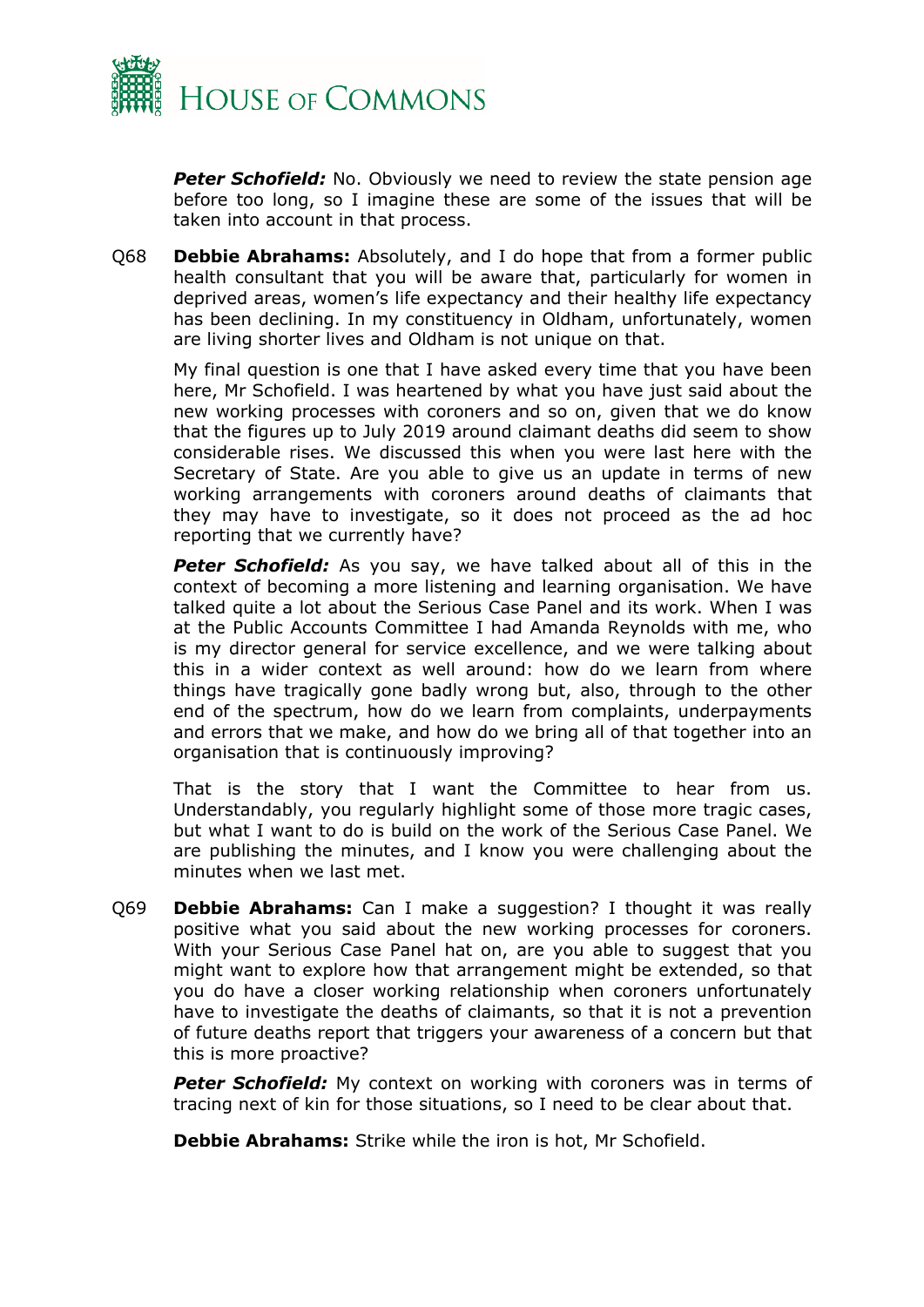

*Peter Schofield:* I think it is fair to do that, but there are proper processes with coroners and we need to follow all of those. I want us to learn all the time and that is the key message. The annual report and accounts has more details on the work of the Serious Case Panel and some of the themes that we have been picking up and addressing. All of this plays into how we deliver some of the improvements to customer service that I think are set out quite well in the wider context of transformation on page 40 of the NAO report. I hope I can reassure you on this, but I know you will keep challenging when we meet and rightly looking at the minutes of the Serious Case Panel and other things that we produce on this front.

Q70 **Sir Desmond Swayne:** The number of appeals for child maintenance and benefit decisions has collapsed since 2017-18. Are we expecting them to shoot up again?

**Peter Schofield:** I do not want to claim victory. The numbers are positive, but there may be a number of different things going on there. I would like to think that a lot more of this is around getting the right decisions right up front. Over the last few years—I think since about 2013—we have been doing something called mandatory reconsiderations, which is the opportunity for someone who is unhappy with a decision that has been made to challenge it within the Department and to be able to address that.

More recently, we have also been introducing—particularly on some of the health and disability benefits—holistic decision making where we ask the decision maker to spend more time looking at the case in the round, sometimes phoning the claimant and trying to get more of a feel, rather than just relying on the assessment from the health assessor before making their decision. We are making improvements all the time.

Ultimately, the overall position is that, when you look at cases of PIP and cases of ESA and work capability assessments, only 4% or 5% of them ultimately get overturned on appeal, but I still want us to learn more from where things have gone wrong and feed that back into the first and second tier of decision making.

Q71 **Sir Desmond Swayne:** On the appeals, I understand that the figures are still running along the lines of 70% of decisions being overturned on appeal. We have always been told that this is a consequence of new information being made available at the appeal that was not available earlier in the process. I may be wrong, but I understand this is based on research that you did in 2012 on the basis of 25,000 cases. Does that not beg the question of whether it is something that should be reviewed, given that that is even before PIP came in?

Our predecessor Committee drilled down into these figures on the basis of that study. It came up with a figure that only 15% of those cases were where new documentary evidence was presented at the appeal and, on 63% of the cases, it was evidence produced by the appellant under cross-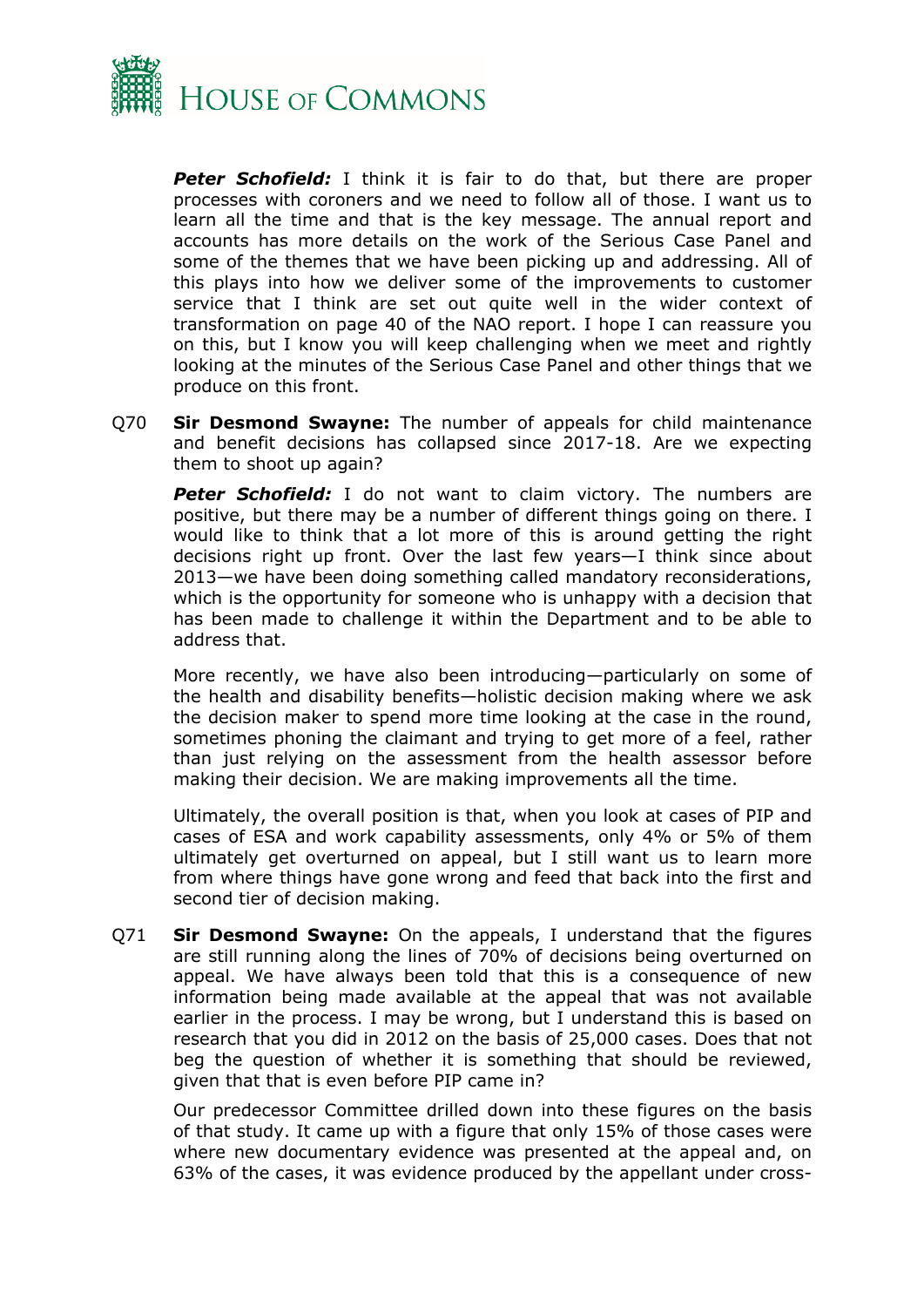

examination by the tribunal. The appellant was there in the earlier part of the process and it does rather reflect on the difference with which the tribunal process and the earlier assessments take place. If we are going to reduce the number of appeals where the case is overturned, it would require a more subtle examination of what has been going wrong.

*Peter Schofield:* Some good points there. I would reconcile your 70% figure with my 5% or 4%, so once it gets to the appeal and it varies by benefit line. In some cases it is lower than 70%, but my point is that trying to make the right decision further upstream in the different ways means that, ultimately, only 5% of PIP decisions get overturned because we have it right further up for 4% of work capability.

Q72 **Sir Desmond Swayne:** Clearly, if the tribunal is reaching a decision on the basis of a cross-examination of the appellant that will have implications for getting things right at the initial assessments.

**Peter Schofield:** Yes, absolutely right. There is a lot going on in this space, just to reassure you. I mentioned holistic decision making earlier on, in which basically the decision maker—who is a DWP member of staff—rather than just relying on the report that has come from the health assessor, will proactively look at the case and maybe speak to the claimant just to check that there is no data or information that they are missing, to make sure that they have all the information available.

Another thing I would flag up is our work on our Health Transformation Programme. One of the things that we are doing as part of our work going forward, on PIP and work capability assessments, is developing in a smaller place. We are currently in one office in north London, but we are rolling this out, and will be rolling it out further under the new PIP and WCA contracts from 2023, in a place where we can try different ways of working.

One great way here that looks expensive but could pay off, and is one of the things that I want to test in the process going forward, is what we call case management. We have a member of DWP staff with the claimant all the way through the journey, who is able to work with them, understand the nature of the case, the nature of the evidence and the information and support the process much more, so that we can give the decisionmaker the best possible information. What we are all saying is—and I think you would absolutely agree with this—"Let us get the decision right first time." It avoids all the cost and hassle for the claimant in taking it through an appeals process. It makes the process much more efficient and effective from my point of view also. We are looking at things like: can we invest more up front? We are trying this out in the Health Transformation zone and will be rolling out more of this, just to see whether that works and whether that pays off in terms of lower appeals overturned at the end.

I do take heart from the fact that the number of appeals has come down very significantly. That is a positive thing, but if it goes up again then we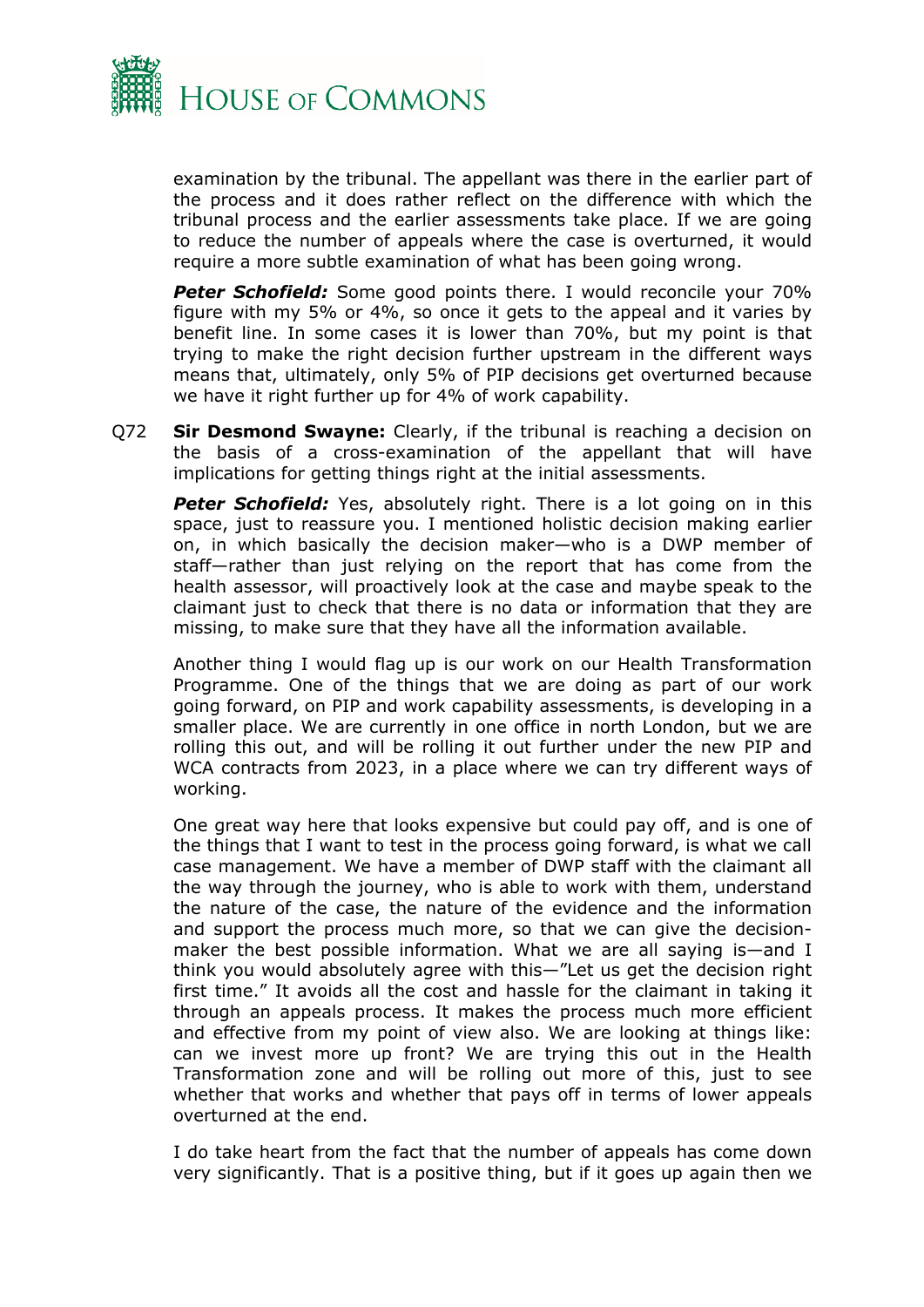

will see. We do not know yet why it has come down, but I hope that it is due to a lot of the things that we have done.

Q73 **Siobhan Baillie:** There have been reports in the newspapers that EU citizens with settled status have been receiving letters telling them that they could lose access to their benefits unless they provide DWP with an online code to prove their immigration. Can you clarify what is happening with FU citizens and FFA citizens?

**Peter Schofield:** I looked into that. I saw the point. To reassure the Committee, this flows from the Home Office process where there is the ability once someone has applied for EU settled status to generate a code that then helps them to talk to other agencies and parts of government. I think the particular issue here is that people had already applied but they had applied on paper and it was still in the Home Office system, or it turned out they did not need to apply because they had been in the UK since before 1973 or they already had UK citizenship in some other form, but they were still getting that next letter that said, "Hang on, give us the code." We would never suspend anyone's benefits until we have spoken to the Home Office and satisfied ourselves. I think this is just a clerical problem that has developed because some of these applications have been sitting in a pile in the Home Office and have not reached the point where they have been uploaded on to the system.

Q74 **Siobhan Baillie:** Do you know how many letters were sent and whether anybody lost their benefit through not having their code?

*Peter Schofield:* No one would have lost their benefits—I am clear about that—because of the way that the process works.

Q75 **Siobhan Baillie:** Do you know how many letters went out?

*Peter Schofield:* I do not know. I think these are Home Office letters that we are talking about here.

Q76 **Siobhan Baillie:** How much work do you do with the Home Office? Is there a section of DWP that works closely with them?

#### *Peter Schofield:* Yes.

Q77 **Siobhan Baillie:** Could we have that information, because I think it is something that is likely to come up? Just how many letters were sent and the follow-ups.

**Peter Schofield:** I can talk to colleagues and see what we can do.

Q78 **Siobhan Baillie:** Moving on, how can your Department assess your performance on your outcome delivery plan without having targets attached?

**Peter Schofield:** We measure our performance against the outcome delivery plan. If you look at the measures that are set out in the NAO report, I think it is fair to say that it would have been quite hard over the course of the last 12 to 18 months to have been able to set a target for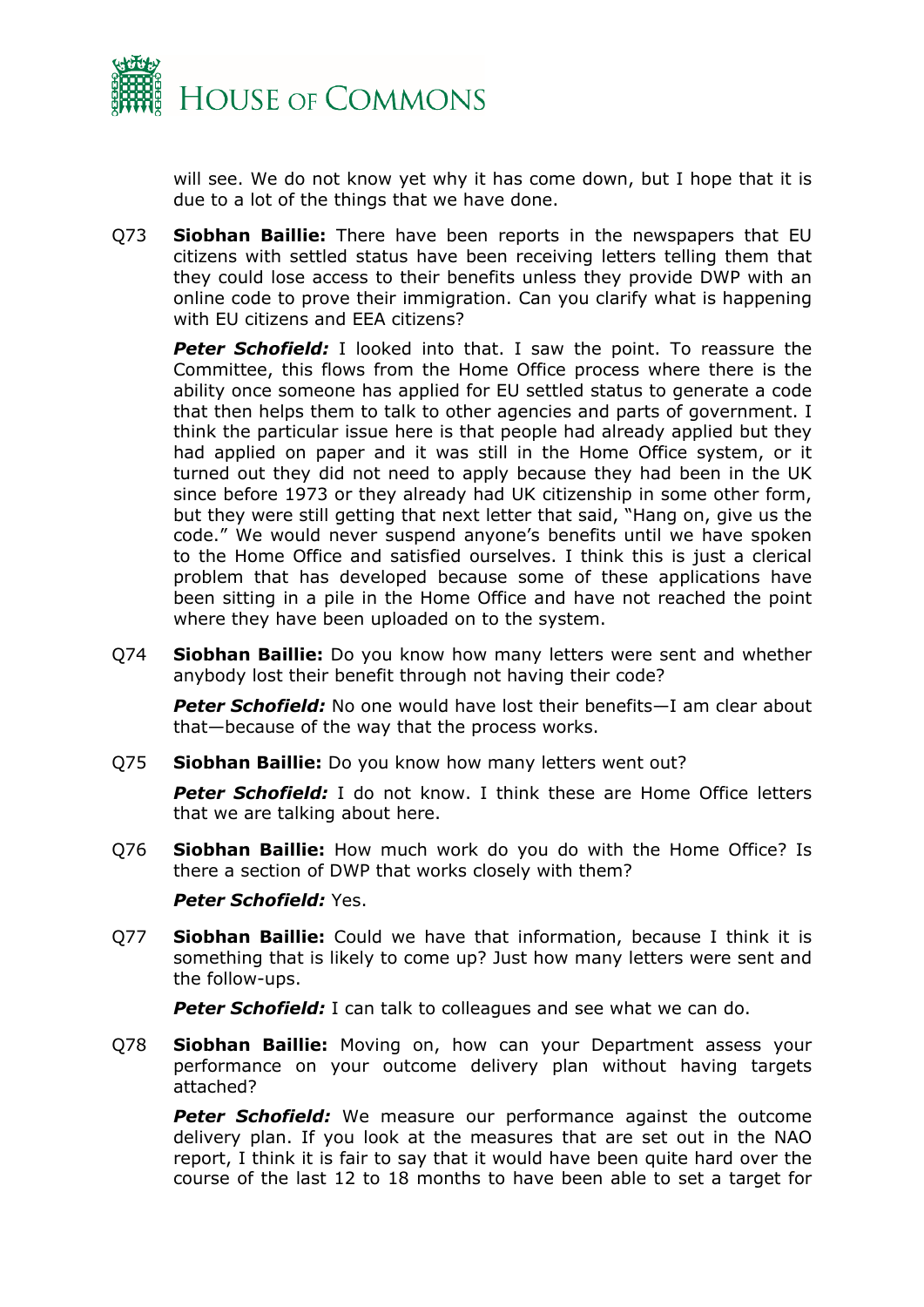

what we did. For example, the employment rate for 16 to 24-year-olds, or the employment rate for 16 to 64-year-olds, or indeed the disability employment rate, more broadly, because of the nature of the pandemic and the impact on the labour market.

Although I am glad to say, as I said earlier, that the performance of the labour market has been very impressive, and I would love to feel that the Plan for Jobs has been a key part of that. I really believe it has been. I think targets are difficult in this space in a time when there is a huge amount of change going on. Some of these do have more objectives around them, so the disability employment rate we said needs to keep coming down and although it is not on here we have also committed to 1 million more disabled people in employment by 2027.

These are the measures that we are held to account for, but we will see what the measures are in the light of the conversation with the Treasury ahead of the spending review period.

Q79 **Siobhan Baillie:** On the 16 to 24-year-olds, measuring them on employment rate, do you think that is the best measure? Should we not be looking at the proportion of those young people in education, or at least have a look at both sides?

**Peter Schofield:** I think Government, as a whole, should look across the piece and look at the Department for Education. I have not studied the DFE's ODP myself, but you would want these to look across the piece. I think it is a good challenge looking at Government Department ODP plans more broadly. Do they work together in a holistic way from the point of view of people?

Q80 **Siobhan Baillie:** They do not. We are trying to follow it all and they do not.

**Peter Schofield:** It is a good challenge and a recommendation the Committee should make.

Q81 **Siobhan Baillie:** Perhaps something we could take to Education.

I do have just a couple of very quick questions. At the start of this month, you had 97,000 participants on the Kickstart programme that cost nearly  $E2$  billion. The original plans were to support 200,000. Are you expecting to get up to the 200,000? If not, is there going to be an underspend? If so, what is happening to that money?

*Peter Schofield:* Yes. I do not want to steal the thunder of the National Audit Office because it is very close to producing its report on Kickstart and I—and the Chair may be there as well—am in front of the Public Accounts Committee on 6 December to answer questions, and Mr Bailey will be there. I am worried about getting kicked under the table about saying too much about the NAO report.

One of the things that I think comes out of that is the way that the labour market changed so dramatically over the 12 months from when the Plan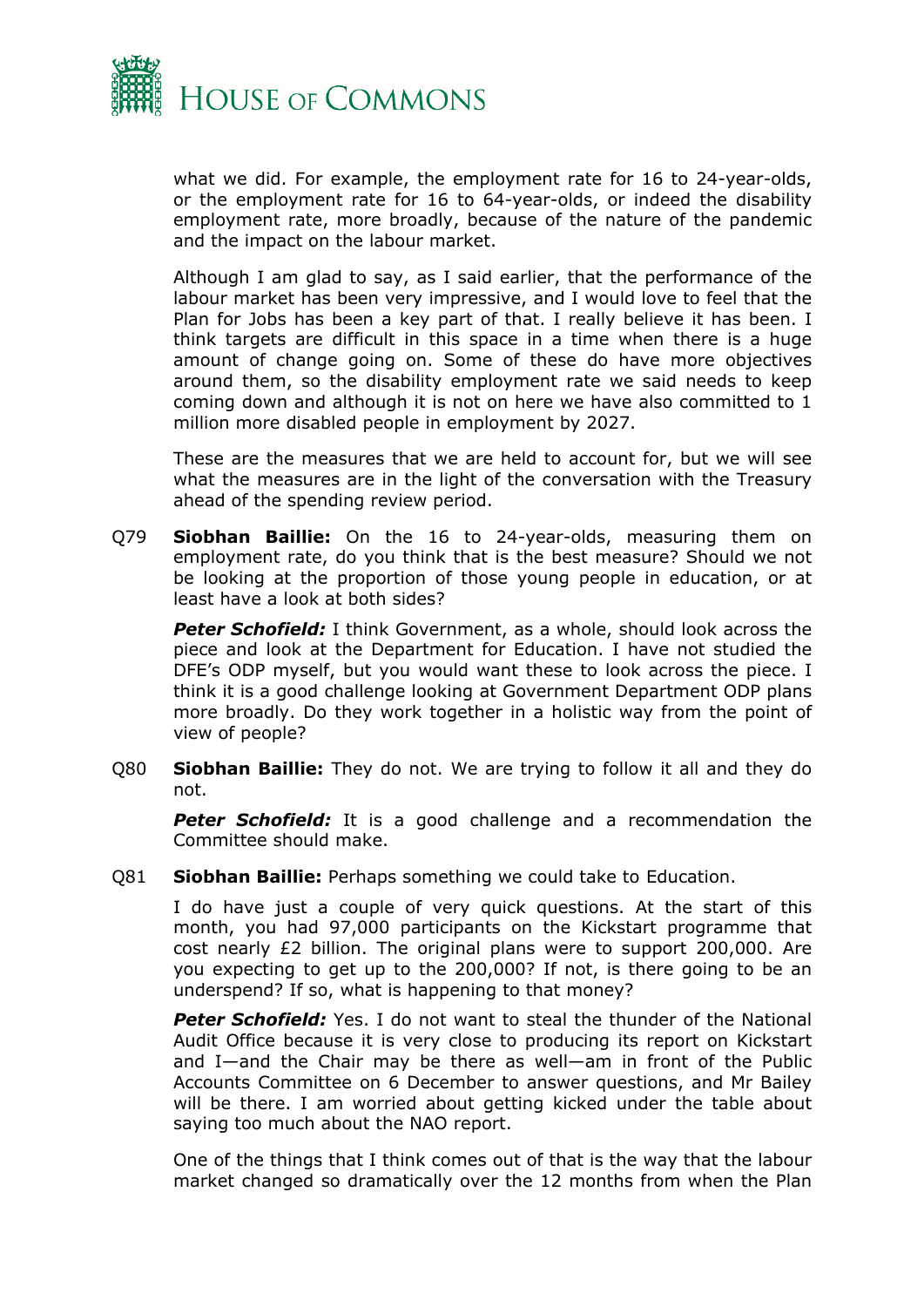

for Jobs was first announced by the Chancellor in July 2020 and the situation that we have seen ourselves in now, with many more jobs available in the economy and there still being a place for Kickstart in terms of avoiding scarring for young people who are unable to find work but much more success in helping young people find work without having the subsidy of Kickstart. The numbers will not be where we thought they might have been in July 2020, but I think it is understandable given the nature of the labour market.

Q82 **Siobhan Baillie:** Tara, is there anything about the underspend? What would an underspend be used for?

*Tara Smith:* The funding for Kickstart was ring-fenced funding, so that would be handed back to the Treasury. At the beginning of this programme obviously it was about a new programme. It was based on our best analysis and analytics, but each and every month we talk to Treasury about where we are with the programme, about what that means for our funding, so it is ring-fenced so we cannot spend it for anything else.

Q83 **Siobhan Baillie:** A final question: how is the measure of the number of people automatically enrolled in pensions a measure of your performance and would the opt-out rate be a more meaningful measure?

**Peter Schofield:** The auto enrolment programme is a good challenge. We are now at the point where the auto enrolment programme has plateaued out at around 10.5 million, which I think has been a massive success. I think the Department takes credit for that, and it certainly goes back before my time in establishing the programme and in working with employers to make it work.

The challenge will be at the point where we introduce some of the recommendations from the recent review of automatic enrolment and how that then changes in terms of as we potentially change how it works for the lower paid and for younger people, and whether anything happens in terms of the opt-out rate that is the converse of the number of people enrolled. That is something that we would want to chart going forward. Largely, this tells a positive story about this whole area of pensions policy that has been translated into savings and gives people some financial resilience into retirement.

Q84 **Steve McCabe:** I want to ask about the Independent Case Examiner. Almost 60% of the cases investigated were upheld or partly upheld. What do you learn from cases where they are partly upheld and how do you use that?

**Peter Schofield:** That is a good point. It is part of what we were talking about with the Public Accounts Committee a few weeks ago, and in my answers to questions from Ms Abrahams of it being a listening and learning organisation. Joanna Wallace, the Independent Case Examiner, sits on the Serious Case Panel, so she brings her expertise and experience from those cases that have been upheld, or partly upheld,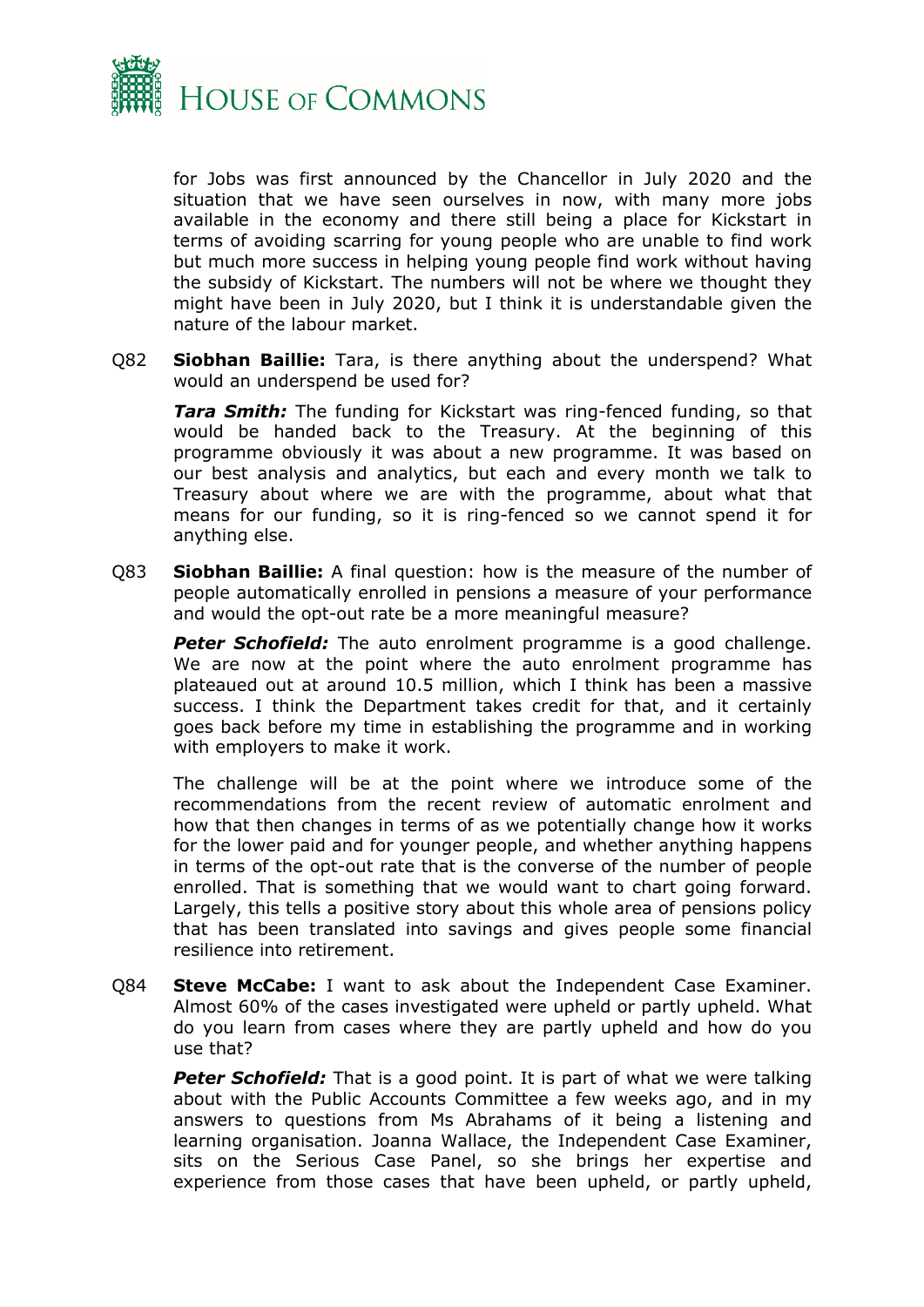

into discussing some of the themes around what we need to do differently or what we need to change.

The ICE position is the tier up from resolving complaints within the Department, then obviously if it is not resolved by ICE it goes to the ombudsman. I talk regularly to the ombudsman as well. What I want us to do is to be in a position where all of this intelligence from things that come out of individual cases is reflected in learning that we need to make across the Department. The Serious Case Panel is part of that. That is where things have gone really badly wrong, obviously, but it all plays into the wider customer experience work that we are developing under my colleague Amanda Reynolds, who was with me at the PAC.

Q85 **Steve McCabe:** What would be a good example of something that you picked up like that and have changed and improved as a direct result?

**Peter Schofield:** Not from ICE, necessarily, but one of the things that has come out in the Serious Case Panel is issues around at what point, if you cannot get hold of someone and engage with a claimant, do you stop the payment of benefits? What we agreed, following one of the earlier meetings with the Serious Case Panel, is an escalation route and the creation of advanced customer support leads, who work all across DWP. We have 31 of them and they are an escalation route.

They are a way of making sure that we engage with other agencies and other organisations so that, if there is an individual who is vulnerable and for whom we have lost contact, there is someone else who can make contact, so that we do not stop paying benefits to someone who is vulnerable and cannot engage with us for understandable reasons. The creation of those 31 posts and the work they are doing, which is tremendous work, is one example of something that has come out of the Serious Case Panel.

Q86 **Steve McCabe:** That was a direct criticism of the Independent Case Examiner: that there was not sufficient attention paid to people's vulnerability when they were communicated with about overpayments or payments were stopped. I think one of the things you agreed to do was make sure that you contacted the Adult Care Department in social services. How does that work? Do you pick up the phone and speak to them or do you send them an email? I am wondering, if it is somebody that you do not have sufficiently good contact with, to understand their vulnerability, but you pick it up sufficiently to think, "I should alert someone else," then how does the process work?

**Peter Schofield:** It is learning from the experience of case conferencing, which happens in a number of different settings and learning to do that as well. The role of our 31 advanced customer support leads is to play that role at the top of an escalation chain. Often you have those relationships and contacts already. Where you do not and if there is someone, say, in a jobcentre or a service centre, or whatever, and they are worried about an individual and it has reached that point, the top of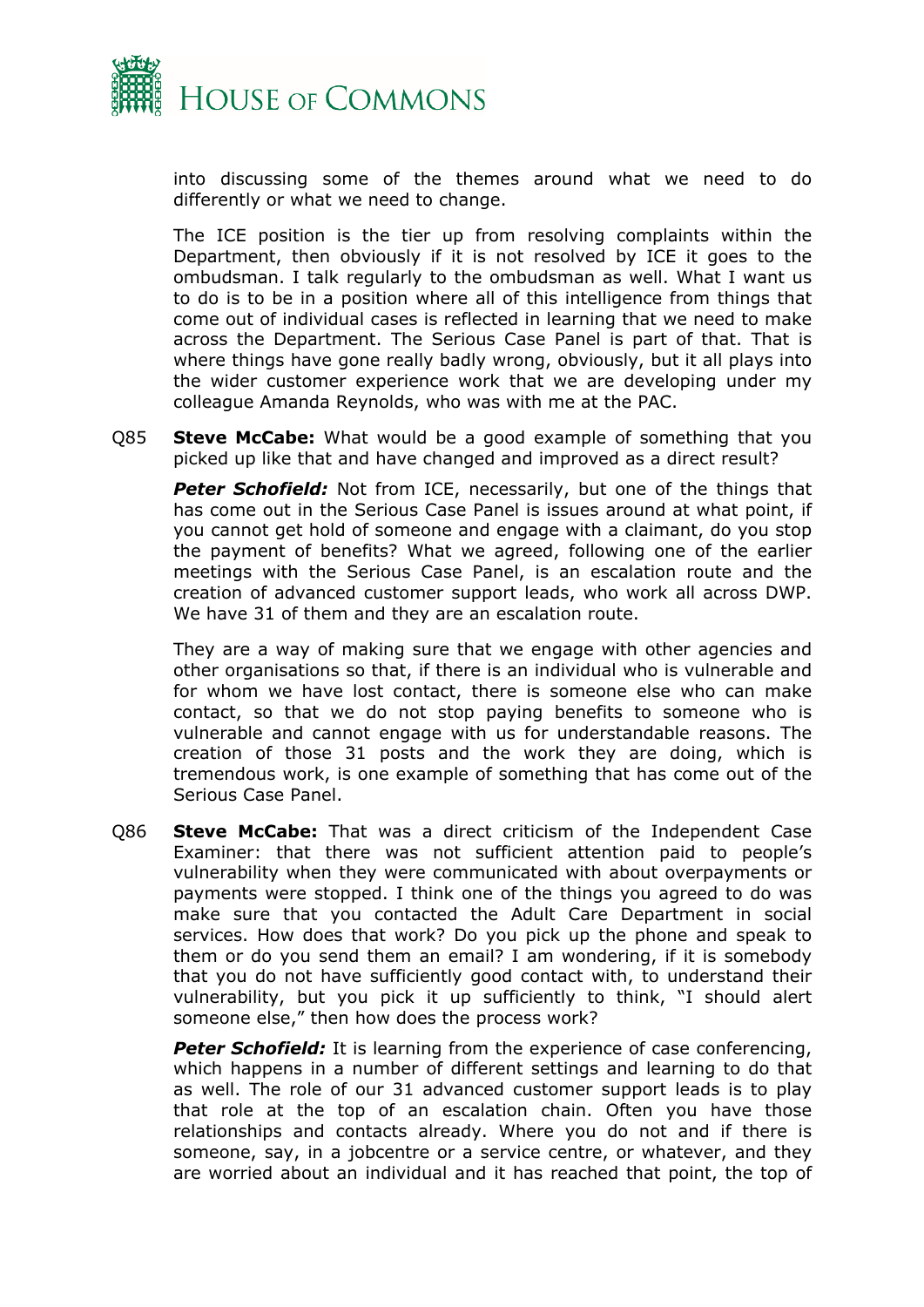

the escalation route is those roles across the country. They have the contacts with the local authority, adult social care. They have the contact often with some of the major social landlords, for example, or the NHS or maybe law enforcement may have picked up on this as well. It is hard to generalise but, for me, this is all about playing our part in connecting across with other organisations so that together the state provides the support to vulnerable people.

Q87 **Steve McCabe:** I appreciate this is not just about numbers, because it is about the level of sophistication in that communication and the understanding, but if this Committee wanted to know how many times another agency is communicated with in order to protect a vulnerable person is that a record that you keep that would be available?

**Peter Schofield:** I do not know. Some of these conversations happen as business as usual and some of them you get to a moment where it is a case conference.

Q88 **Steve McCabe:** I am not trying to be difficult but that is why I asked you how it works. If it is business as usual, it could be a casual conversation that may or may not have happened or may not have been spotted. If it is part of a process then there is some way of knowing that there is a process.

**Peter Schofield:** It would always be clear in our notes and records of conversations that would have been had. It is just: could I then extrapolate that into some sort of national metric, which would answer your question about numbers? I would struggle with that. It may be that we could have a conversation about the process and some examples. I would need to think about that.

Q89 **Steve McCabe:** As I say, I am curious because it is the sort of thing that MPs pick up in their casework with a fair amount of regularity.

**Peter Schofield:** I want you to feel that you can connect into that as well, so we can link with your experience.

Q90 **Steve McCabe:** One last question and I think this is probably for Neil. We have talked about this in this Committee before and I notice that one of the criticisms from the independent examiner was that we see a steady stream of cases raising concern about misdirection in transitioning to universal credit. This has come up before about people on legacy benefits and people whose circumstances change and whether they received the right advice. I think we had some correspondence about a case in the past over it. Is that still an issue? It was obviously an issue when this report was written, which covers 2021. Is it still a problem and have things become any better or what are you doing about it?

*Neil Couling:* I have spoken before to the Committee about this. We had a bit of an issue, when we were meeting virtually at the start of the pandemic, about people who had made claims to universal credit that they then regretted a bit later. What we did then was put on extra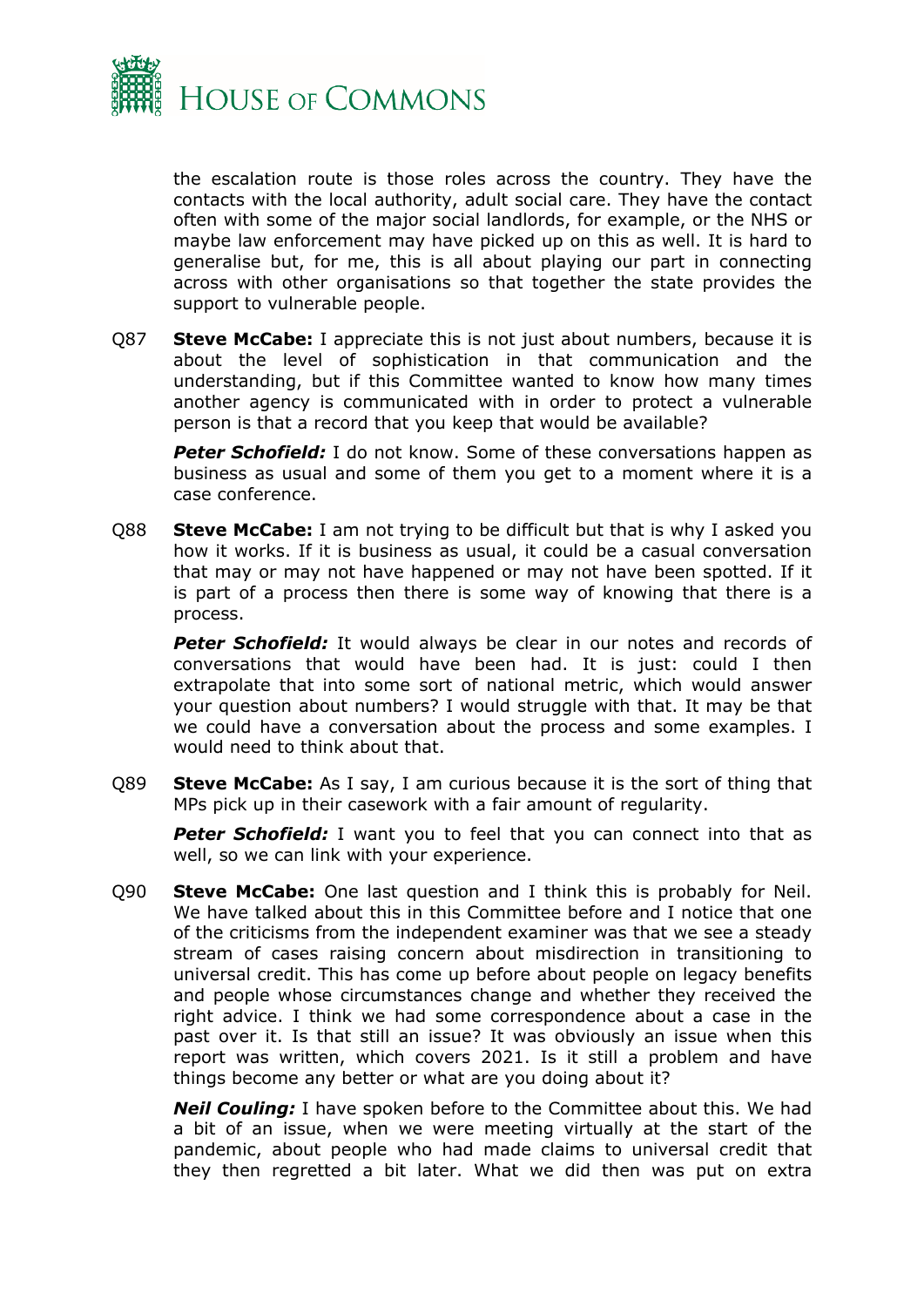

reminders—like check boxes—through the initial claims process reminding people that their previous benefits would cease if they proceeded beyond this point to make a claim. I have not seen since we put that check boxing on any great increase in movements, but that initial surge is over now.

I would expect there to be individual cases where people regret what they have done, and occasionally someone will write to me direct as well as to their MP due to them doing that. We have tried to identify more around that, and we have also asked that the three independent calculators that are on gov.uk make it plain that, once you make a claim for universal credit, you are irrevocably on the journey to universal credit and your legacy benefits will cease as a consequence.

Q91 **Steve McCabe:** I only ask you that because we have discussed it before. I appreciate it is not dead straightforward, but I was struck by the words, "We see a steady stream," as suggesting that they are still having problems.

*Neil Couling:* I guess what is a steady stream? For example, a rough rule of thumb: 30,000 people every month naturally migrate—have a change of circumstances that brings them into universal credit. What will look like a steady stream to the ICE might look like a microscopic trickle to me, not that those individual cases are not important. That is 350,000 roughly a year, so how many of those are reporting this would be I think the question to ask of the ICO and compare it to that.

Q92 **Steve McCabe:** Do you ask that question when you see these sorts of things?

*Neil Couling:* I have not been picking up complaints coming directly to me or to Ministers about this issue, but as I say there were in May/June 2020. I cannot recall any parliamentary questions about this issue, so it is not flashing on the dashboard in that way.

Q93 **Chris Stephens:** It is probably no surprise coming from me that I will be asking some workforce questions. Peter, nearly one third of the Department's workforce is aged 55 or over, so what is the Department's approach to succession planning or workforce planning going forward bearing in mind that that is a lot of knowledge of legacy systems and processes in one third of the workforce?

**Peter Schofield:** Yes, it is, and I think particularly true in the context of some of the most complex benefits that we have, and the old state pension is one example. I was talking earlier about the state pension correction exercise and our reliance of the people who understand how the whole system of the old state pension system worked. It is a good point.

In terms of the age profile, I think our recruitment over the pandemic will have changed that to some extent and brought that back down. I think part of this is in the context of why I am so keen to be able to give clarity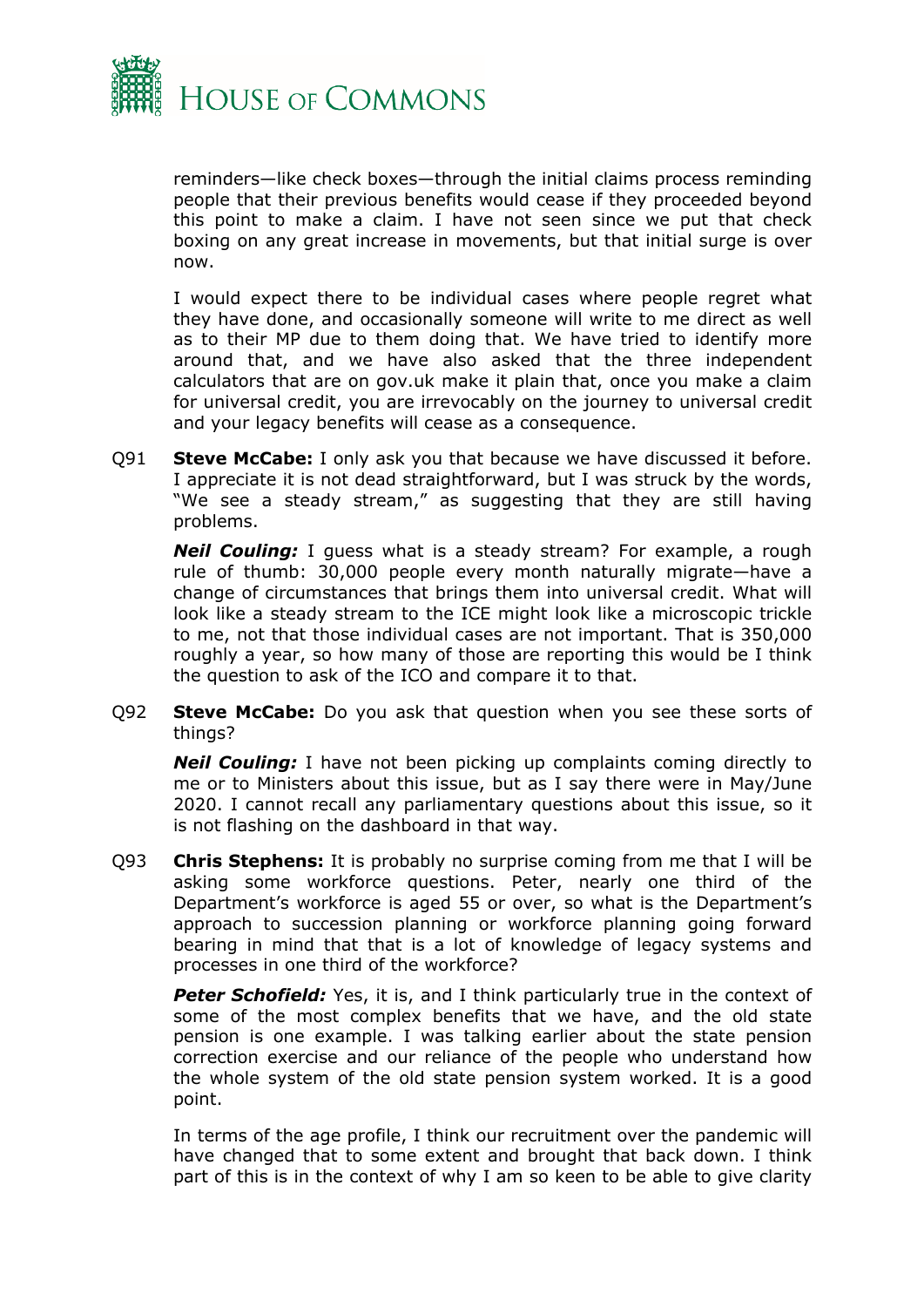

to many of the new folk on fixed term appointments. In many cases it is a different demographic, a different skills mix, and I think it will refresh the Department in a really positive way if we are able to make many of those colleagues permanent, so I am keen to be able to do that.

The other thing is DWP has had that demographic for quite some time. We have always worried if there is going to be a cliff edge where suddenly a lot of people leave at the same time, but it has generally not happened, as people have worked longer into later life, which is a positive thing more broadly and encouraging people to do that and to make it easier for people to work and stay working at DWP for longer. I am regularly signing certificates to colleagues who have been in DWP for over 40 years. That is certainly not a trickle of certificates that come across my desk and it is great to see.

Your other point about succession planning, training, reskilling, so important. We spend a lot of time on that and that remains incredibly important.

*Neil Couling:* To give a quick example of that to appeal to the Chair a bit in his former life. We are recruiting some of the youngsters now to be trained on COBOL coding, which is the basis on which some of our really old legacy systems are. The people who did that coding for us are nearing the end of their working lives, so we do need to keep those systems going. Some of the banks have had to do this as well with some of their older legacy systems. We are training people up in some of the old ways where we need to. Clearly, we also have investment to try to modernise those systems but, if we are not careful, there would be a gap but there will not be because of the action that we are taking.

**Peter Schofield:** It is a really good point about the mix of skills more broadly. We have brought in-house our arm's length body, BPDTS that did a lot of our digital systems so that we can build our own in-house DWP digital capability and build those skills going forward, whether it is the old COBOL type or it is the Java programming of the future, whatever it is. An increasing part of DWP's core business going forward is around digital development, whether it is in universal credit or some of the other systems that we talked about earlier.

**Chris Stephens:** Thanks, Peter. We should probably note that you are losing one of your colleagues to Scotland in January, I understand.

*Peter Schofield:* I know. A tremendous appointment for JP Marks.

Q94 **Chris Stephens:** Yes, and if you would pass on our best wishes. Going back to your point about self-service automation, which is a long-term goal of the Department, are there suitable training programmes ready to be deployed designed for staff to ensure that they are supporting claimants who cannot easily access digital systems? This is something that comes up quite often.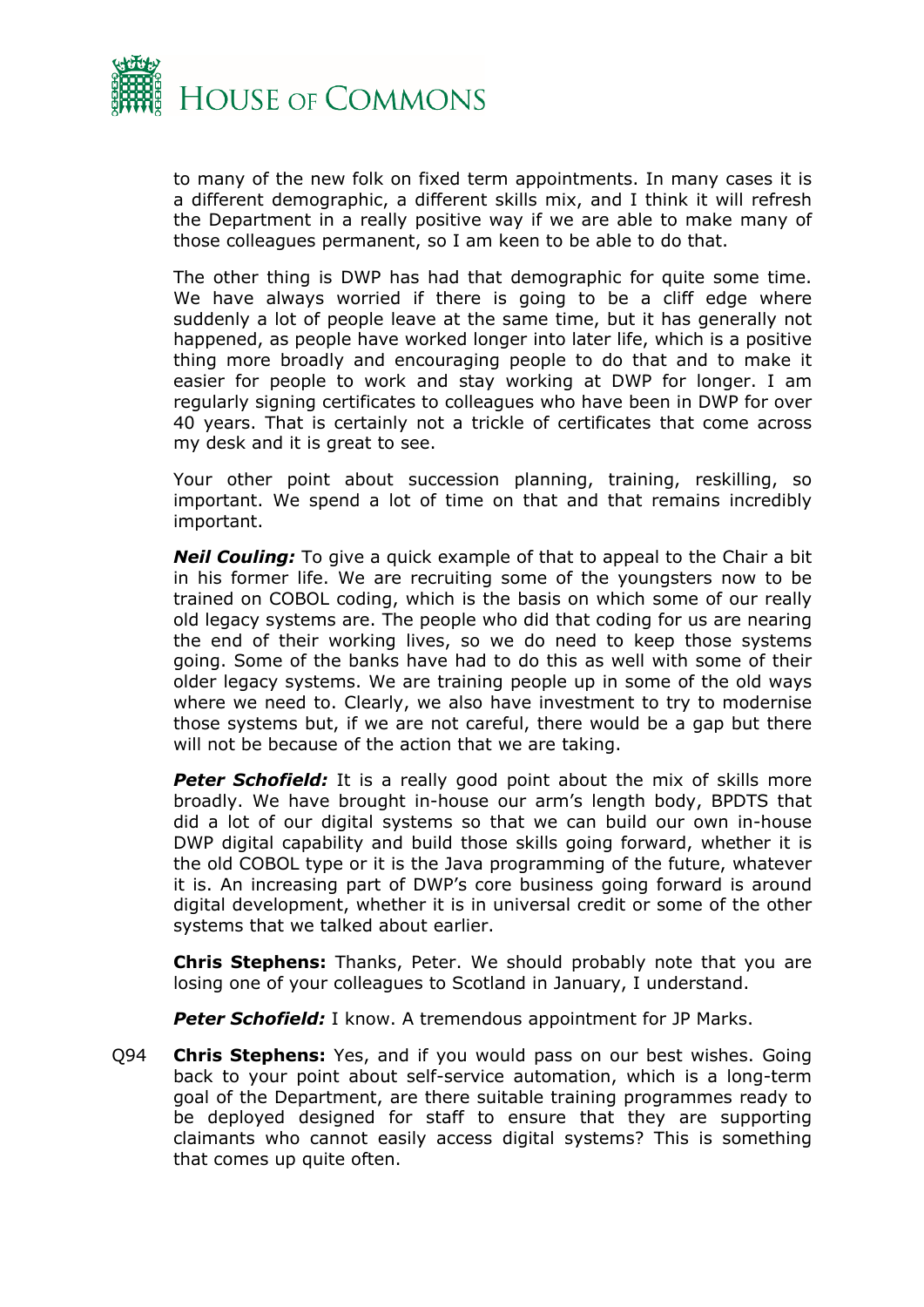

**Peter Schofield:** Yes. This is clearly incredibly important. One of the things we did find during the pandemic—and Neil may want to build on this—is that we brought forward more digital solutions, digital ways of working, digital ways of applying for benefits, whether that is PIP online, and we talked a lot already about the state pension and automating that. It was interesting that some of those demographics of customers who we thought might have struggled to engage with the online system were able to do that.

It is a key principle for me—and I talk about this a lot—as we automate our services and put more online it means that for our people it is less around calculating benefits and manual processes. For our people it is more around engaging and building a relationship with those more vulnerable customers for whom the digital journey is more difficult or the complexity of their situation means that it does not work for them, for whatever reason. The skill that we need to build, and building on what some of my fabulous colleagues already do, is getting alongside people and building those relationships, understanding where people are coming from, doing the things that the machines cannot do. That is how I think the workforce will change going forward. There are some fabulous digital developers but then some fabulous colleagues on the frontline working with our customers who find engagement with an online service more difficult.

*Neil Couling:* Our services must be accessible to the proportion of the public who are not comfortable using digital approaches. Mr Mills was teasing me slightly earlier about how long I had been doing universal credit and rolling it out, but one of the first changes I made in late 2014, early 2015, was to downplay this "digital by default" message that seemed to be running through the programme and our approach. There will always be people for whom that just does not work, but they have nowhere else to go. They must be able to access our services, so the training of our people to provide that support is absolutely critical and it is what our people want to do.

*Tara Smith:* It is embedded in our service modernisation programme also, where we have the people and the capability teams embedded, alongside our service modernisation, to provide the training that we need for our own people to then support the most vulnerable who will maybe use it in a different way going forward.

Q95 **Chris Stephens:** Thank you. Peter, you mentioned your excellent staff, so we have asked before about the infamous BBC "Panorama" findings programme. Can you give us an update, please, on the Internal Audit Agency review and your procedures around employment tribunals and obviously Acas will do an independent review as well? Can you give us a progress update on what these reviews have found in terms of supporting staff who are disabled? I am sure that the last time you were in front of us you were going to look at some of the things around the Disability Confident scheme that we had asked about.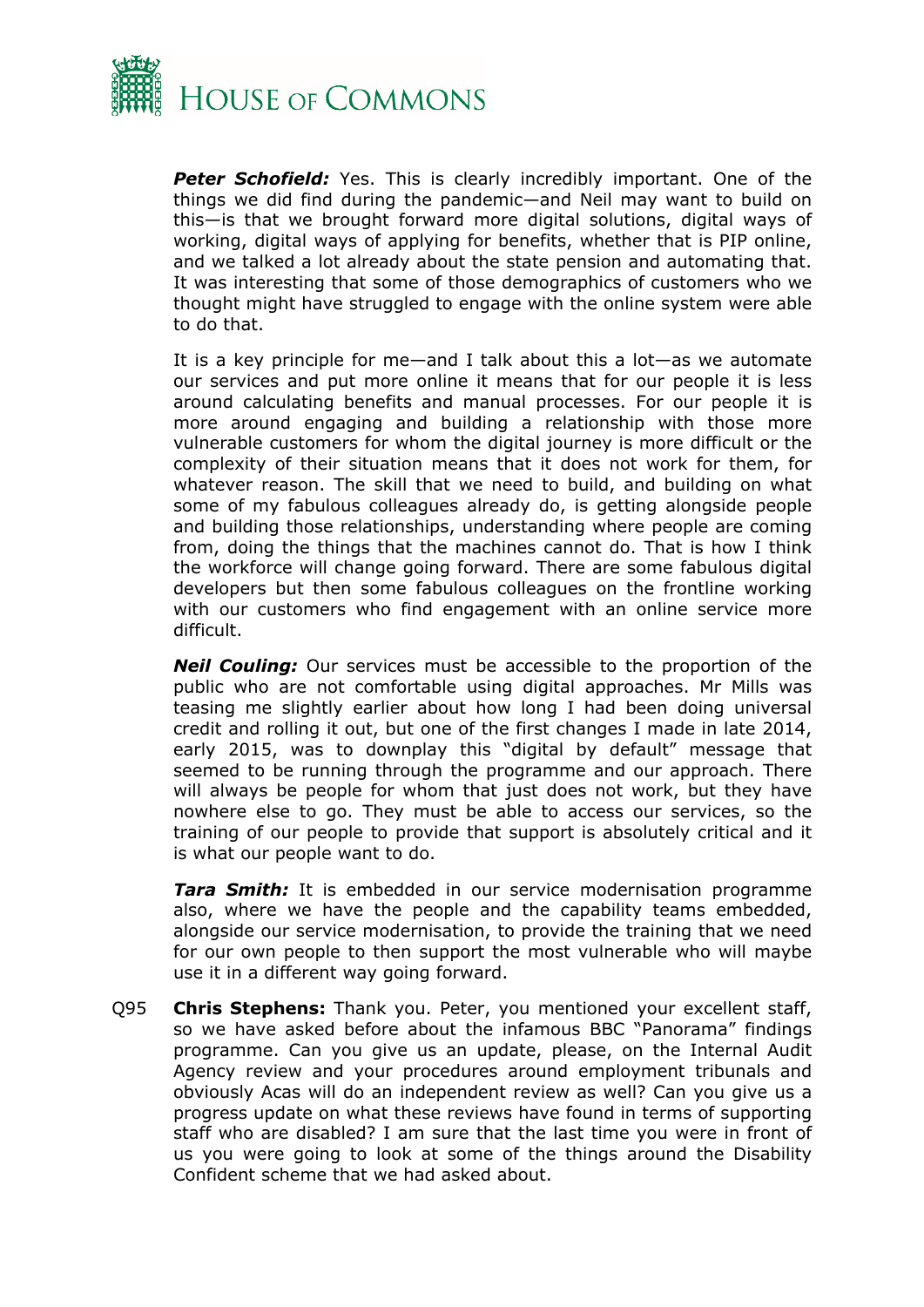

**Chair:** Can I make this the last point for Chris?

**Peter Schofield:** On the specifics around the review that Acas are supporting, Valerie Hughes-D'Aeth—who is one of our non-executive directors, formerly HR director at the BBC—is leading this review. She will be reporting back in December, so it is not far off now, but we are not waiting for that in terms of doing things already that we need to do. There is a lot here around supporting people in terms of reasonable adjustments, a lot here around supporting line managers to ensure that we provide the support particularly to colleagues with disabilities.

If something goes into the grievance process that could lead to some sort of management action potentially leading to the employment tribunal, so absolutely making sure that the case management support is there to ensure that we do the right thing as we go along and avoid things going to the employment tribunal. On the latest numbers, I think we lost seven employment tribunal cases in the last 12 months of which I think six had some reference to disability in them. Viewed against the scale of the organisation that we are, with 90,000 colleagues, it is clearly something we need to keep an eye on, but I am sure we will talk more about the conclusions of the review when we have it.

**Chris Stephens:** You can be sure that I will be keeping an eye on it, Peter. Thank you, Chair.

Q96 **Chair:** Three final points from me. First, as you will know, we have corresponded with the Secretary of State about the non-publication of a recent research report about disability benefits, research undertaken by NatCen. Respondents to that research were told in a letter that the Department cleared that the report would be published. Cross-Government protocol says the products of Government social research and analysis will be made publicly available, subject to prompt release and must be released in a way that promotes public trust. In this case, the Secretary of State, having confirmed that the research is covered by this protocol, has decided not to publish it. Can you clarify for us the status of this cross-Government protocol? Does the protocol give you as Permanent Secretary the authority to overrule the Minister's decision?

*Peter Schofield:* It is a decision for the Minister, the Secretary of State in terms of her interpretation of the freedom of information law in this case.

Q97 **Chair:** The protocol is not a binding protocol; is that right?

*Peter Schofield:* It sits underneath the freedom of information legislation. The freedom of information legislation creates the space here and the interpretation of this particular case in the context of the sections in the Freedom of Information Act around information that is used to help in the policy-making process.

Q98 **Chair:** Yes, but the protocol says, and I have it here, "The products from government social research and analysis will be made publicly available"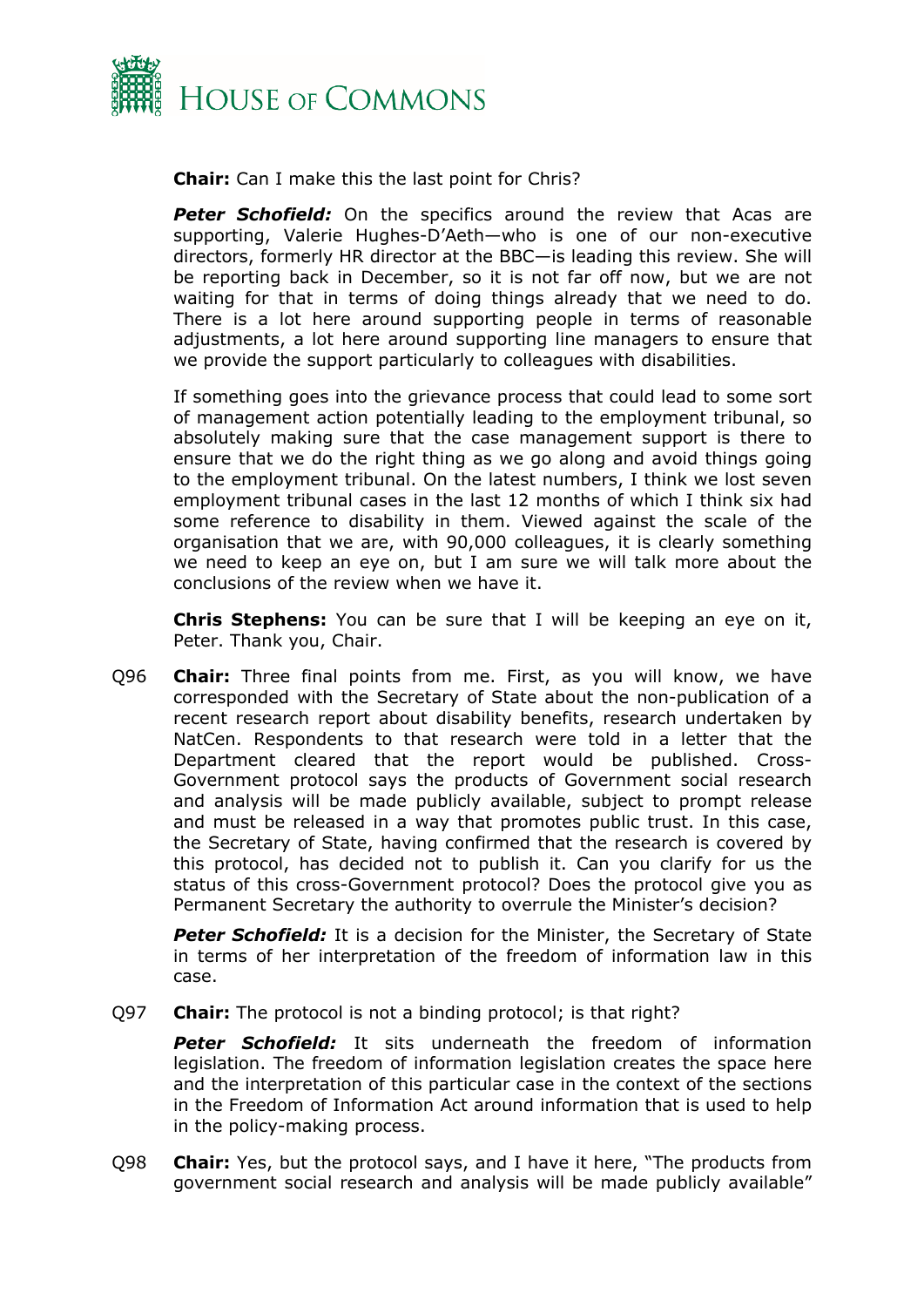

but Ministers can ignore that if they choose to.

**Peter Schofield:** As I say, certain types of Government information are covered by the Freedom of Information Act, which would not be published because they are part of the decision-making process in the context of policy making.

Q99 **Chair:** The protocol is not about Freedom of Information. It is about the Department's practices, and the protocol says it will be published and it gives examples of rare occasions when publication would threaten national security or destabilise the economy, which I presume is not the case for this particular report. Are you saying that the protocol is not binding on Ministers?

**Peter Schofield:** Yes. It sounds like we need to clarify the protocol in that context, in terms of how it fits with freedom of information legislation. I think the Secretary of State has been very clear in her letter to you about the nature of her decision.

Q100 **Chair:** She has, but it just raised a question in my mind about what this protocol means. I think the answer is that it does not mean a great deal, but thank you for that. The second point: I get a steady flow of emails from people complaining about the loss of their guaranteed minimum pension following the 2016 changes. In response to complaints about this, the Ombudsman required the Department to publish some fact sheets. You have committed to review those after six months and that is coming up shortly. What criteria will you be reviewing those fact sheets against?

**Peter Schofield:** What we are looking at is clarity and whether it is giving people information that they want to look at. It is interesting that you have had a steady stream of questions. We have had very few inquiries off the back of the fact sheet.

Q101 **Chair:** Will the criteria include how many people have looked at the fact sheets?

**Peter Schofield:** Yes, I imagine so, but also what people's response has been. Very few have engaged with us.

Q102 **Chair:** How many people have applied for compensation?

**Peter Schofield:** I do not know. I can write to you on that.

Q103 **Chair:** Yes, if you could that would be very helpful. Thank you. We look forward to seeing that review. Lastly, you mentioned earlier the Health Transformation Programme. Can you tell us how much has been spent on that up to and since the programme was reset? You have given us some indication of this already, but what has been achieved from it so far?

**Peter Schofield:** Yes, it is probably premature for me to give a number out because I think this is all covered in the regular publication on the Government's major projects portfolio, so I think there is due to be a publication on that before too long.